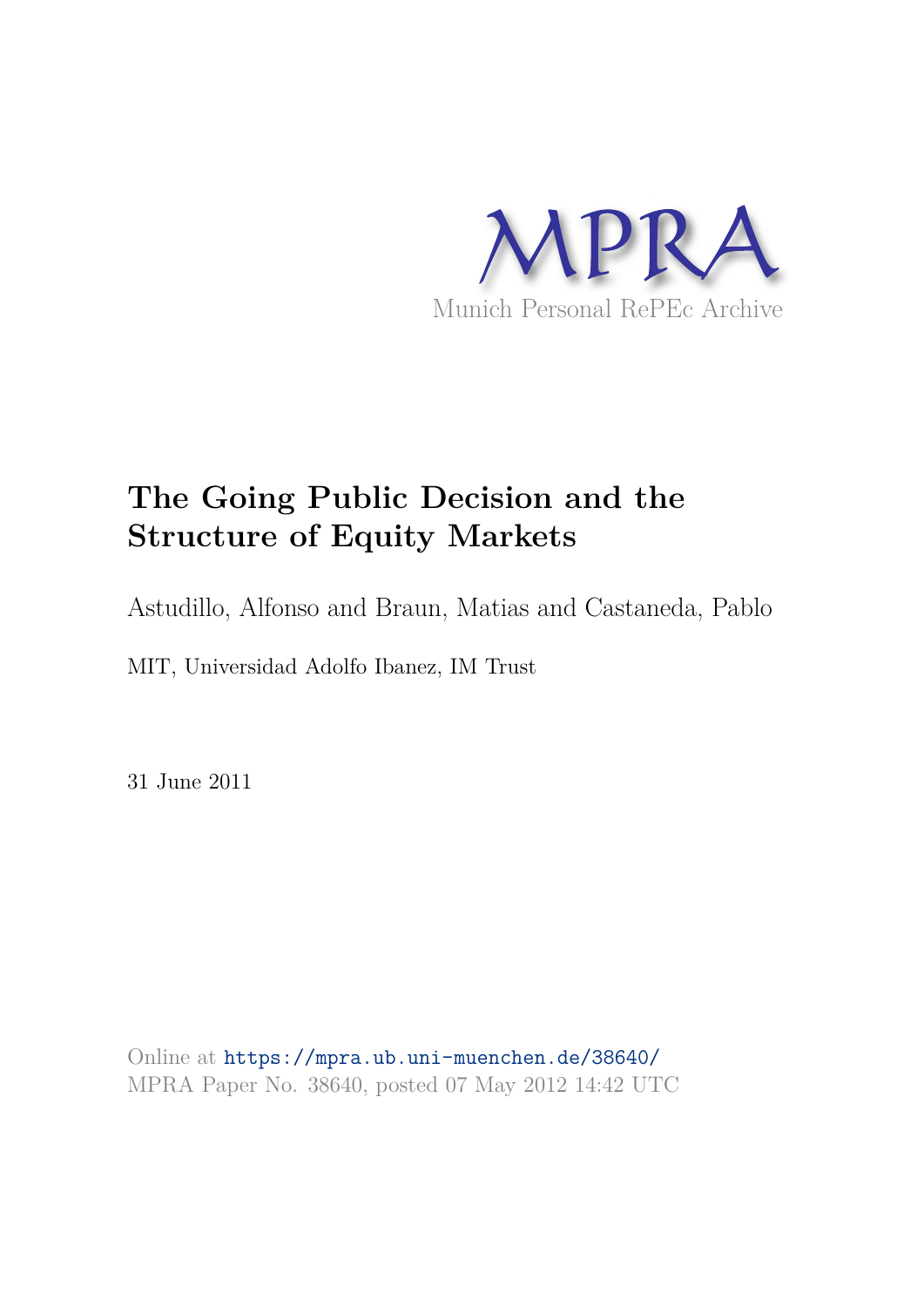# **The Going Public Decision and the Structure of Equity Markets**

**Alfonso Astudillo**  MIT

**Matías Braun**  Universidad Adolfo Ibáñez IM Trust

**Pablo Castañeda**  Universidad Adolfo Ibáñez

> This Draft: June, 2011 First Draft: November, 2008

# **ABSTRACT**

The industries in which listed firms are concentrated in less developed equity markets are not random, nor entirely explained by the underlying composition of production. Listed firms and market capitalization are disproportionately concentrated in industries with low beta (measured with their beta with the market portfolio in the U.S.). We document a strong positive relationship between the industry-weighted country beta and the degree of market development across countries. Recent IPO activity confirms the result since new listings have higher betas than the average firm already in the market.

*Keywords:* Risk Sharing, Development of Financial Markets, Composition of Equity Markets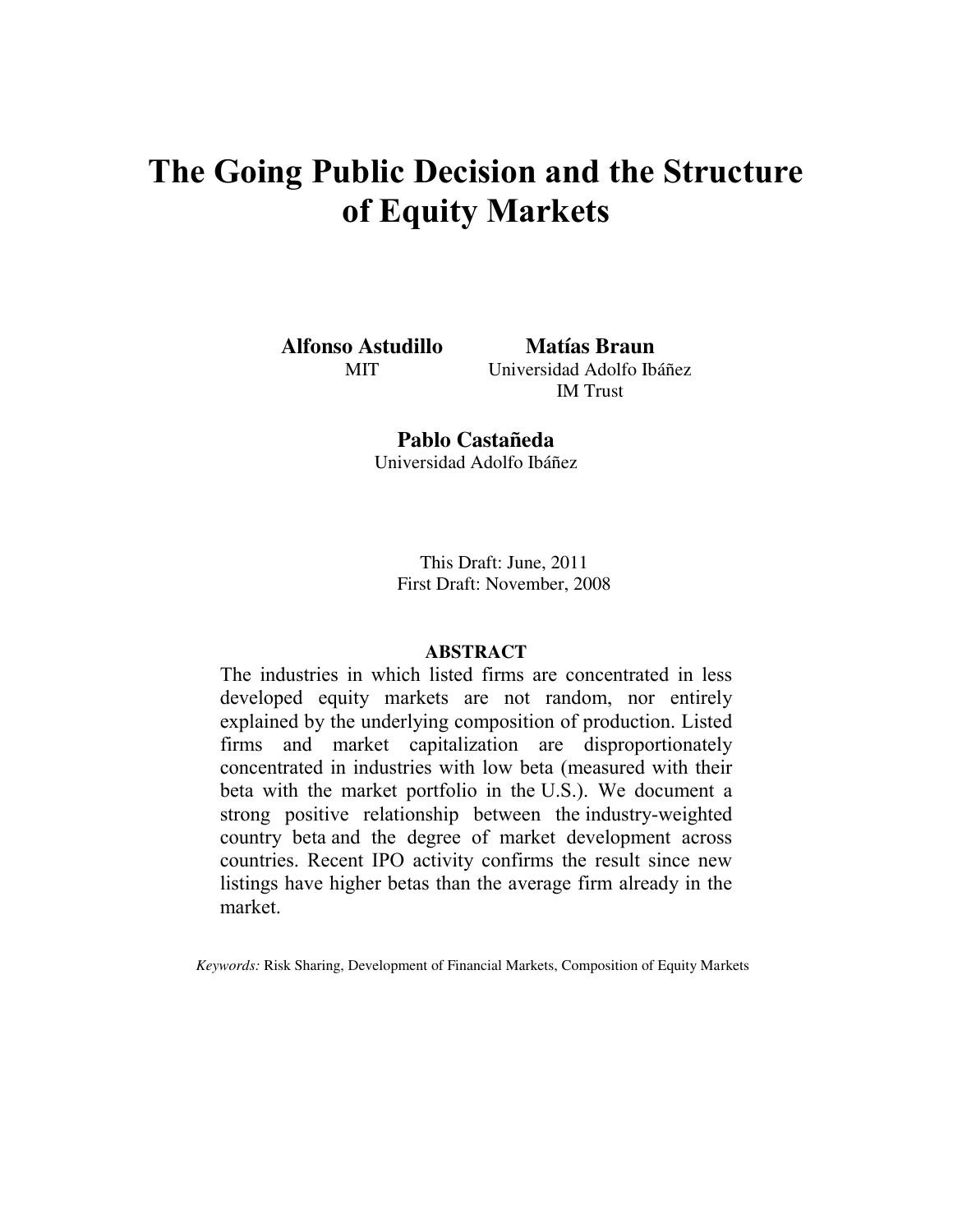# **1. Introduction**

This paper documents the fact that the industries in which listed firms are concentrated in less developed markets are not random, nor entirely explained by the underlying composition of production. In particular, listed firms and market capitalization are disproportionately concentrated in industries that exhibit low betas —as measured by the beta of each industry with the market portfolio in the U.S. in the period 1973-2003, our benchmark of a complete financial market. We show that there is a strong positive relationship between the industry-weighted country beta and the degree of development of equity markets across 56 countries. Recent IPO activity confirms the result since new listings have higher betas than the average firm listed in the market. The results are quite robust to different ways of measuring beta and financial development, and to different ways of aggregating firms into industries. Results are also robust to controlling for economic development and industrial composition, and to sample selection issues, as well as to other factors. Alternative explanations related to country and industry characteristics do not explain the results away.

Our findings are consistent with rational listing decisions in a standard CAPM-pricing context, where the listing decision depends upon the trade-off between diversification (Pagano, 1993; Benninga, Helmantel, and Sarig, 2005; Pastor, Taylor, and Veronesi, 2009) and private benefits of control (Dyck and Zingales, 2004). Alternatives factors related to the value of a firm (e.g., size, growth opportunities, etc.) are also consistent with our findings.

Our paper brings three strands of literature together: financial development, composition of stock markets, and listing decisions. Regarding the first, it has been well documented that the development of financial markets varies widely across countries and in time (Goldsmith, 1973; King and Levine, 1993a; King and Levine, 1993b; Rajan and Zingales, 2003). The cross-sectional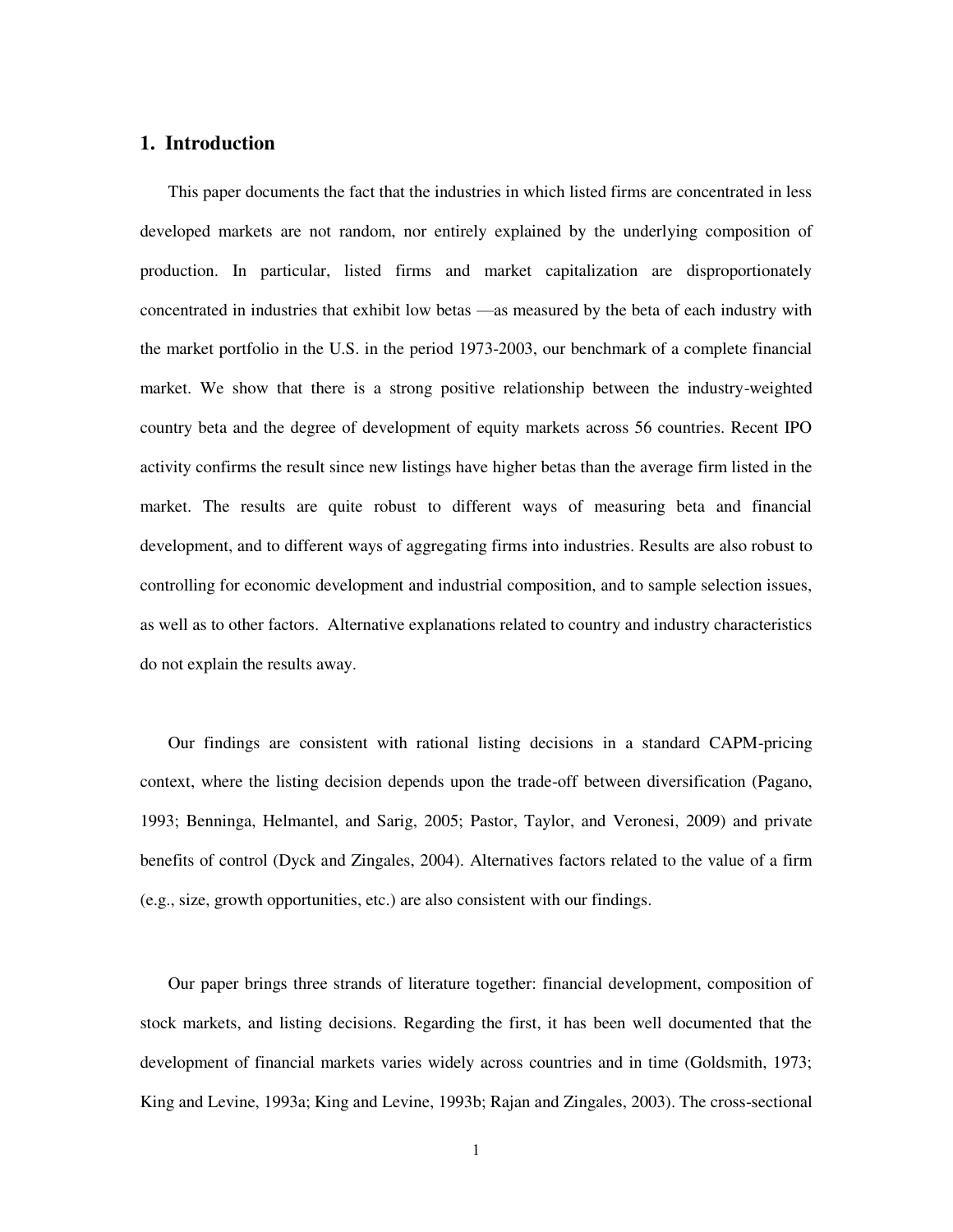determinants of this variation are relatively well understood, and have been mapped to the protection of creditors and investors, and the quality of the available information (La Porta et al., 1997; La Porta et al., 1998; Rajan and Zingales, 1998). However, the time series determinants have been far less researched (although see Rajan and Zingales, 2003; Braun and Raddatz, 2007). As for the mechanisms through which financial markets develop, the literature has even less to say. This paper contributes most to these two issues by proposing a plausible mechanism through which stock markets may develop in time. The story is theoretically plausible and has strong empirical content. A good knowledge of the mechanics is particularly relevant when designing policies to foster financial development.

The industrial composition of listed companies also varies across countries, and some less developed exchanges exhibit high concentration. These differences in composition are important, for instance, when interpreting and explaining the properties of country index returns (see, among others, Lesser, 1974; Roll, 1992; Heston and Rouwenhorst, 1994), or when exploring the benefits of global diversification as in Griffin and Karolyi (1998). This paper adds to this literature by showing that both the degree of concentration and the composition vary systematically with the development of equity markets.

The IPO literature has made important advances in documenting the rationality of the listing decision (for a survey, see Ritter and Welch, 2002), and it has been extended to the crosslisting decision of emerging market firms and stock market liberalization (Chari and Henry, 2004; Martell and Stulz, 2003; Bekaert and Harvey, 2003). In theory, we now know that new listings may produce positive externalities because they increase risk sharing opportunities (Pagano, 1993), or because they provide the market with information about non-listed companies (Subrahmanyam and Titman, 1999). These effects are likely to be dependent on the composition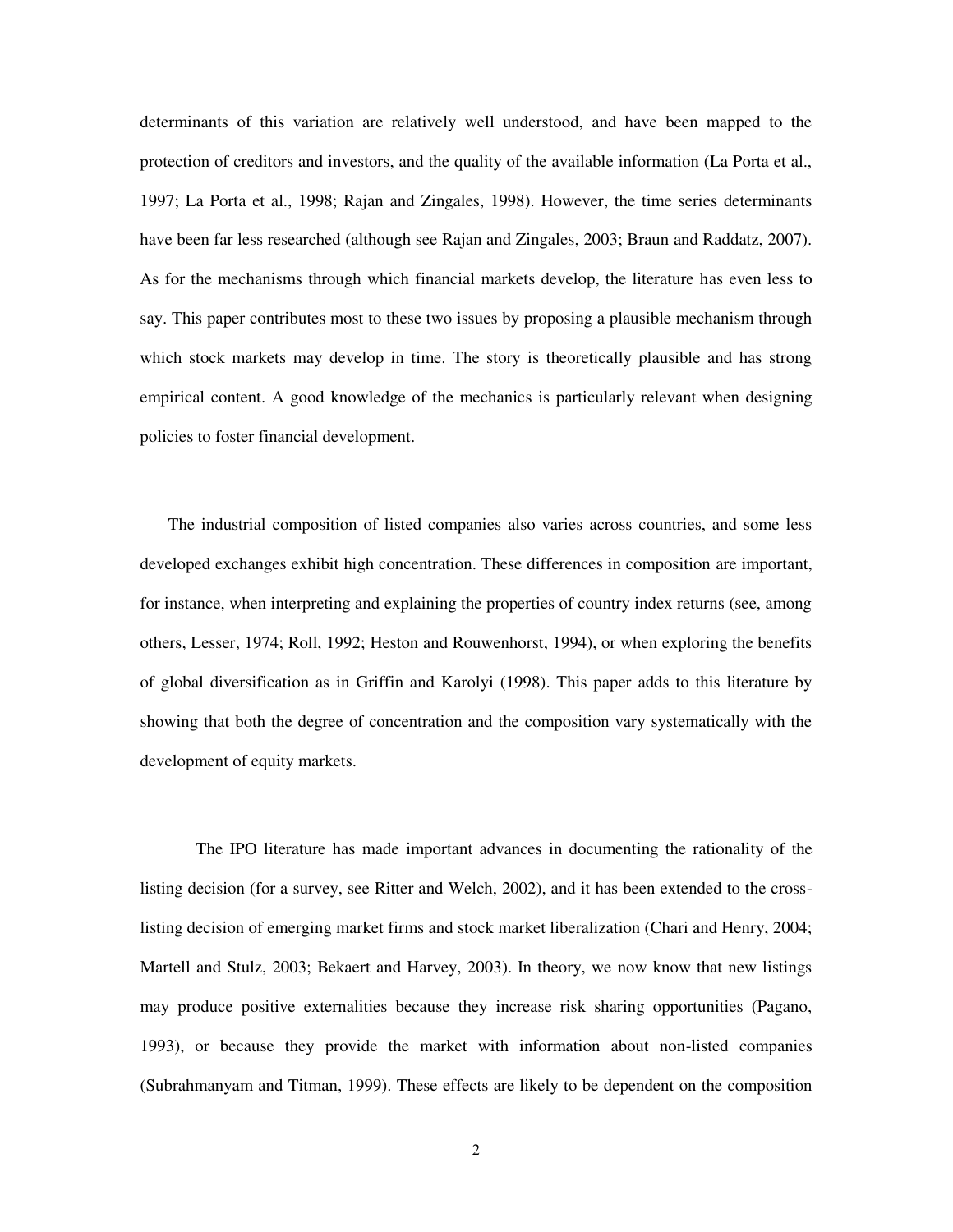of the market. Empirically, there is indeed an effect of new listings on the relative prices of the firms already in the market (Shleifer, 1986; Braun and Larrain, 2009; Hsu et al., 2010). This paper provides a joint evolution of the industrial composition of the stock market that is consistent with rational listing choices, and that generates effects on the prices of other firms.

We also explore the consequences of these effects for the shape of the market at different stages of development. In this sense this paper is related to recent work by Chemmanur et al. (2010) and Boot et al. (2008) that shows how the incentives for listing are modified in time (the former), and across critical market characteristics such as liquidity and participation (the latter).

Of course the determinant for the listing decision we focus on here is not the only one. There is literature that tries to explain, at the micro level, what the determinants of the public decision to go public are. Among others, these may be related to asymmetric information and evaluation costs (Chemmanur and Fulghieri, 1999), competition and the revelation of confidential information (Bhattacharya and Ritter, 1983; Maksimovic and Pitchler, 2001), competition and innovation (Spiegel and Tookes, 2007), and productivity and fixed costs (Clementi, 2002). We look at some of these other determinants as alternative explanations for our results.

The remainder of the paper is organized as follows. Section 2 shows that the economic composition does not entirely explain the market composition of a country and the differences in composition between highly and less developed equity markets. Section 3 presents the data, our main results, and the robustness checks. Here we also contrast our results with alternative explanations existing in the present literature. Section 4 briefly concludes.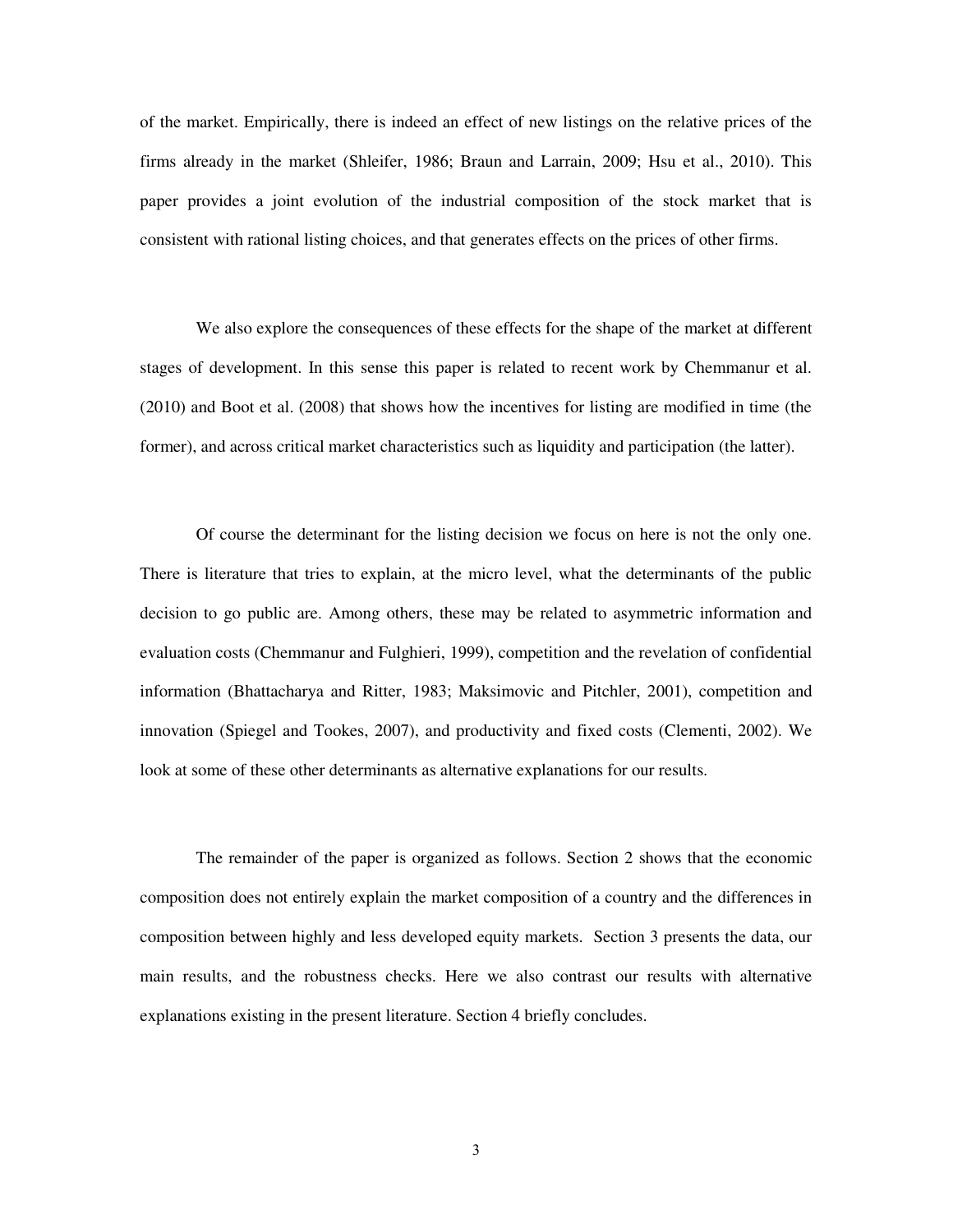# **2. Stylized Facts**

Equity markets are highly concentrated not only at the firm level but also at the industry level. If we group firms into 48 different industries, the largest industry accounts for one fifth of the number of firms and a third of the market capitalization in a typical country. Nearly half the number of firms and seventy percent of capitalization is concentrated in the top 4 industries.<sup>1</sup>

Table 1 shows that this concentration is not homogeneous across countries, but it is significantly higher in places where the equity market is less developed as measured by the ratio of listed firms to population (see Table A1 for sample countries and their characteristics). Whereas in Russia the top 4 industries concentrate 99% of market capitalization and an 85% of the number of firms, in the U.S. they account for only around 50% on each count. This is very much the case for each one of the eight different measures of concentration we looked at, and is not dependent on the particular way of splitting the countries. In some of these measures the cross-country variation is even bigger than that of the traditional proxies for financial development such as market capitalization or value traded over GDP.<sup>2</sup>

The pattern of concentration across countries also varies markedly. Banks, telecom and utility firms are over-represented in many countries when compared to industries such as personal services. But there is wide variation around the mean share of each industry. With respect to the average, highly developed markets have a much higher concentration of firms in industries with higher co-movement with the market. The fourth column of Table 2 shows how the share of firms in each of the 48 industries varies when comparing highly developed to less developed equity

<sup>&</sup>lt;sup>1</sup> These numbers are based on firm-level accounting and market data for the year 2001 from the Worldscope dataset, and Fama-French's 48 industry aggregation as we describe below. Data are available for 56 countries.

 $2$  Although part of the concentration is mechanical (i.e., it is due to financial underdevelopment in the extreme cases), the observation persists when we focus on a subset of countries where all industries are represented.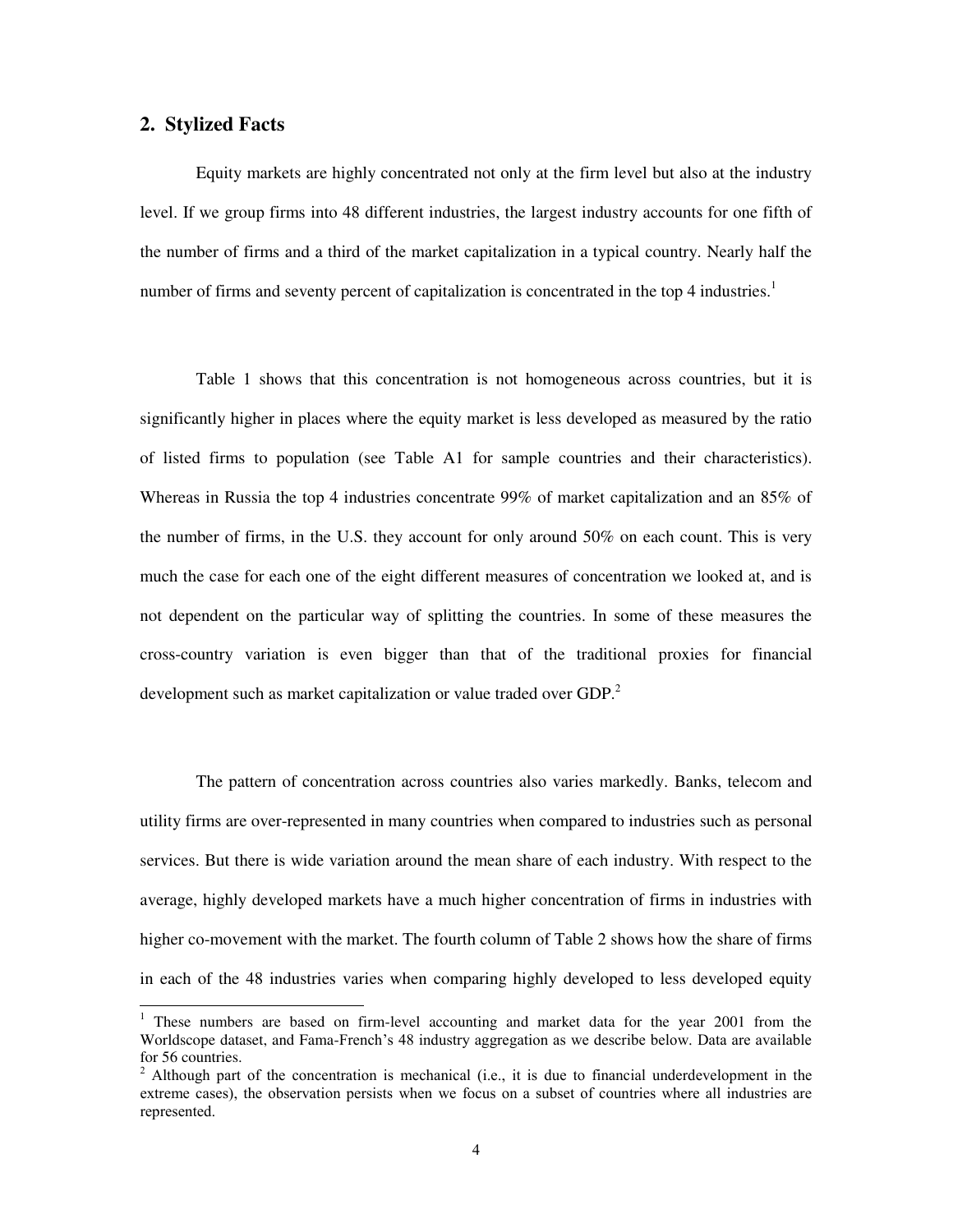markets (with the stars denoting the significance of a difference of means test). Industries are sorted by their "complete market beta", which we compute by regressing the monthly excess returns of each one against the "complete market" excess return in the U.S. in the January 1973 to December 2003 period. The series corresponds to the historical U.S. industry returns maintained by Ken French on his homepage.

It is apparent from the table that, relative to less developed markets, the share of low beta industries such as utilities, food, and telecoms is significantly lower in developed equity markets. On the other hand, relative to the average, high beta sectors such as transportation, machinery, and wholesale are much smaller in less developed markets. Figure 1 shows that the relation is a good description of the data. The slope is not only very significant (more than four times its standard error) but also of a large economic magnitude: the (absolute) deviation is on average 1.3 percentage points from an average share that is, of course, only slightly above 2%. This means that the typical low beta industry would be between three and four times larger in poorly developed markets when compared to more developed ones.

The pattern is not eliminated when one accounts for the variation in the industrial composition of the different economies. Table 3 shows the differences between the economic and market composition across countries with both little and highly developed equity markets. For this analysis we were able to gather comparable output and value added data for only 34 OECD countries, disaggregated into 17 industry groups, from the OECD website. Although most of these countries are rich, we are still left with 13 financially underdeveloped markets when we apply the same definition of development as used above (see Table A1). We compare the share of revenue of listed firms to the share of output in the entire economy for each industry across the development groups (we get the same results when considering value added, not reported).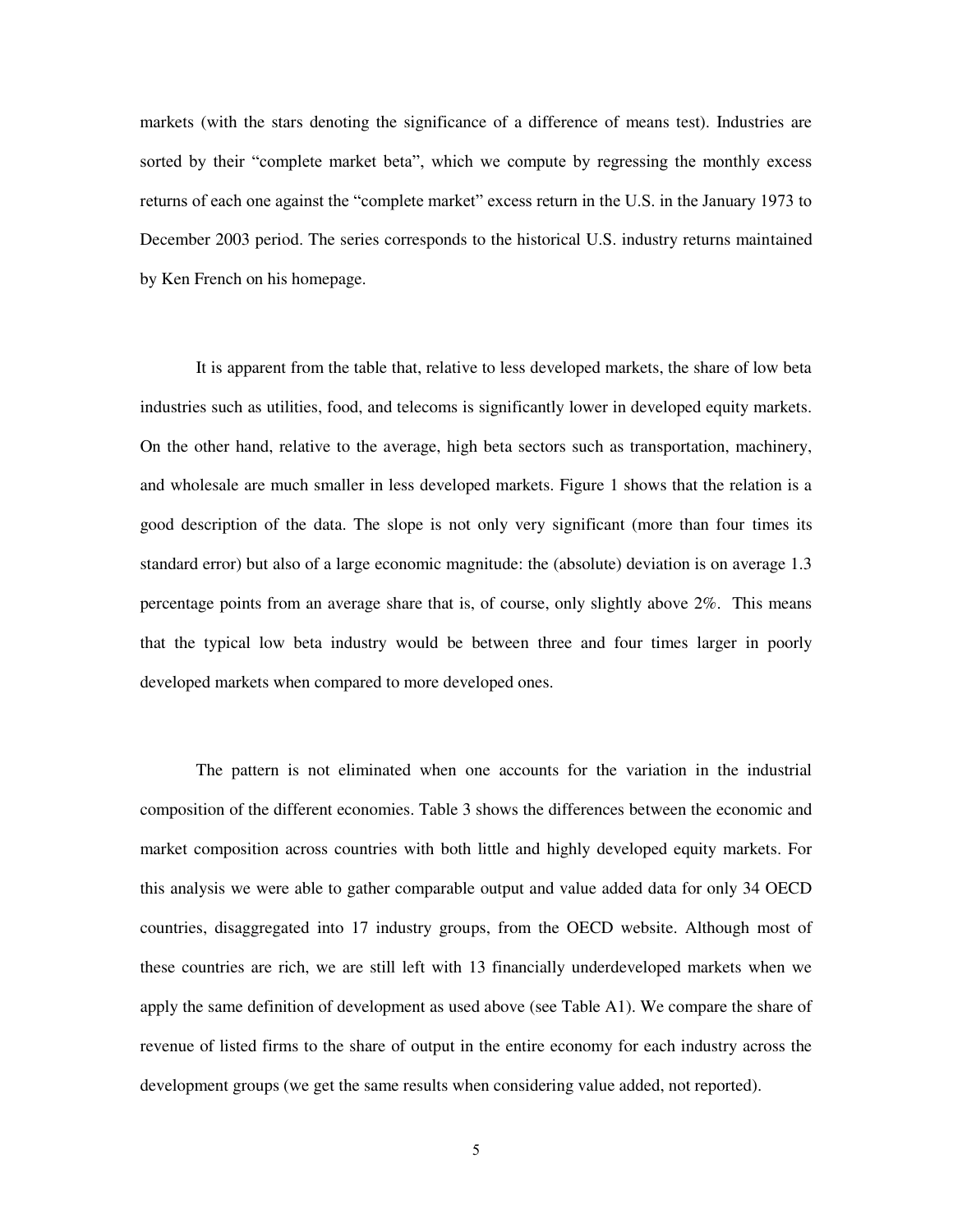Lower-than-median-beta industries are overrepresented in all equity markets relative to their share in the economy. The magnitudes are quite large: whereas these account for little more than one third of economic output, their share in the equity market is twice as large in the typical country. What is also clear, though, is that the overrepresentation of low beta industries is much bigger in less developed equity markets (79% in the market vs. 39% in the economy) vis-à-vis more developed ones (60% vs. 34%). The last column in the table shows that all but one of the higher-than-median-beta-industries is relatively over-represented in well developed markets when compared to underdeveloped stock exchanges. Differences in the composition of production are much smaller across countries than those found in stock markets: the mean absolute difference of 3% in stock markets is 1.8 times larger than that of the economy. In this sense, variation in production has little hope of explaining all the variation in stock market composition, simply because it is too small. The composition of a country's economy, then, is important but large differences seem to persist in the representation of low and high beta industries across equity markets sorted by their degree of development. We return to this issue below.

There is much more to a market than its size relative to the economy. Industrial composition appears to change in a systematic way across countries, with high beta industries being particularly underrepresented in less developed markets.

# **2.1 Theoretical underpinnings**

Our empirical finding that low beta firms tend to go public first is indeed consistent with rational listing decisions in a standard CAPM-pricing context, in a world where listing decisions depend upon the trade-off between diversification (Pagano, 1993; Benninga, Helmantel, and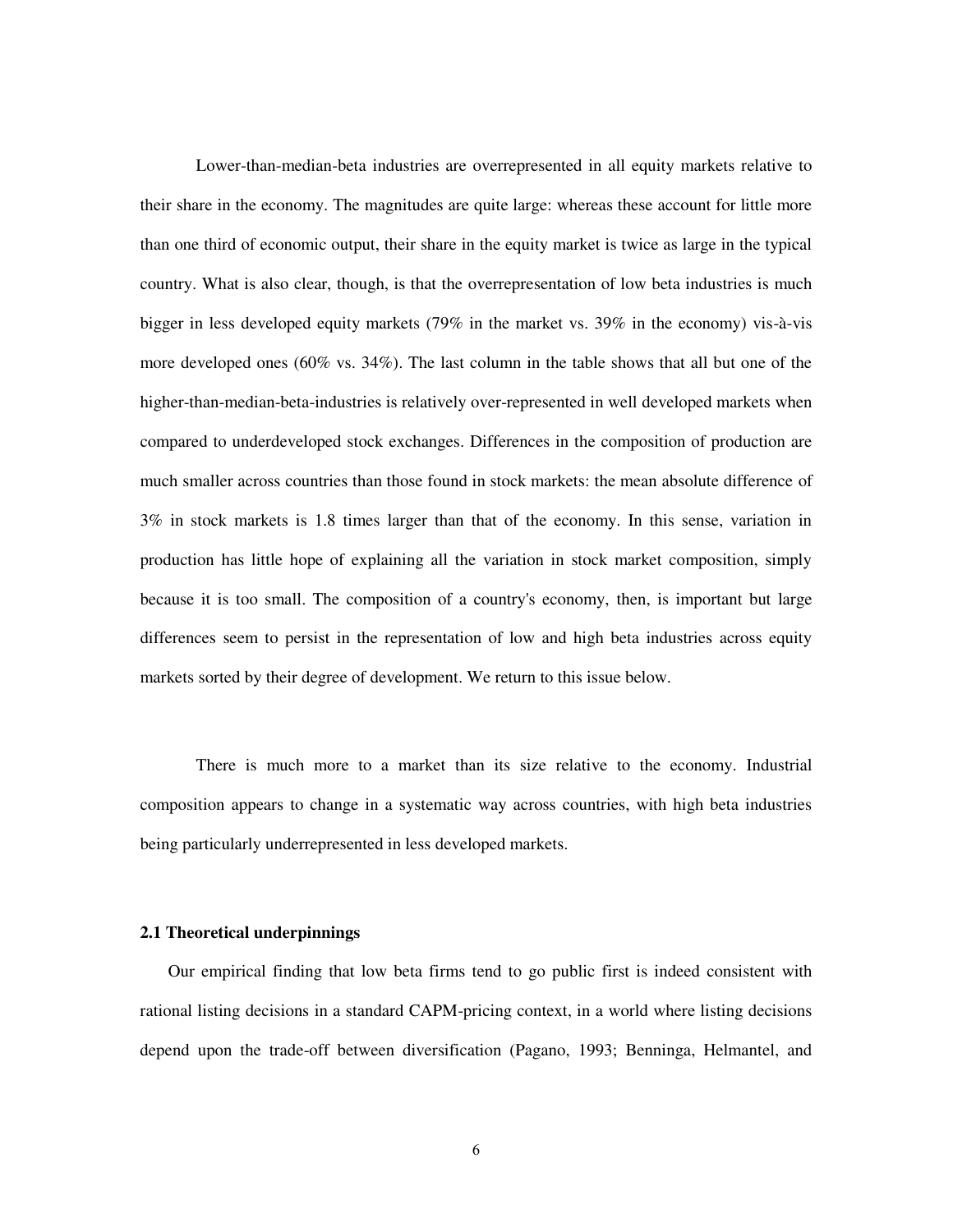Sarig, 2005; Pastor, Taylor, and Veronesi, 2009) and private benefits of control (Dyck and Zingales, 2004).

The intuition follows from the simple observation that as the act of going public involves from the point of view of the entrepreneur who owns the firm— surrending at least part of the benefits of private control, in exchange for a piece of a well diversified stock market and the risk free asset. In this context, the entrepreneurs having low beta firms will be the ones more willing to go public, because their projects generate the higher gains from trade. This statement can indeed be formalized using a static CAPM model.<sup>3</sup>

# **3. Empirical Results**

# **3.1 Data and the Empirical Approach**

We explore the hypothesis that markets develop or complete starting with less cyclical firms and add increasingly risky ones by exploiting cross-country differences in the industrial composition and development of equity markets. We complement these results by comparing the characteristics of new share issues to those of the firms already listed.

The most direct implication of our hypothesis is that more cyclical firms will be listed in a more developed stock market. We could compute the market capitalization-weighted average beta of listed firms with respect to their own market. But this is of no use, of course, since it is always one by definition. That is, it is endogenous. We get around this problem by measuring betas using historical return data for the U.S. stock market over the last 30 years and by

<sup>&</sup>lt;sup>3</sup> In particular, it can be shown that if low beta firms do not have relatively higher indyosincratic risk and size, compared to high beta firms —which is verified in our data at the industry level— the decision to go public is completely determined by the firm's beta. This is to say, beta is a sufficient statistic of the IPO decision. The formal result is available from the authors upon request. See also Casassus and Villalon (2010) for a dynamic model on the IPO decision showing similars results.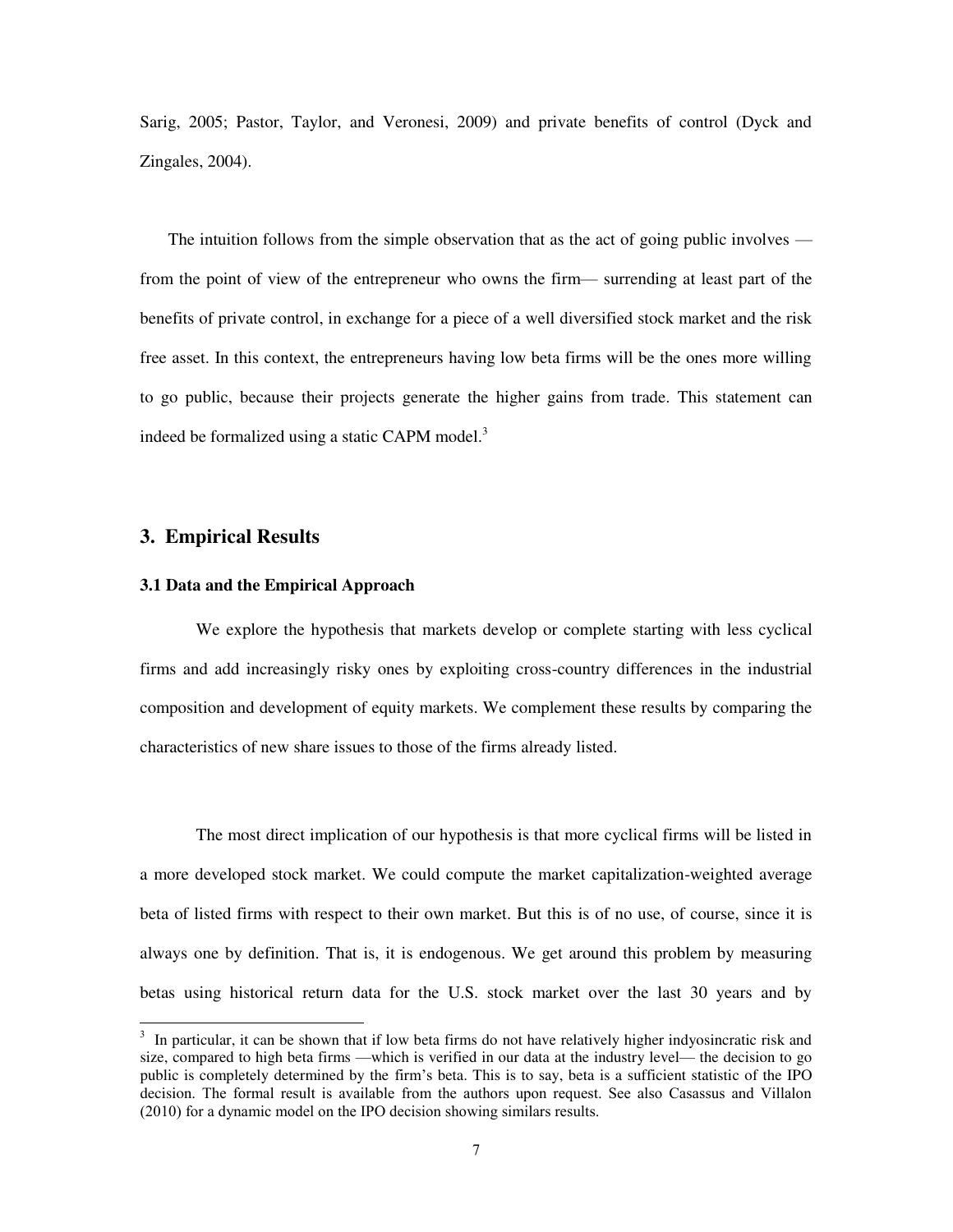aggregating these into industries. The decision to use recent U.S. data is, of course, motivated by the fact that the U.S. is the largest and arguably the deepest and most developed equity market there is. It is also the one that has firms listed with the most varied characteristics, and in virtually every industry. For our purposes it is the market where one can convincingly argue that almost every firm that should be listed is listed. In other words, it is a market that is quite close to complete. We thus name the betas measured in that market as "complete market beta".

Firms in the U.S. may differ from those in other countries, and perhaps in systematic ways. Industries are likely to be more comparable in terms of the way they co-move with the economy, insofar as the manner in which demand and supply behave in the cycle is mainly of a technological nature. We believe that Ken French's benchmark 48-industry grouping captures in the broadest way possible the variation in the way returns behave, and we therefore take this as our starting point.

To estimate industry betas, we regressed the excess returns of each industry of the Fama French 48 industry classification (from January 1973 to December 2003) against the market excess return. During this period, the three major U.S. stock exchanges (NYSE, AMEX and NASDAQ) were included in the Fama French database, and all 48 industries had at least one listed firm in the market. The dataset also provides the average firm size and number of firms for each industry, which we later use for robustness.<sup>4</sup> These betas are reported in the first column of Table 2.

<sup>&</sup>lt;sup>4</sup> When we use the Fama-French 17 industry classification we proceed in an identical way as with the 48 industry classification. The Fama-French database is also our source for the Fama-French three factor model data.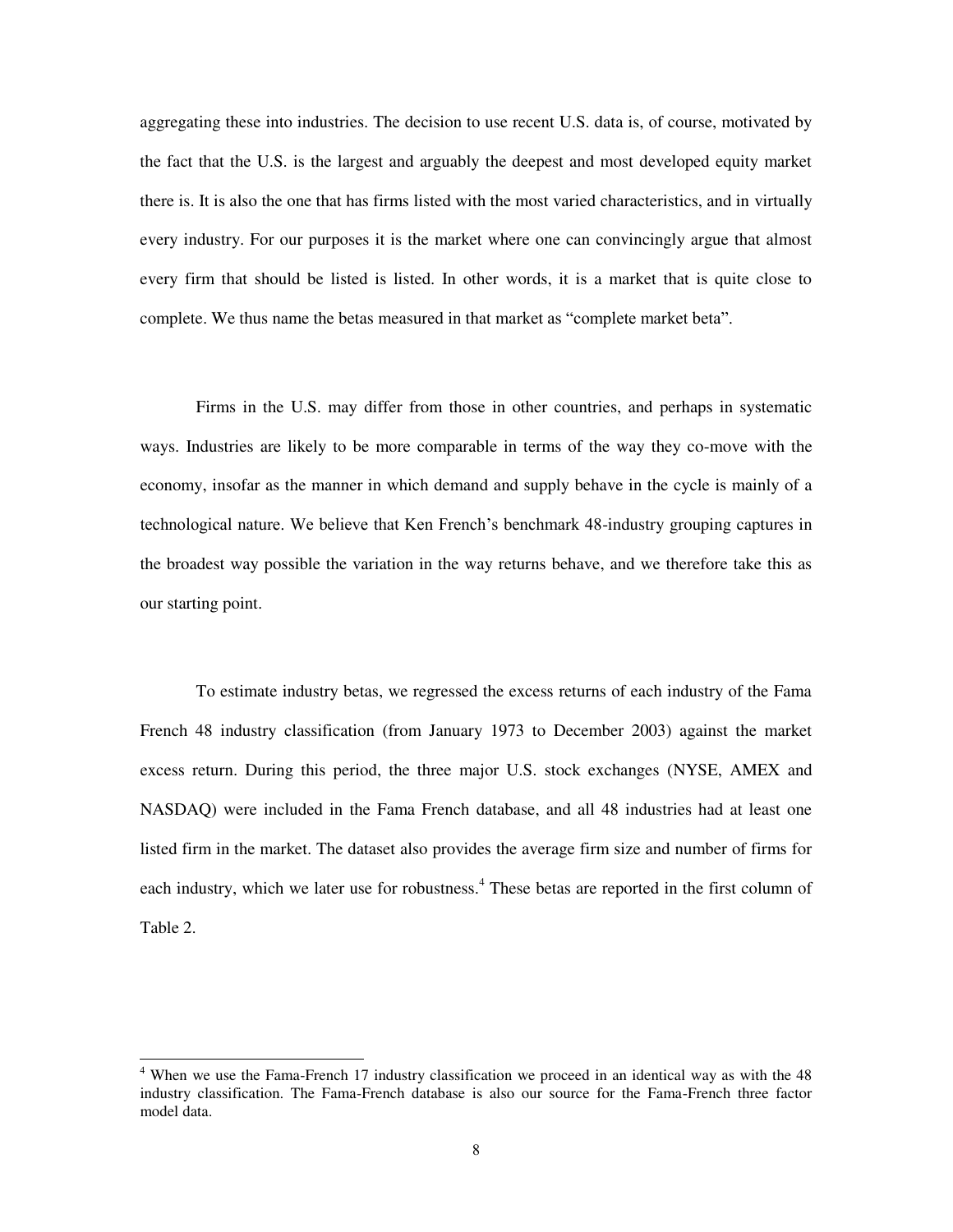Based on the betas computed this way we calculate the industry-weighted country beta by using the share of each industry in that country. The weights come from Worldscope and are available for 56 countries in 2001. This dataset provides firm-specific data for listed firms, including balance sheets, end of year market capitalization, and standard industry classification (SIC) code. The SIC code allowed us to match the firms from Worldscope to their correspondent industry in the Fama French classification. Although Worldscope is the most comprehensive source for this kind of international data, it is not taken for granted that coverage is universal or similarly biased across countries. Since this may induce sample issues, we address this in the robustness section.

Our benchmark weighting scheme uses the number of firms. The advantage of using the number of firms weighted beta over market cap, revenues, or book asset betas stems from the fact that the number of firms in each industry in a given market does not depend on market prices, sales or accounting rules. Indeed, in our framework, relative prices do change in a systematic way as markets develop and the composition changes. This paper aims at documenting that the composition changes as cleanly as possible, leaving the pricing implications for future research. Using the number of firms to weight market betas is also less data intensive, which is important for assessing the situation for the least developed markets. As an alternative we also use market capitalization weights to avoid giving too much importance to firms that may be irrelevant in each market because of their small size. We call the latter "Firm Beta," and the former "Market" Beta". We use other weighting schemes in the robustness section. The average complete market beta for each of the 56 countries is reported in column 3 of Table A1 (column 4 for the market cap-weighted version).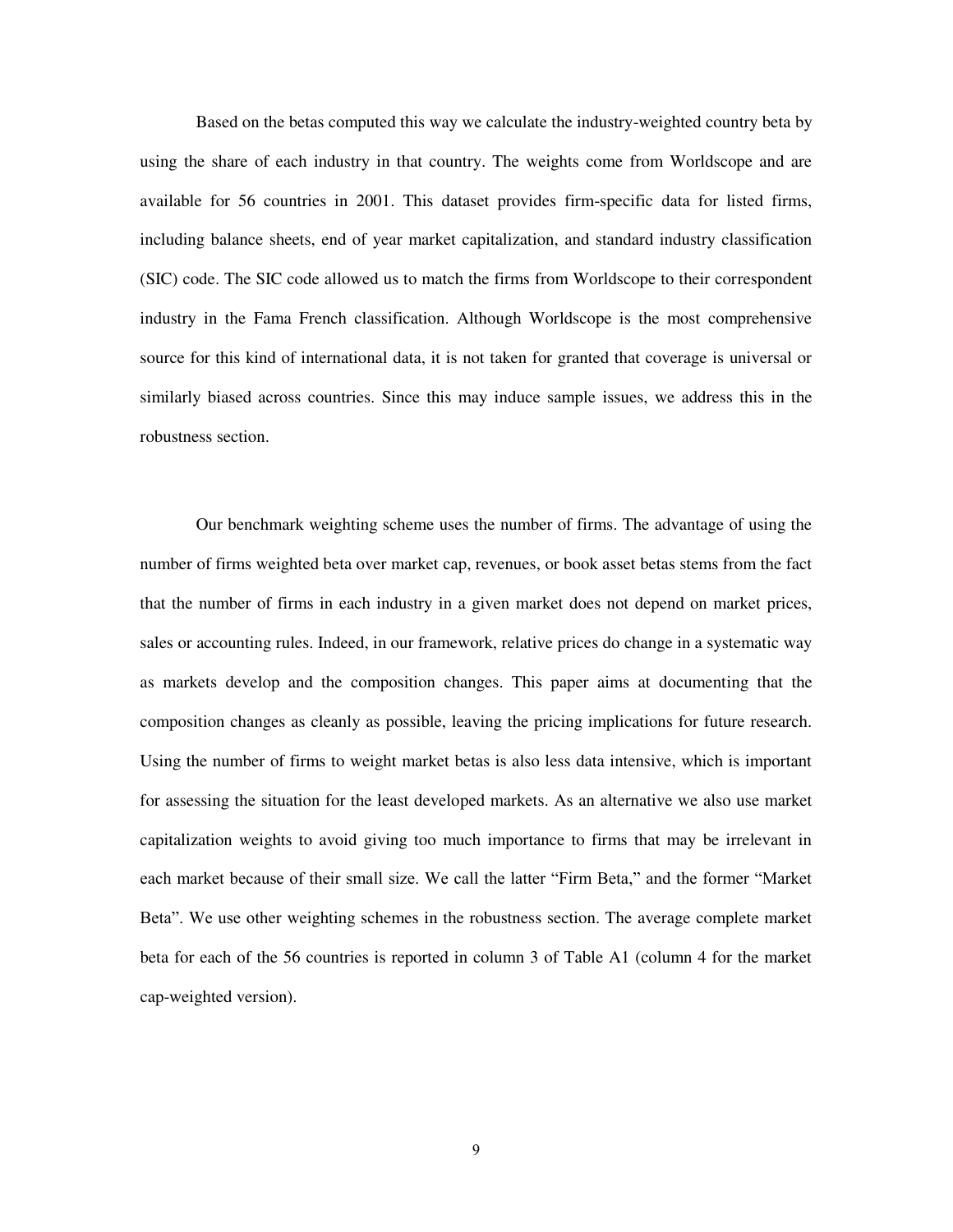Our benchmark measure of market development is the log of the number of listed firms to total population (see the first column of Table A1).<sup>5</sup> This has been used before in the literature. Albeit not the most popular measure, it has the advantage, again, of being independent of prices, this time at their general level. As an alternative measure of development, we use the more popular market capitalization to GDP.

The way we proxy for the different concepts is far from perfect, but we believe the measures we construct have the advantage of being transparent, simple and easy to compute. We address some of the many shortcomings they have in the robustness section.

Our benchmark cross-country is of the following type:

$$
\beta_j = a + b \cdot \log \left( \frac{\# of \text{ listed } firms}{population} \right)_j + \varepsilon_j
$$

where the industry-weighted country beta is constructed as

 $\overline{a}$ 

$$
\beta_j = \sum_i^n \omega_{i,j} \cdot \beta_i
$$

with  $\omega_{i,j}$  being the weight of industry *i* in country *j*, defined as the number of listed firms in industry *i* over the total number of listed firms in the market, and  $\beta_i$  being the industry beta with respect to the complete market proxy, computed using the monthly returns in the U.S. from 1973 to 2003. We add to every specification per capita GDP to control for the level of economic (not financial) development.

Our prediction is that our estimate of  $\boldsymbol{b}$  is positive and statistically significant, so that the average market beta increases with market development.

 $<sup>5</sup>$  The number of firms comes from Worldscope and Ken French's site, while population is taken from the</sup> World Development indicators.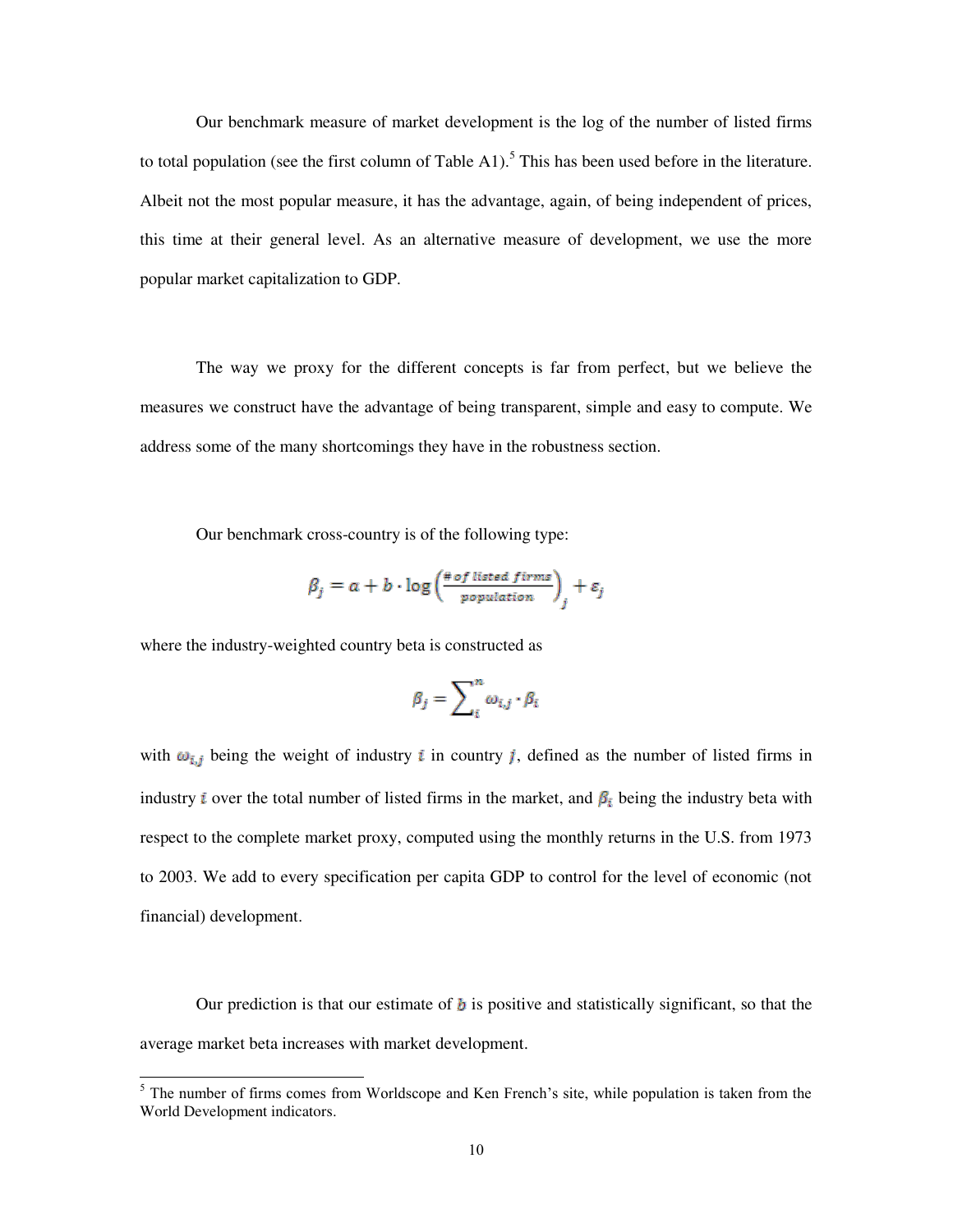# **3.2 Benchmark Results**

 $\overline{a}$ 

Table 4 presents our basic results for the cross-country data. The estimate for the market development coefficient in column one is positive and highly significant: the industry-weighted country beta is strongly positively associated with market development. As can be seen in Figure 2, the relationship is robust and generally coincides with people's impressions about the depth, development, or completeness of most markets. The industry-weighted country beta in our sample is 1.01. That is approximately the figure for countries such as Spain, New Zealand and Australia. At one standard deviation (0.0752) above the mean we find countries such as Japan, Germany, and the UK, which could work as proxies of a complete market, whereas one standard deviation below the mean is represented by countries such as Argentina or Zimbabwe.

The effect is of economic importance. The industry-weighted country beta of the countries generally regarded as well developed is around 10% higher than in places such as Mexico, India, Egypt, and China. Considering that the range of industry betas goes only from 0.5 to 1.4 (with a standard deviation of  $20\%$ ), this implies a large difference.<sup>6</sup> For instance, the five industries with the highest beta in well developed markets account for a share of 18% of the total, around three times as large as in the less developed ones (6.5%).

When we measure financial development with the more traditional market cap to GDP the coefficient turns out to be equally positive, significant, and of very much the same magnitude as before (in Table 7 we show that this is also the case for a number of other measures). Also, the relationship goes over and above the level of development of the particular country. GDP per

<sup>&</sup>lt;sup>6</sup> The most common industries represented across all markets are financials and utilitites. We also tested what happened when we removed these industries from our sample. The relationship between market development and average industry complete-market beta remained unchanged. The coefficient was still positive (0.0281) and statistically significant at a 1% level.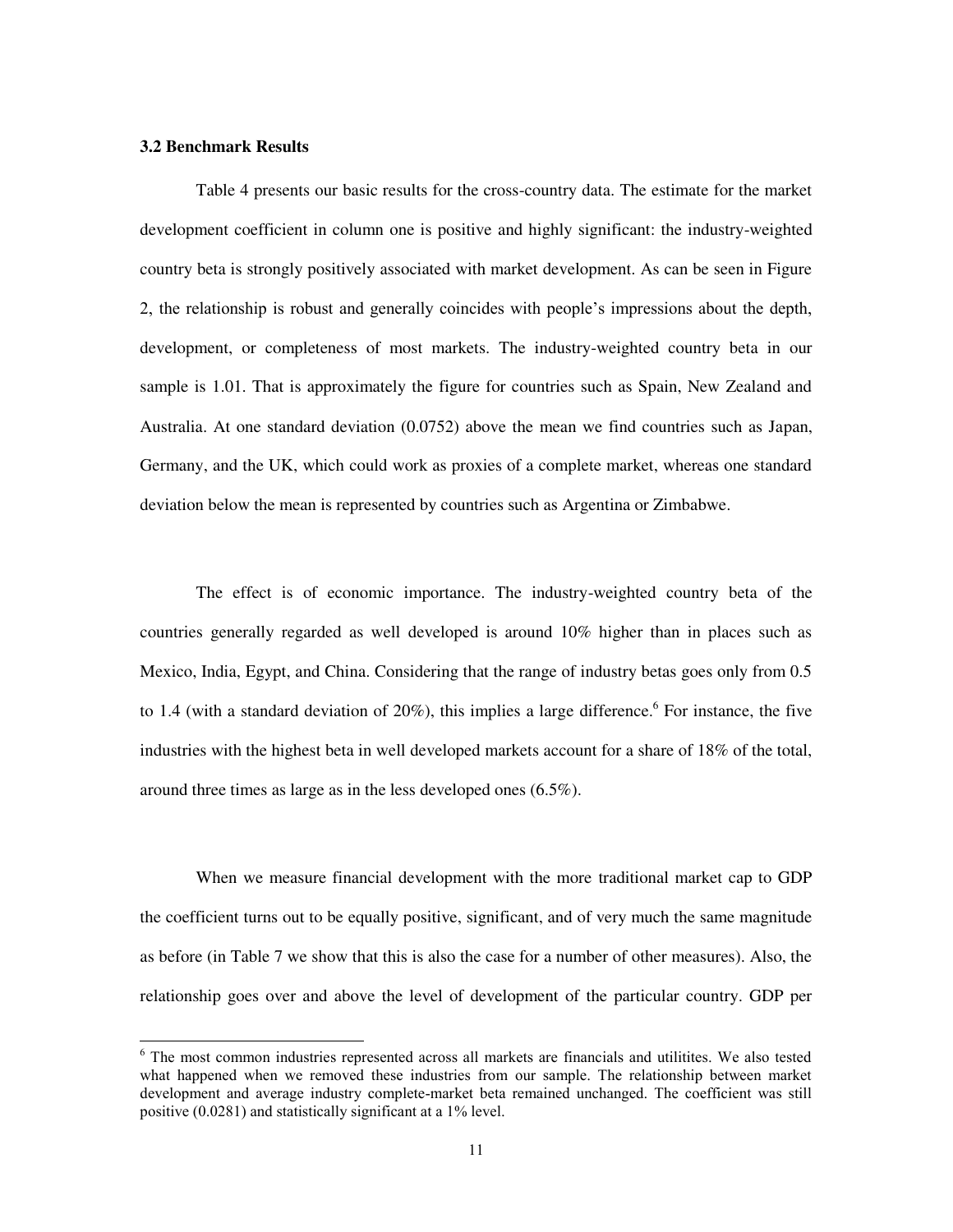capita enters positively, though it is not always significant, and reduces only marginally the main effect.

# **3.3 Further Evidence**

 $\overline{a}$ 

We provide two more pieces of evidence that support the view that markets develop from low to high beta industries. We first look at a smaller sample of 39 countries for which we have data going back to 1991, and see what has been the evolution of their industry-weighted country beta. These data are of lesser quality, but we see no particular reason for them to be biased for or against industries sorted on their beta.

According to almost any measure, the 1990s were the period in which markets developed the most. Panel A in Table 5 shows that the average number of listed firms increased almost threefold from around four per million to more than eleven per million. Market capitalization to GDP increased from 35% to 78% in the same period. If our hypothesis is correct, one would expect to see average industry complete-market betas increasing rapidly. And this is exactly what we find: the industry-weighted country beta in the typical country grew about  $5\%$  in those ten years. And the economic magnitude is comparable to what we found before.<sup>7</sup> The difference is, again, very significant in statistical terms. Equity markets have not only been growing in size lately, but their composition has been changing rapidly towards higher beta sectors.

The second piece of confirming evidence comes from new stock issues. If our story is correct, we should expect to find that firms that list at any point in time tend to have a higher (complete market) industry beta than those that are already listed. Using IPO data from

 $7$  Based on the coefficients from the cross-country regression, and preliminary evidence from an exercise on the U.S. time-series for the period 1927-2003 (not reported), one would have expected an increase of between 2.5% and 6.3%, quite close to the actual number.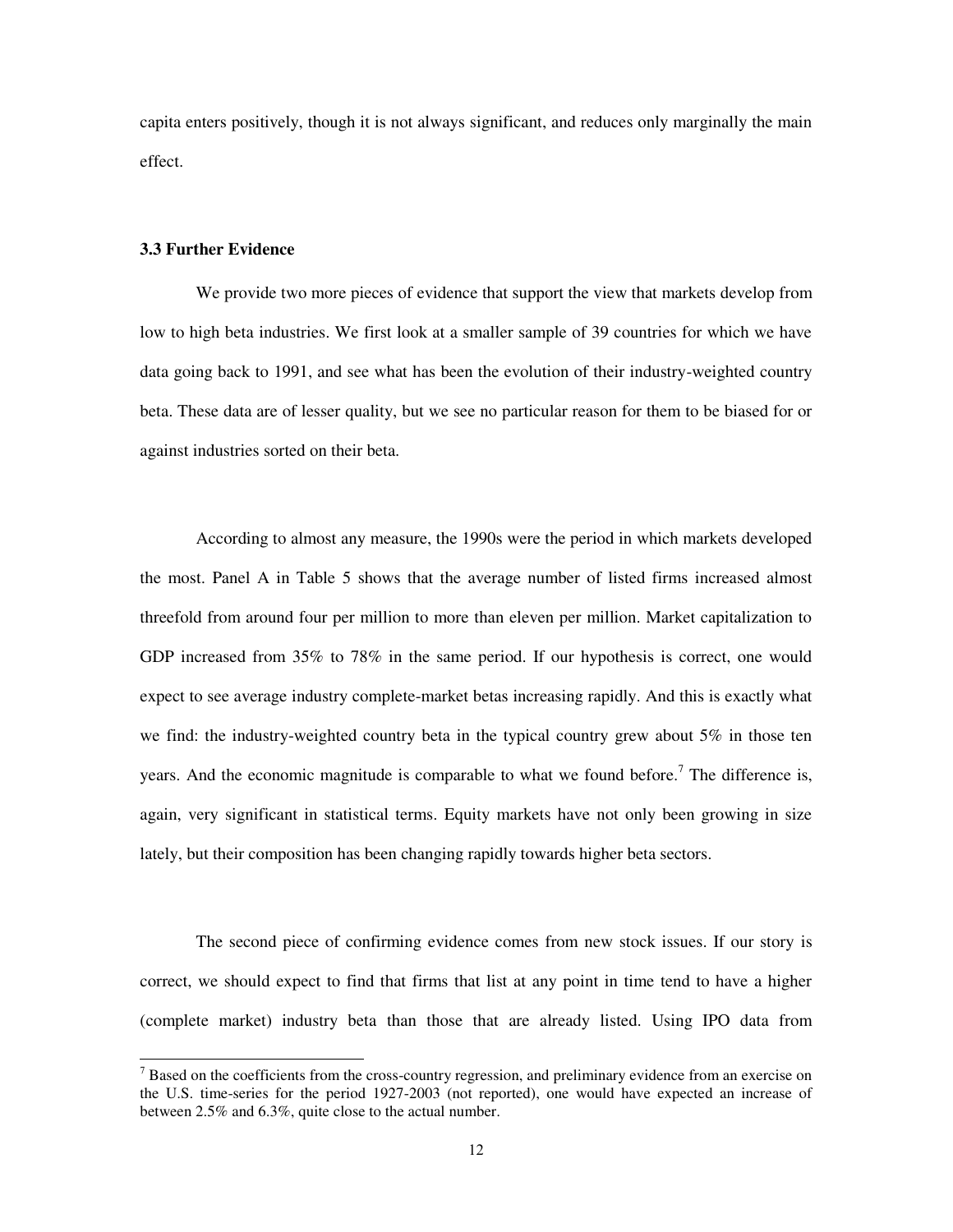Thompson Financial's SDC Platinum for the entire 1990-2003 period, $8$  we compute the average industry market betas of IPOs for 54 of the 56 countries in our sample.<sup>9</sup> The results show that the average beta of IPOs (1.0403) is much higher than the average beta of the firms already listed (1.0159). This difference is statistically significant as Panel B of Table 5 reports, and the effect is present in both developed and underdeveloped equity markets, although the effect is only significant within the former group. Finally, the fact that IPO betas are lower in less developed markets than in more developed ones provides confirming evidence of our main finding, only this time from a different dataset.

# **3.4 Robustness**

 $\overline{a}$ 

The relationship between market development and its composition does not depend on the detail of how we measure the different concepts. Here we look at alternative factors related to the value of the firm, different ways of weighting (complete market) industry betas to compute country aggregates, variations in the definition of industries, other ways of measuring industryweighted country betas and equity market development, and we address potential sample issues. The main result is robust to all these changes to the benchmark specification.

First, we used measures of value different than beta. In particular, we explore growth opportunities and size.<sup>10</sup> In the case of the former, firms with high growth opportunities will ceteris paribus fetch a higher value in the market.<sup>11</sup> In our context one expects these to be the first to list. A number of low beta industries, such as utilities and food products, are likely to have higher growth opportunities at early stages of economic development when compared to their

<sup>&</sup>lt;sup>8</sup>Henderson et al. (2006) present a comprehensive study of this dataset, including all types of equity issues and debt issues.

<sup>&</sup>lt;sup>9</sup>There were no IPOs for Slovakia and Liechtenstein during that period.

<sup>&</sup>lt;sup>10</sup> We thank an anonymous referee for pointing out these additional alternatives.

<sup>&</sup>lt;sup>11</sup> This argument has already been explored in the IPO literature (Pagano, Panetta, and Zingales, 1998; Pagano, Panetta, and Zingales, 1996; Pastor and Veronesi, 2005; Pastor et al., 2009).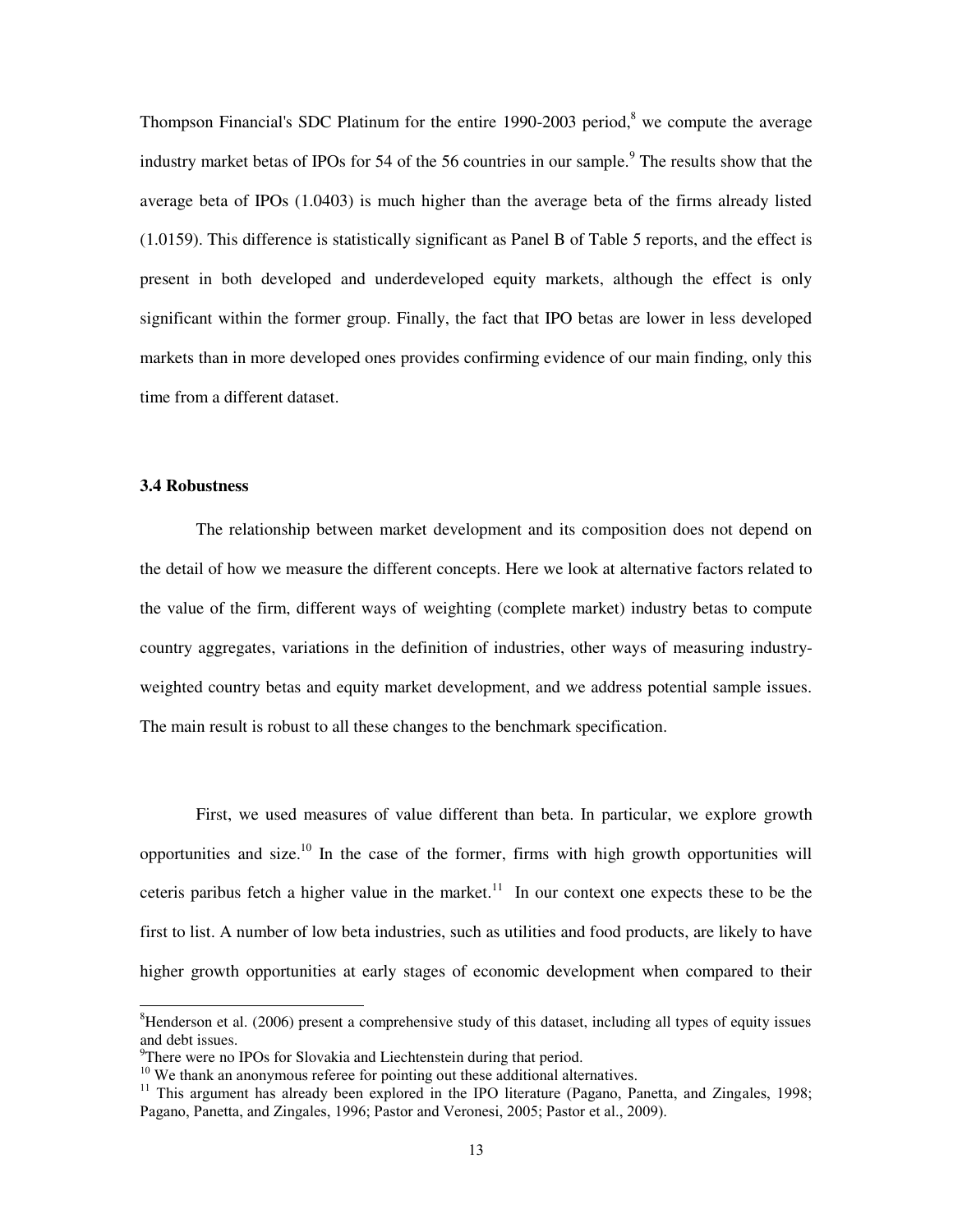developed countries counterparts. This means that, in relative terms, the incentive for the entrepreneur to list a firm in this type of industries is particularly strong in less-developed markets. As this happens these industries are able to finance their expansion projects, whereas the other firms can wait for better market conditions.

To verify the empirical content of this hypothesis, we ran a regression using the industryweighted market-to-book ratio as the dependent variable. The ratio is computed as the average figure in the less developed markets and is intended to measure growth opportunities available to the firms in those countries. This market-to-book ratio is still exogenous to each particular market and so the country aggregate depends just on the weights of each industry in that market. Our results show that it is indeed the case that high grow firms tend to go public first (Column one in Panel A of Table 6). This is consistent with our hypothesis that the structure of the market is linked to the going-public decision, this time being measured with this alternative metric.

Life cycle theories suggest that firm size could also explain the composition of equity markets because it matters for the best time to go public (see, for instance, Pagano et al., 1998; Chemmanur and Fulghieri, 1999). One would expect larger firms in less developed equity markets to be the first ones to reach the "listable size," and hence to see that larger firms go public first. Stretching our approach a little, we assume that firm-level variation in size within industries is small relative to cross-industry variation and compute average firm size in each sector using Ken French's data. Again, the results confirm our general hypothesis since we find the negative coefficient of market development on size we expected (Column two in Panel A of Table 6).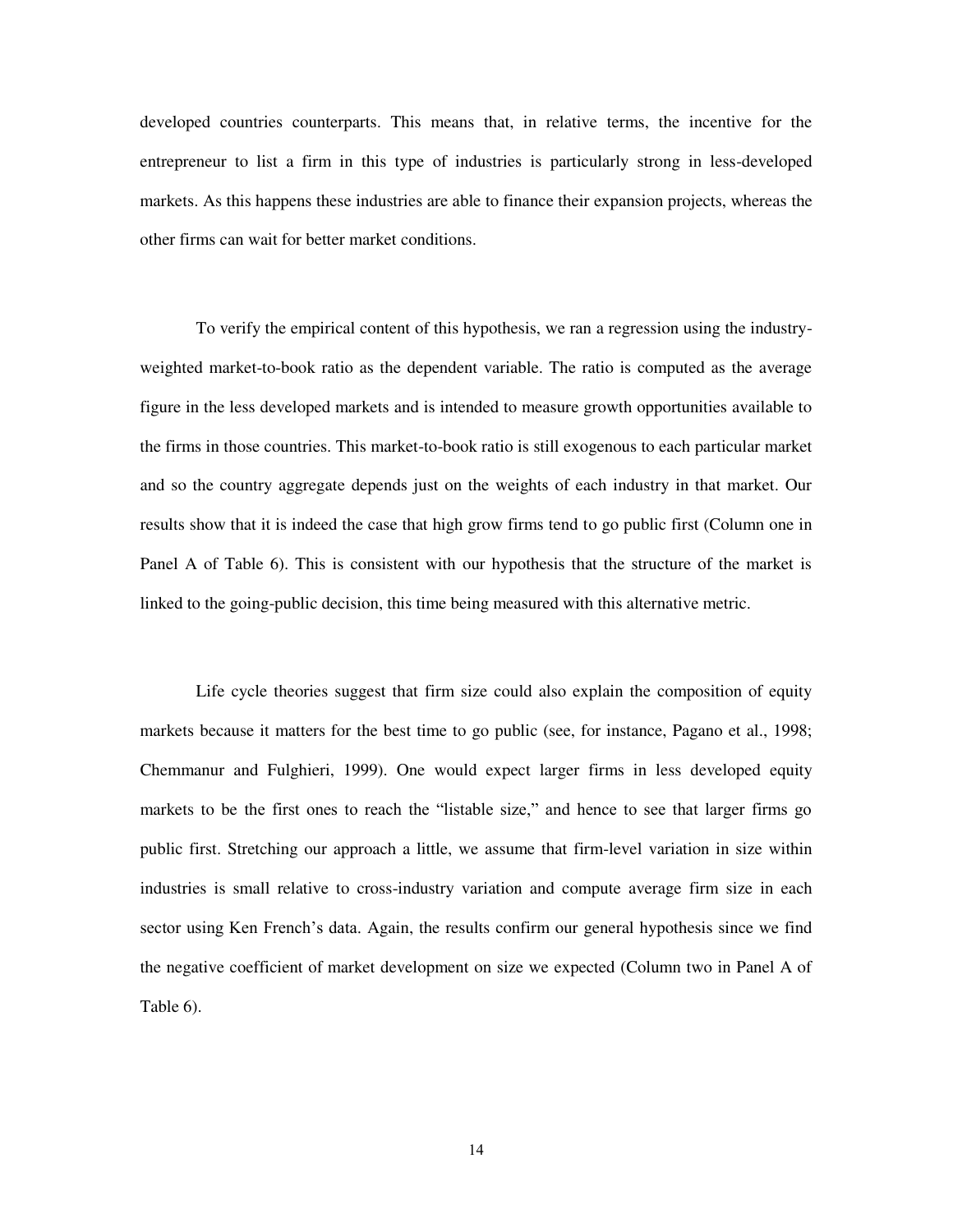One potential issue with our results is that using the number of firms as weighting factor may be determinant. This is our preferred measure because it is cleaner in the sense of being less dependent on prices and accounting differences. Still, we computed country betas using weights based on market capitalization, revenues, and the book value of assets. These turned out to be highly correlated with our firm number-based measure and between each other (pair-wise correlations ranged from 0.61 to 0.94, all of them significant at levels well under  $1\%$ ). They were also similarly strongly correlated to our measures of financial development. Columns one, two and three in Panel B of Table 6 show that when these replace our benchmark measure the results are very much unchanged. When aggregating into industries, the variation across countries in the share of each one is significantly larger than the variation within each country in average accounting and valuation metrics.

Our benchmark results are based on the Fama French 48 industry classification to compute industry betas because it was the most disaggregated. Here we check that the relationship between market development and industry-weighted country beta is still present if we use an alternative industrial classification to compute industry betas. Using 48 industries allows us to capture more of the diversity in each country. For example, in the Fama French 17 industry classification, industry 16 is Banks, Insurance Companies, and Other Financials, and has a complete market beta of 1.003. Under the 48 industry classification that same industry is disaggregated into four different industries; Banking (beta 1.032), Insurance (beta 0.852), Real Estate (beta 1.029) and Trading (beta 0.998). The industry of Banks, Insurance Companies, and Other Financials is represented in 98% of the countries in our sample. When we break this industry into the four finer categories, only 54% of the countries have at least one listed firm in all industries of the group. A less disaggregated industry definition emphasizes continuous variation in size across industries in the identification of the effect. A more detailed classification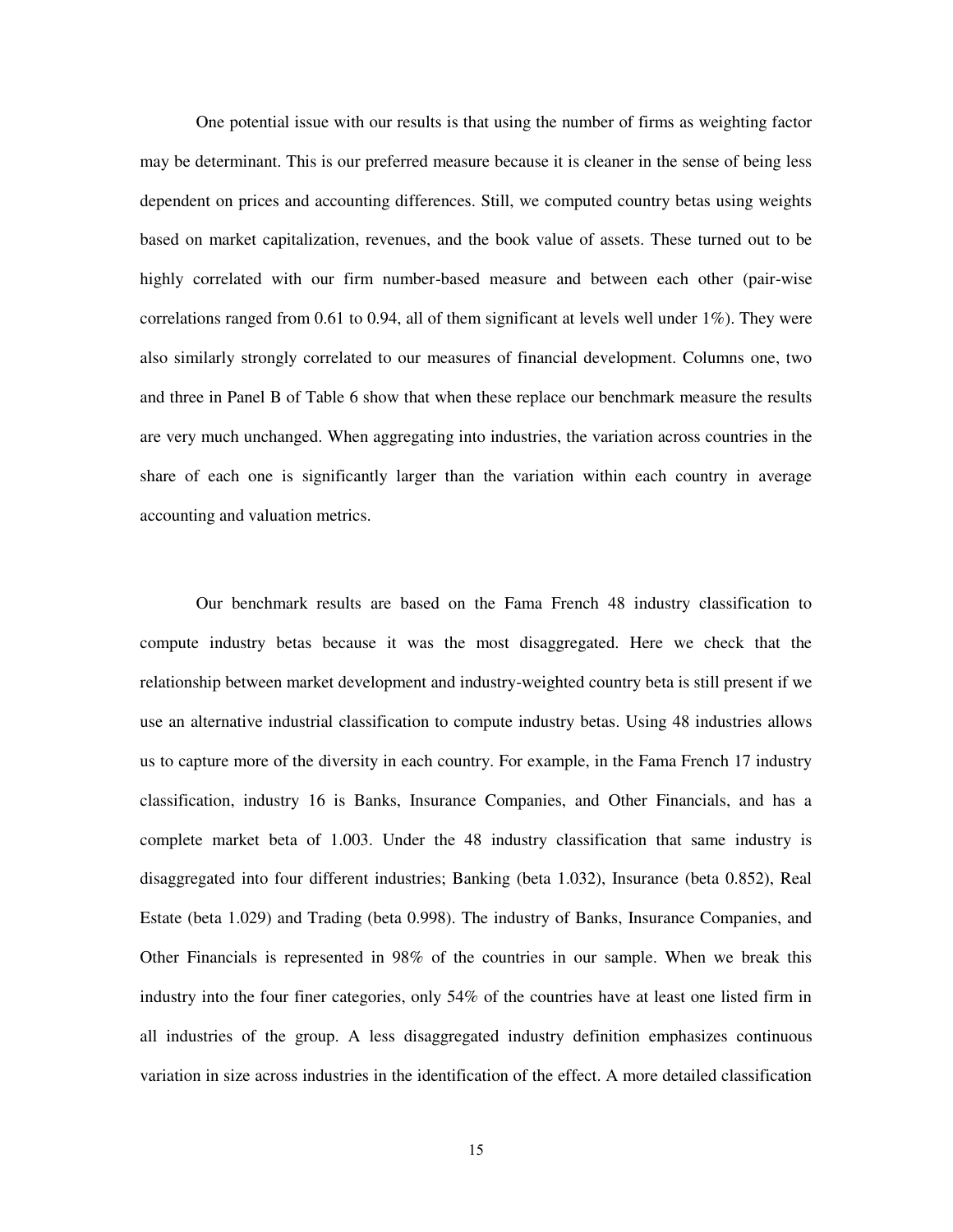focuses more on the discrete difference between having some versus having no firms in the industry. We explore both sources of identification in turn.

Using this new 17-industry classification we are still able to capture the relationship between stock market development and average industry complete-market beta. Column four in Panel B of Table 6 shows that the coefficient of interest is still positive, statistically significant, and that it remains within the same order of magnitude as our benchmark results.

At the other extreme, we computed country betas using a dummy variable that takes a value of one if the industry is represented by at least one firm, and zero if no firm from the industry is listed. This means that, if you look only at the industries that are represented in a market, we are asking whether industry-dummy-weighted country betas increase with development. The coefficient is still very significant statistically, but accounts for around half the economic effect we found before (column five in Panel B). This means that identification stems from both the discrete and the continuous character of the data. The bulk of the identification, then, does not stem from the mere fact that some industries are simply not represented at all in less developed markets.

The CAPM states that returns come only from differences in industry betas. We know that other factors different from beta ―such as size and value― have empirical value on their own. We could be mistaking betas with those other factors. We do not see this as particularly damaging since, under a broader interpretation of our hypothesis, these other sources of risk also determine value, the IPO decision and therefore the way the composition of the market evolves. In any case, we compute a multifactor market beta using Fama and French (1992)'s three factor specification, and use these conditional betas to measure average industry complete-market betas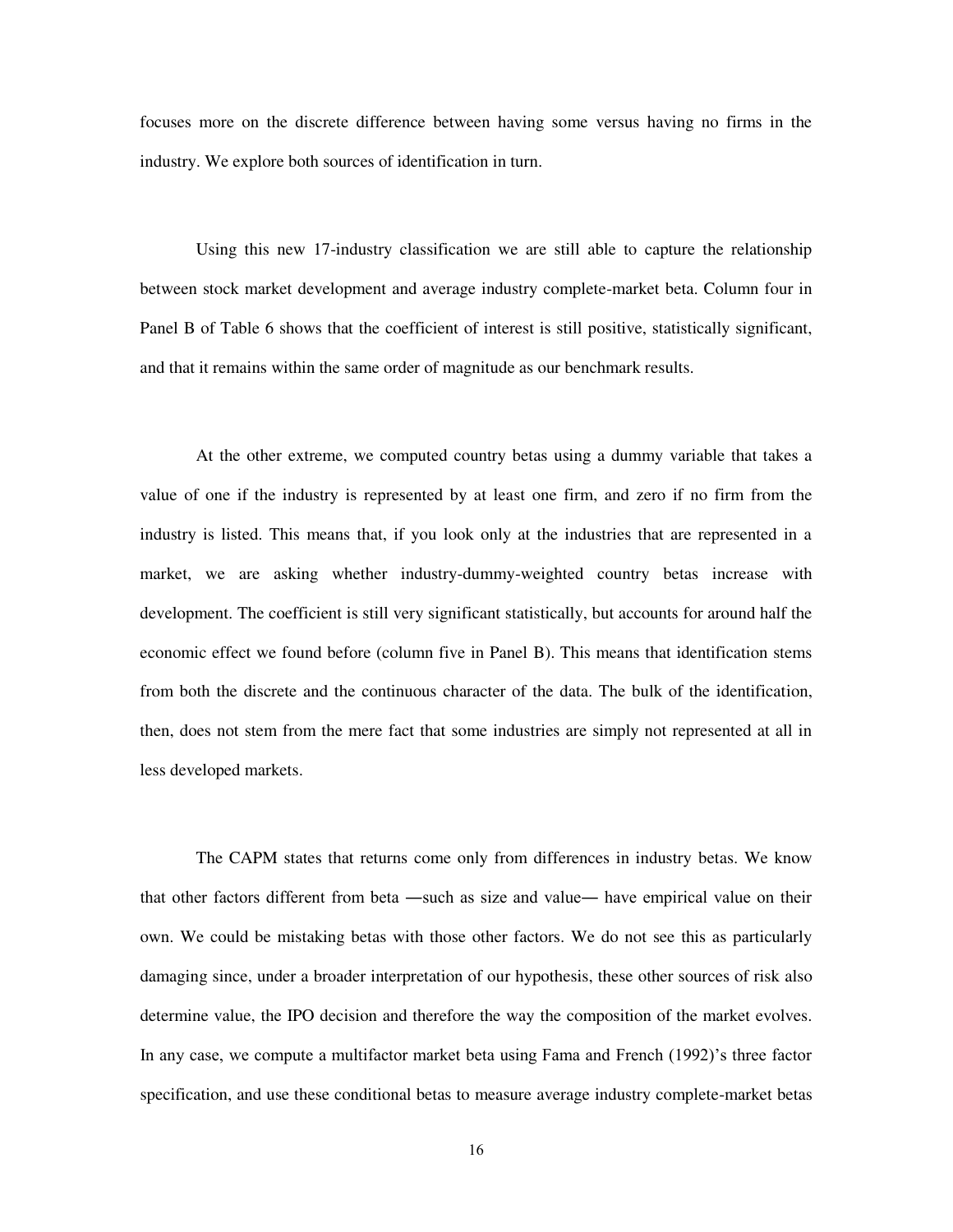across countries. The results are in the sixth column of Panel B in Table 6. Overall, we conclude that the details on how one measures systematic risk are not material for the findings.

The results of our benchmark cross country regression use the Worldscope database to compute the weights. Although this is the most comprehensive international firm-level dataset available, there is no assurance that coverage is complete. Coverage might be particularly biased against some type of firms (the smaller ones, perhaps), in particular in some countries (the less developed). If size is negatively correlated with industry-weighted country beta, this poses a potentially important sample issue. By concentrating only on those industries that are represented we can ease somewhat ease this concern. Here we address the issue more directly.

The World Bank's WDI database includes a variable that states the number of listed firms in different countries, and a variable that measures total market capitalization. These are the figures most commonly used in much of the financial development literature. Based on these figures, we have a mean (median) coverage of 75% (66%) in the number of firms, and 98% (93%) in market capitalization across countries. The WDI sample is not complete either, as we have more firms in one out of ten countries, and higher market capitalization in about a quarter of them. Still, we think it is a valid reference point to verify the completeness of our Worldscope sample.

We reran our benchmark regression in restricted samples thought to capture the completeness of our data. Even after imposing coverage of at least 75% of the firms or market capitalization —that is, little over half the sample— the coefficient for equity market development was still positive and highly significant (Panel C in Table 6). The magnitude changed but mostly remained the same order of magnitude as before.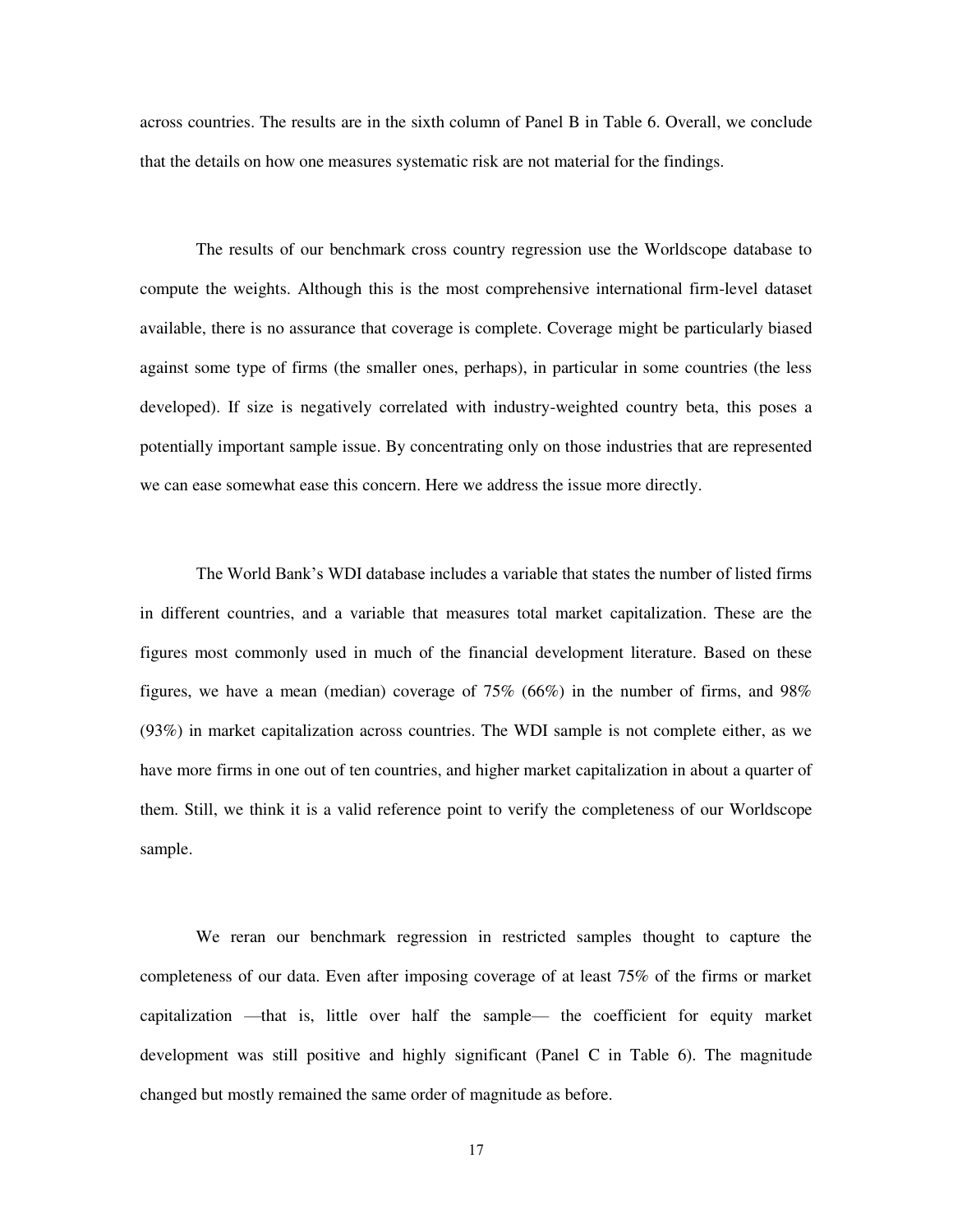The results are also robust to specific listed industries. For instance, all of the countries in our sample have at least one utilities firm listed in its stock market and, as mentioned above, 98% of the countries in the sample have at least one financials industry listed firm. Since utilities and financials are low and median beta industries respectively, these two sectors might be driving the results. In order to control for this fact, we reran our benchmark regression without any firms from the utilities or financials industry. The relationship between the average industry completemarket beta and market development continues after we remove all utilities and financials firms. The coefficient of interest remains within the same magnitude as in the benchmark specification (0.0281 with a standard error of 0.0042) and is still highly significant.

We defined the complete market as the U.S. market from 1973 to 2003. Our choice was influenced by the fact that the U.S. market is the one with most listed firms (see table A1 in the appendix), has representation in every Fama French industry, and has data on returns available from 1926. Still, one may be concerned about the robustness of our results using a different choice of the complete market benchmark. To this end we used monthly FTSE industry returns for 19 countries from January 1995 to December  $2008$ <sup>12</sup> We tested how similar industry betas are in countries that have all 10 FTSE sectors represented in their market in two ways. First, we ran a regression of country industry betas against the U.S. industry betas and a country dummy. The U.S. industry beta coefficient of the regression is positive (0.497) and significant at a 10% level. This result shows that industry betas in developed markets are similar. The second way to test how similar industry betas are among developed markets is by testing the rank correlation between country industry betas and the U.S. industry betas. The average rank correlation of the

 $\overline{a}$ 

 $12$  We used this period due to the availability of industry returns from FTSE.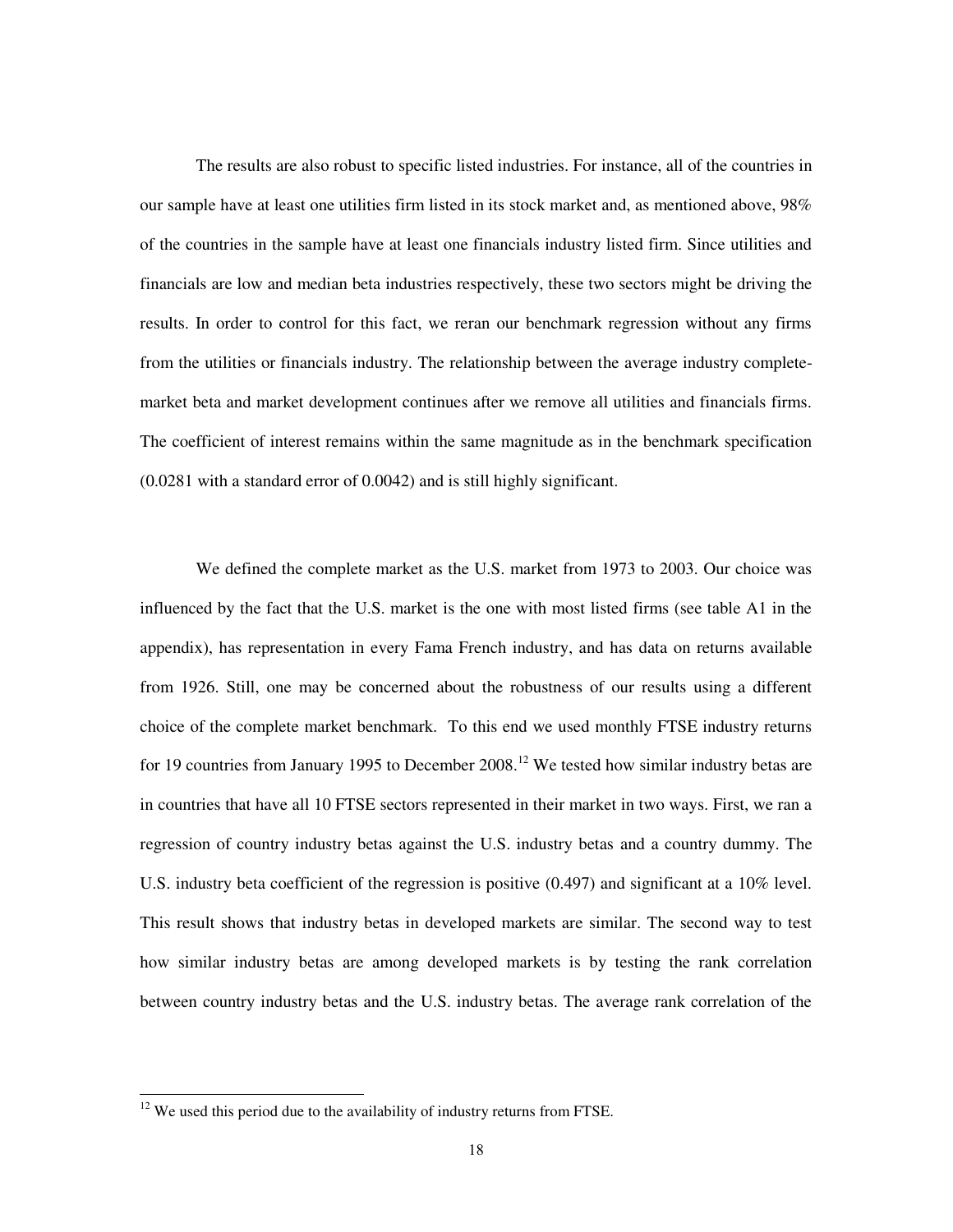countries with all industries represented is positive  $(0.473)$  and statistically significant at a 1%  $level.<sup>13</sup>$ 

Since industry betas in developed markets are similar, using the U.S. or any other market that has representation of all industries would preserve our main finding that markets develop from low to high beta industries. Moreover, industry betas rank correlations show that low beta industries, such as utilities, are low beta in the U.K., Japan, or any other developed market. Using a different complete market proxy makes no difference, simply because betas are quite similar in all well developed stock markets.

Another concern that may arise is the specific period selected to define the complete market proxy (1973 to 2003). In this case, our choice was motivated by the fact the three major U.S. stock exchanges were included in the sample (NYSE, AMEX and NASDAQ). To test the relevance of this argument we estimated industry betas for the U.S. for three different sample periods and contrasted them with our benchmark results. Again, rank correlations were all high (from 0.61 to 0.98), positive, and statistically significant. This means that, at least in the U.S., empirically the rank of sectors based on beta does not change materially as the markets develop.

We also checked that our particular measures of equity market development —the number of listed firms to population and market capitalization to GDP— were not material to the results. Almost any size or activity-measure of equity market development works similarly well (stock market turnover, stock market value traded). Variables related to accounting quality and shareholder protection, thought to determine development, also enter positively and in a highly

 $\overline{a}$ 

 $13$  The average pair-wise rank correlation of the 45 countries with FTSE indexes is also positive (0.383) and statistically significant at a 1% level. This fact shows that even when not all industries are represented in the market, the ordinality of the industry betas is similar.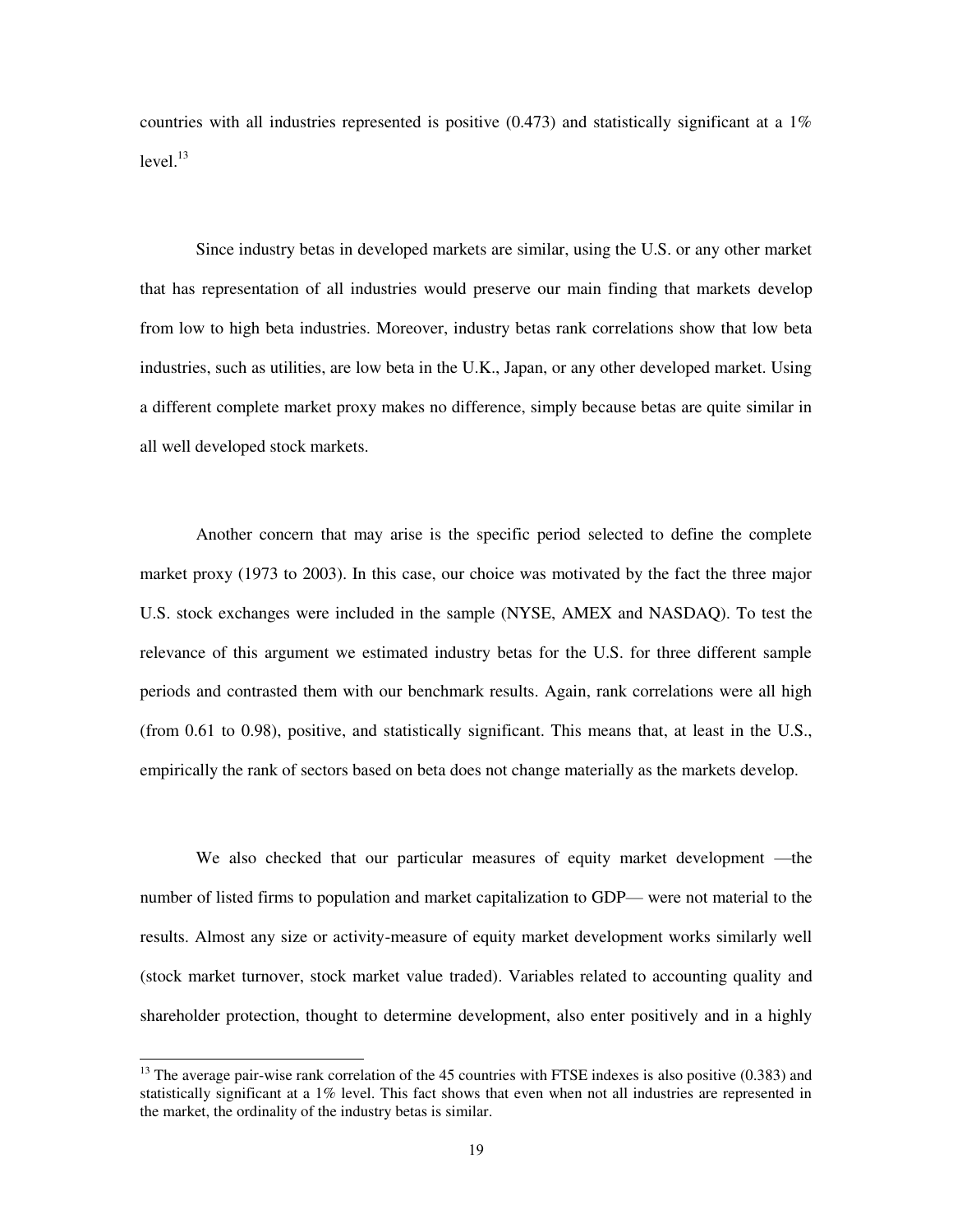significant manner in the regression. In all these cases the economic magnitude is very similar. Legal origin and creditor rights enter with the expected sign but are typically not significant. Variables that proxy for bank development enter positively, but typically drop out when included together with stock market development measures (not reported).

# **3.5 Alternative Explanations**

# *Country Characteristics*

The first alternative explanation for our results is the one related to the industrial composition of production. That is to say, low industry-weighted beta countries are countries that tend to specialize in relatively low beta industries, and hence the observed stock market composition is simply a reflection of the underlying industrial composition. We have already shown that the composition of production does not vary nearly as much as that of stock markets and, therefore, cannot completely explain away our result. The effect was also shown to be robust to measures of general economic development, generally thought to be the cause of differences in production. Finally, the evidence regarding the way average industry complete-market betas have changed in the last ten years also argues against this being explained away with economic composition. Indeed, the change in the underlying composition of the economy would need to be implausibly rapid.

Here we address the issue more directly by computing industry-weighted country betas using the shares of sectors in the economy as weighting factor (i.e., 'economy betas') —as opposed to those in the stock market― and then running the benchmark regression controlling for this variable. Ideally one would compute country betas using for each of the 48 industries and all the countries in our sample. Unfortunately, these kinds of data are not widely available, especially at that level of industrial disaggregation. We were able, however, to gather economic composition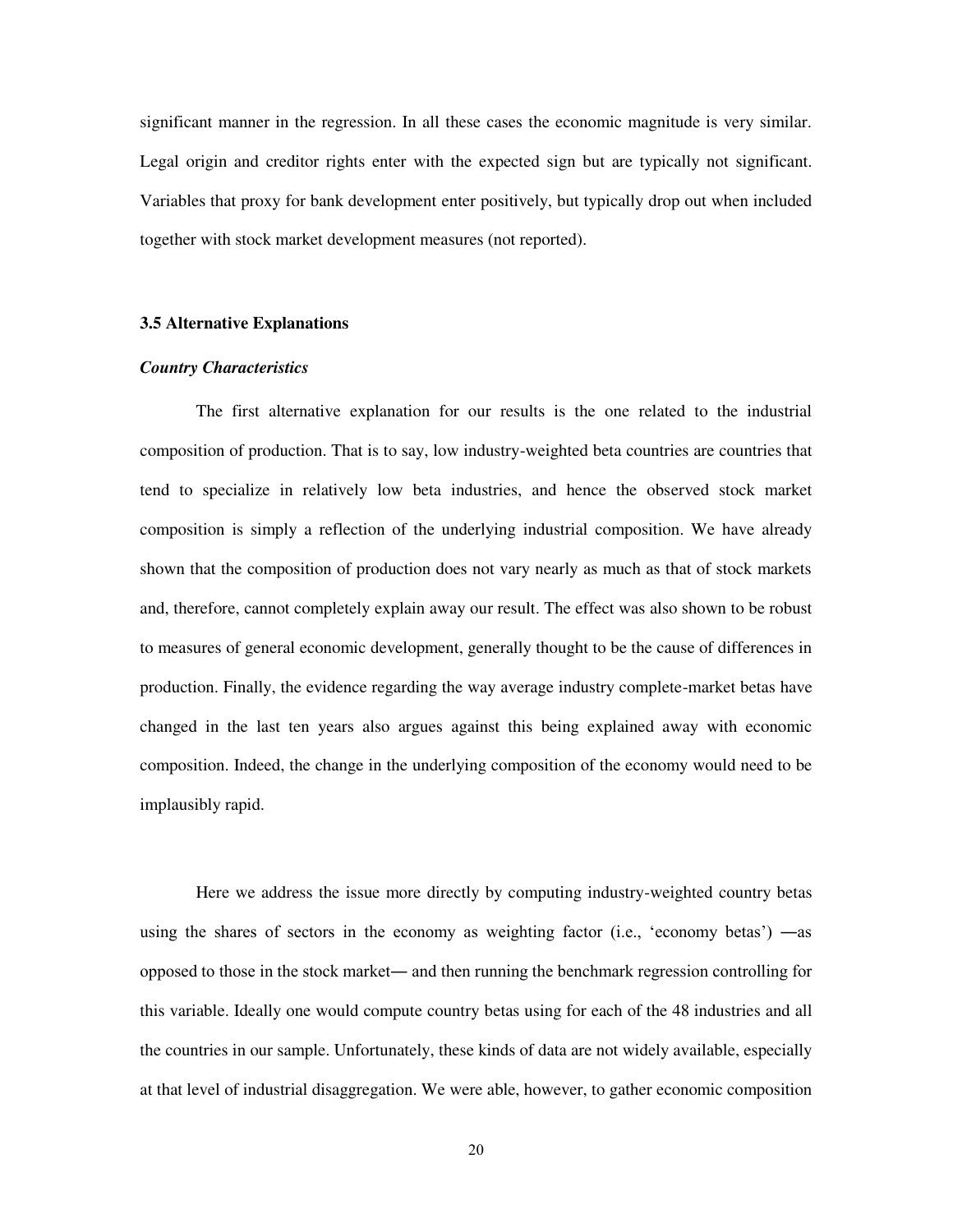data for all the OECD countries (36 out of the 56) for 17 different sectors (see Table A1 for the countries and Table 3 for the industries included in this analysis). We then computed industryweighted country betas by weighting the industry betas with both the country shares in total value added, and in total output.<sup>14</sup> The correlation between country betas using production and stockmarket weighting factors is high (around 0.44) and statistically significant (at a 1% level), while that with per capita GDP is also positive, but smaller (0.25) and not significant.

Table 7 presents the results. We first check that after aggregating the 48 industries in 17 sectors, and reducing the sample to 34 countries there is still a positive association between industry-weighted country beta and market development (columns one and four). Once again, the result is very robust: the sign is positive, the coefficients as statistically significant as before, and of pretty much the same economic magnitude. The results below are likely not to be dependent on the way we aggregate industries, and the sample countries. The following columns add to the benchmark specification the country beta constructed by weighted the shares in value added (‗economy value added beta') and the share in output (‗economy output beta') as controls. As expected, the coefficients of the 'economy betas' are positive, although not always significant. There is indeed a positive association between economy betas and stock-market betas, but the link between the latter and economic development is not dependent on this. Our coefficient of interest is very much unchanged when we control for average industry complete-market economy betas. The results when using stock-market revenues and assets, and other measures of stock market development are virtually the same (not reported).

 $\overline{a}$ 

<sup>&</sup>lt;sup>14</sup> We hand-matched the Fama French 48 industry classification to the classification used by the OECD. We used the arithmetic mean of the betas in the 48 industry classification to generate a proxy for the 17-sector betas.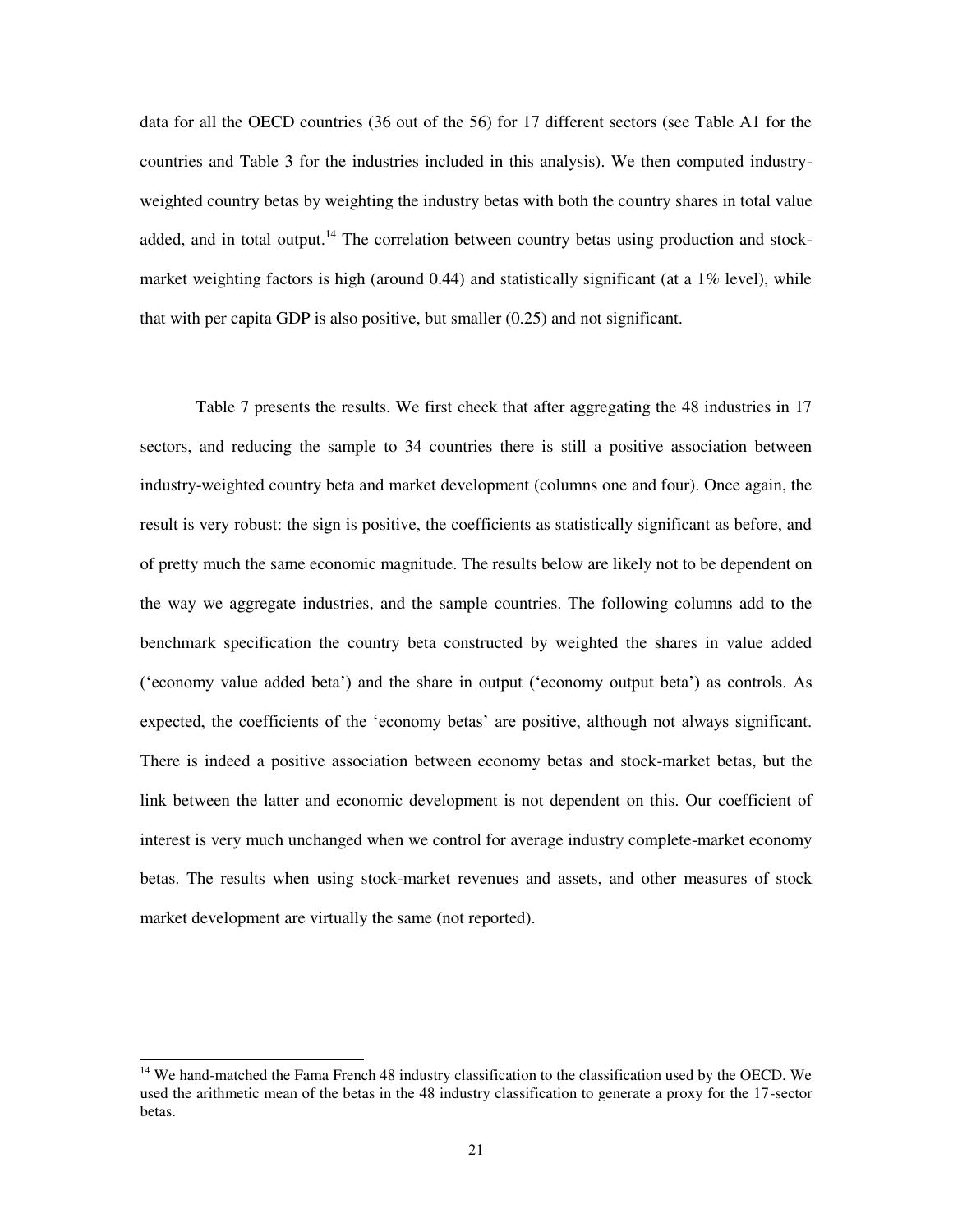# *Industry Characteristics*

 $\overline{a}$ 

Firms and industries are different in a number of dimensions that could be correlated with their market beta. If these other characteristics somehow interact with stock market development (or any other strongly associated country variable) in the same direction as betas do, we could be capturing this, rather than our effect. To address this possibility, we gather a number of different industry characteristics using the industry information from the U.S. and weight them using the industry shares in each market to get a measure of the intensity of each characteristic. We consider external financing needs, asset tangibility, productivity, information available, financial integration, and idiosyncratic risk. All of these characteristics can be linked to alternative reasons for listing. The results are presented in Table 8.

As discussed by Rajan and Zingales (1998), dependence on external funds across different industries may prevent firms from more dependent industries from listing on the stock market, especially in less developed markets. We include in our benchmark regression a proxy of country external finance dependence, built using firm data for U.S. firms from 1996 to 2003. We do so by relying on the industry weighted average of Rajan and Zingales's measure for external finance dependence.<sup>15</sup> It is not the case that in our sample less developed equity markets exhibit significantly fewer firms in industries that require more external funding. Indeed, the correlation between development and this measure is slightly negative (though borderline insignificant). The variable is negatively related to industry-weighted country beta, and when included in the benchmark regression does not invalidate our main finding (column 1 in Table 8).

<sup>&</sup>lt;sup>15</sup> Rajan and Zingales's measure of external finance dependence (RZ) for each firm is given by  $RZ = (CAPEX - CASH FLOW)/ CAPEX.$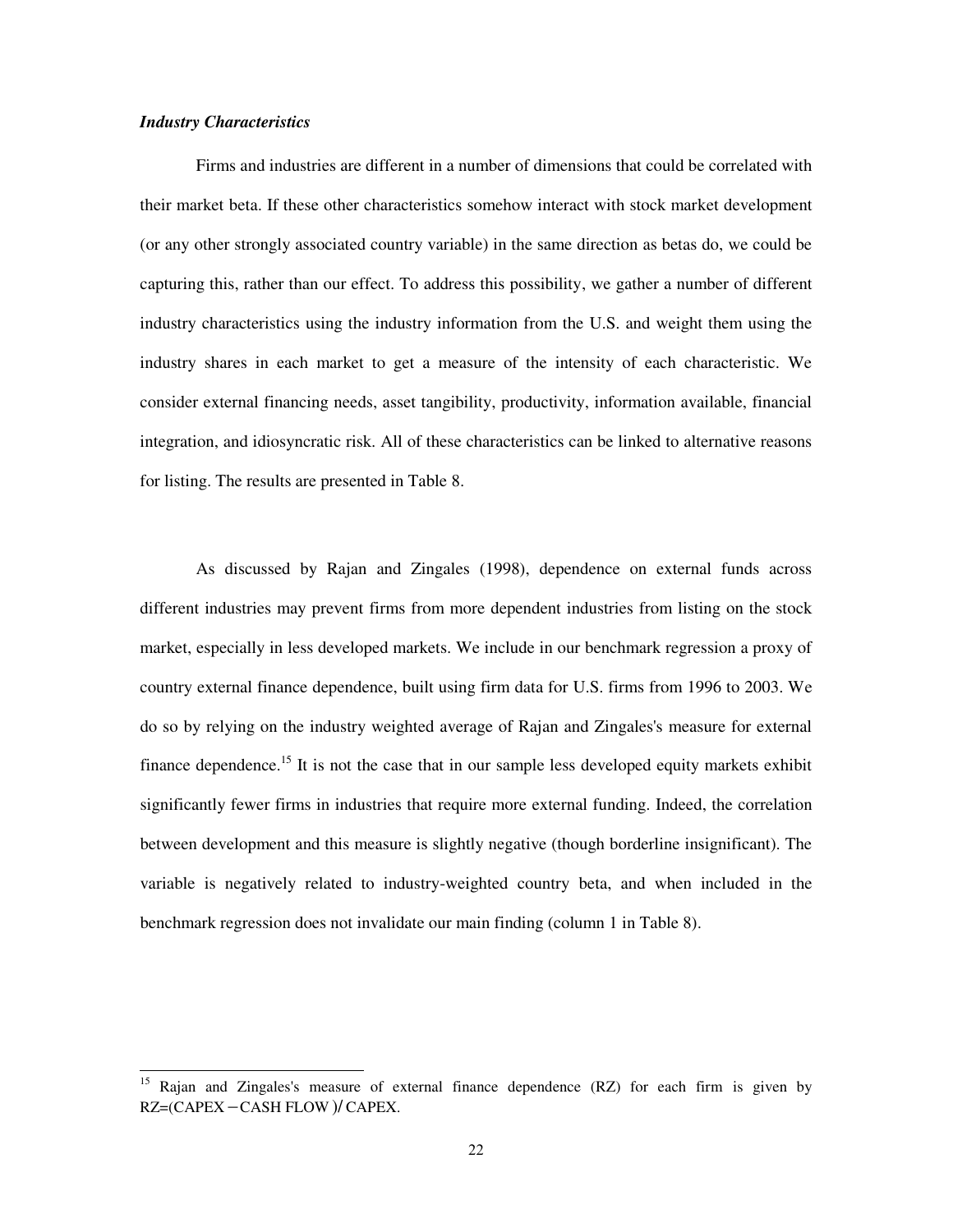Another possibility is that firms differ in terms of the tangibility of their assets, and protection for less tangible ones is poorer in less developed markets (Braun, 2003; Braun and Larrain, 2005). If this is so, one would expect firms with many intangible assets to have more difficulty in getting external funds, and so to be underrepresented in equity markets. Indeed, stock market tangibility is negatively correlated with both financial development and country beta. Yet, when included in the regressions, our main result is virtually unchanged (column 2 in Table 8). These results are also related to Spiegel and Tookes (2007)'s innovation argument if one accepts that lower tangibility is a proxy for high innovation since fixed assets are less important to generate innovation relative to intangible ones.

As proposed by Clementi (2002), industries with high total factor productivity (TFP) may have a higher likelihood of being listed in the stock market than the ones with a low TFP. The reason would be that, for these firms, operating at a scale smaller than the optimal would be particularly costly, and so would lead them to raise capital from the markets. Using the 2000- 2005 average industry 4-factor TFP from the NBER, we include in our benchmark regression a proxy of each market's total factor productivity. Since TFP data is only available for manufacturing industries we focus on these in this test (column 3 in Table 8). More developed equity markets are indeed relatively more concentrated in industries with high TFP. But, again, country betas remain positively and significantly associated to stock market development. The coefficient is virtually the same as before.

Evaluation costs may also be important in the listing decision since higher costs would lead to a lower market price (Chemmanur and Fulghieri, 1999). In order to check that this is not behind our results we computed an analysts' coverage variable by counting the number of analysts that, according to Bloomberg, follow each firm in the U.S. and aggregating at the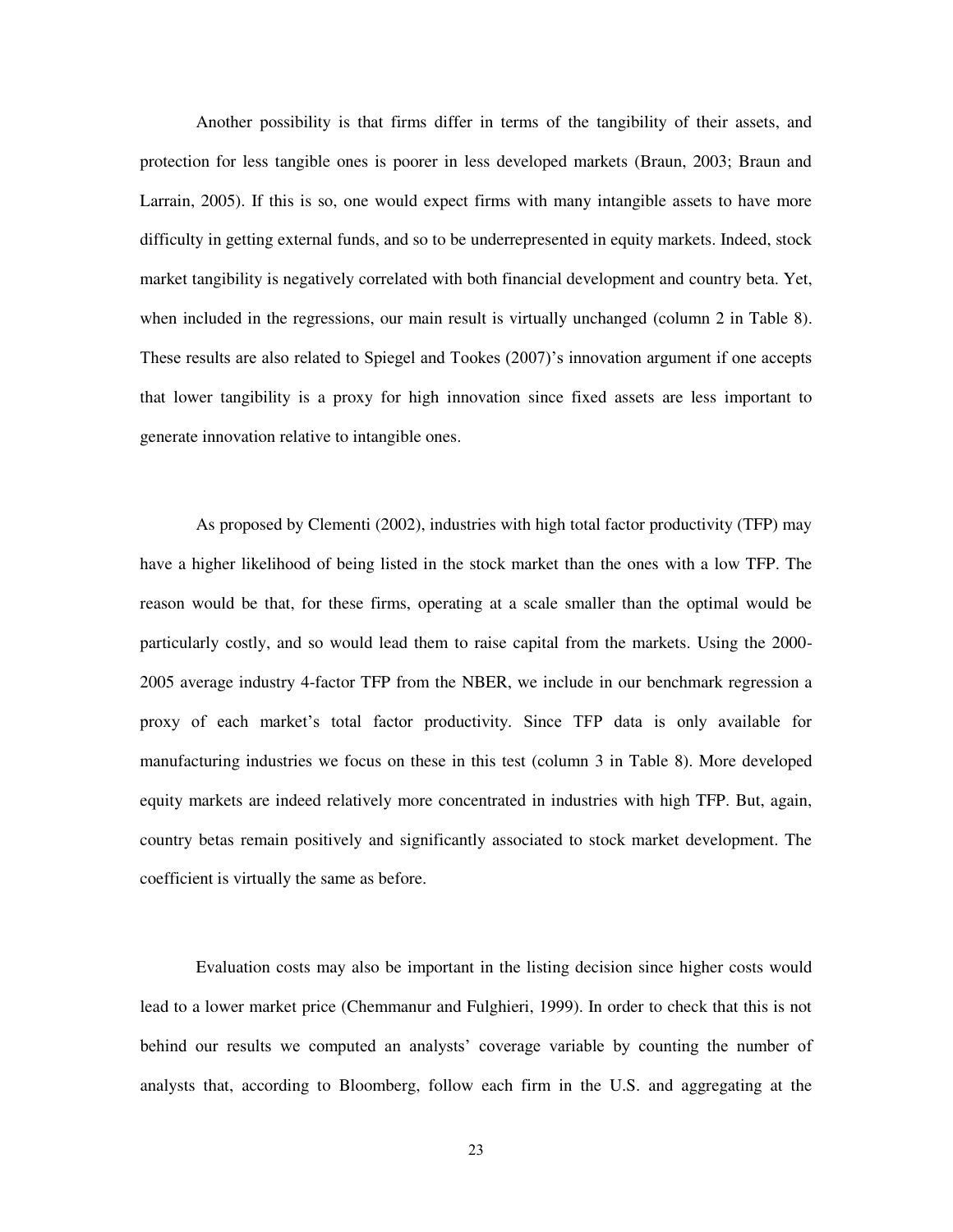industry level. Under the assumption that a higher number of analysts means a lower cost of evaluating a company, this variable is a proxy for these costs. When we include this variable in the regression, it does not enter significantly and has little effect on the country beta (column 4 in Table 8).

Another possible explanation is due to a higher economic and financial integration of developed countries. If more developed countries are more integrated, there may be the case that our results (higher correlation with the business cycle) are simply capturing this phenomenon. To address this issue we included in our basic specification the measure of equity market segmentation proposed by Bekaert et al. (2010). Consistent with theory, the measure of segmentation enters with a negative, and significant sign in the regression, yet our results remain virtually unchanged (column 5 in Table 8).

A final potential problem is that it may be diversifiable risk instead of market risk that we are picking in our variables. Brown and Kapadia (2008) show that firms with higher idiosyncratic risk have been listing in the U.S. at a time when, by most traditional measures, stock market was becoming more developed. In our sample, idiosyncratic risk is uncorrelated to both equity market development and country betas. When included in the benchmark regression it has no effect on the coefficient of interest (column 6 in Table 8).

In the end, a number of characteristics of firms (more precisely of industries) do matter significantly for the listing decision as (mostly) theoretical work has hypothesized —although not all of them necessarily in the same direction. More important, they appear to hamper the ability of firms to list differently across countries sorted on financial development. Tangibility and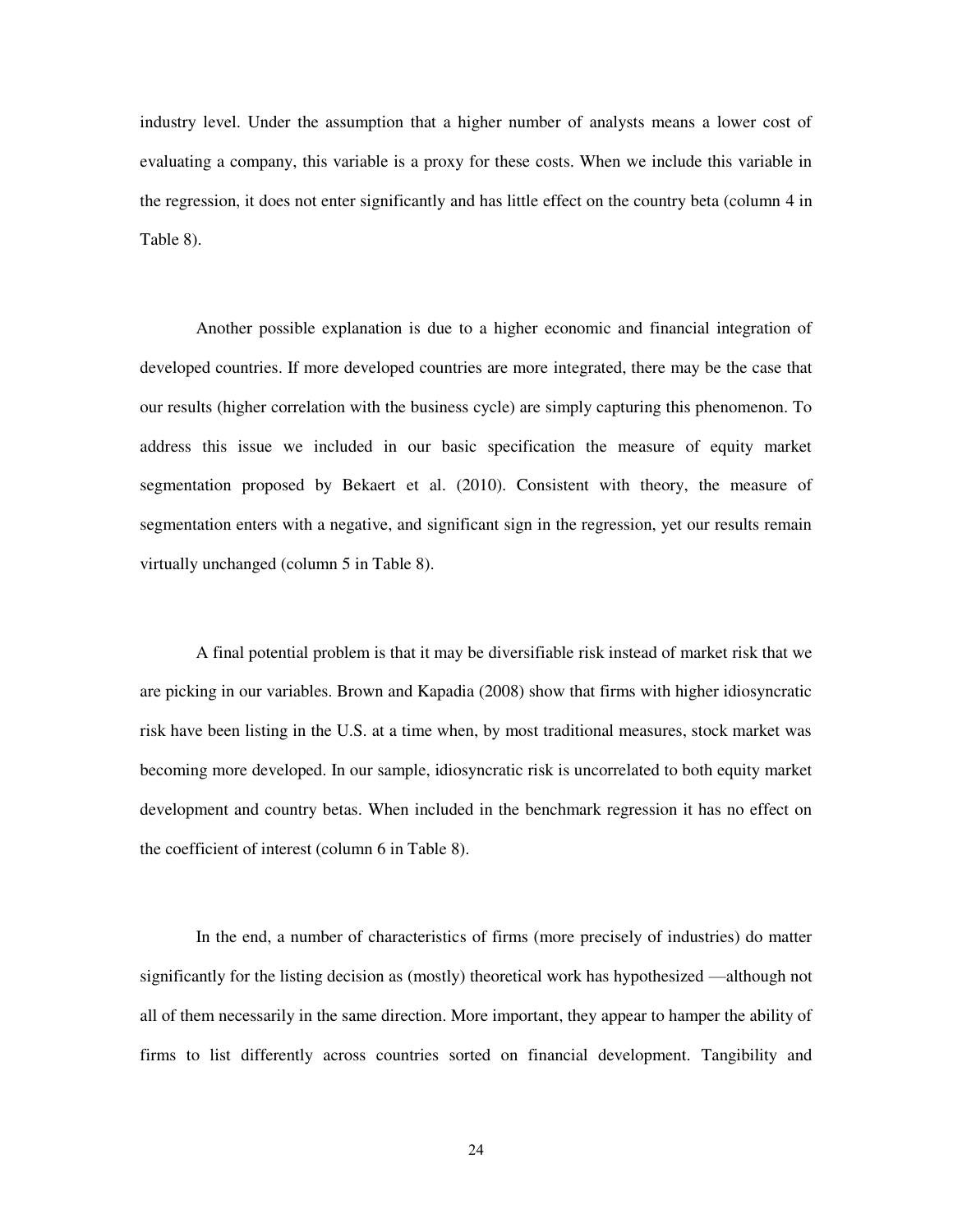productivity seem to be particularly relevant. Yet, none of them modify the size of the average industry complete-market beta coefficient.

# *Privatization*

 $\overline{a}$ 

Megginson et al. (2004) present the idea that privatizations can spur financial market development in a country. Subrahmanyan and Titman (1999) support this idea and argue that a privatization through the stock market exposes costly information to investors that otherwise would have to pay for. This serendipitous information, as they call it, could encourage entrepreneurs to go public after the privatization has taken place, due to the new information available and the bigger base of informed investors.

Under our hypothesis that markets develop from low to high beta industries, privatization would encourage new firms to go public, and therefore help to develop the market, only if the privatization comes from a low beta industry. It may also be that less developed stock markets have a higher concentration of low beta industries simply because those countries begun privatizing utilities, telecoms, and other low-beta, regulated firms much later than rich countries.

To examine whether it is the latest privatization wave that drives our results we looked at the firms Megginson (2004) identifies as privatized in each country and computed their completemarket betas.<sup>16</sup> Indeed, telecommunications firms were the most commonly privatized firms through IPOs, and are one of the industries with the lowest betas. However, this turned out to be a common factor across countries and did not vary with the level of development in any significant way. The industry-weighted country beta using only the privatized firms had a small (0.1) and

<sup>&</sup>lt;sup>16</sup> Megginson (2004) provides a list of firms that were privatized through an IPO for 59 countries from March 1961 to August 2003. Our Worldscope data contains 90% of those firms.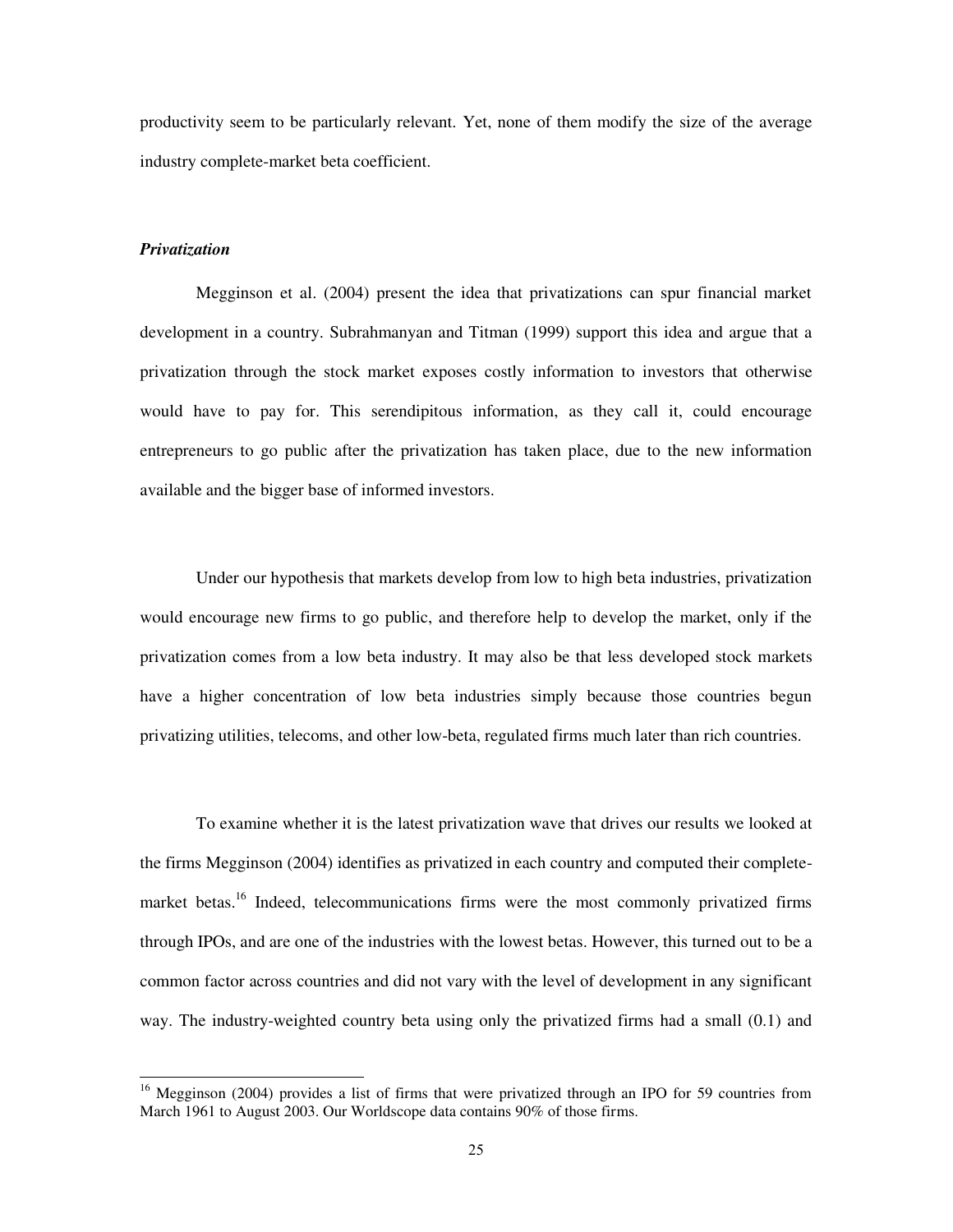insignificant correlation with equity market development. This is mostly because the share of privatized firms in the total number or market cap is quite small (with a median of 1.6% across countries), and only weakly correlated to underdevelopment. We excluded privatized firms from both the measure of equity market development and when computing country betas and checked whether excluding these firms made any difference. It did not, as our coefficient of interest was virtually unchanged (see column 7 in Table 8).

# **4. Conclusion**

We document a strong positive relationship between the level of equity market development and the country beta relative to a complete market benchmark. This relationship holds across countries and is not completely explained by the underlying composition of production. This relationship suggests that markets develop from low to high beta industries.

The results suggest at least two novel effects that we feel are worth testing and further exploring. First, they imply that expected relative returns (and relative market prices) do change (in predictable ways) with the state of development. Second, they point to the possibility that the decision to go public is perhaps not as simple as typically thought, but has important dynamic considerations.

Regarding financial development literature, we move from the critical issues of documenting that markets are differently developed and asking why this is so, to the issue of how they develop. Focusing on the mechanism, the paper contributes to complementing the policy implications suggested by the literature. Improving investor protection and diminishing informational asymmetries certainly helps but would not be enough to trigger development in the presence of a listing decision that is this elaborate. Furthermore, the inherent dynamic externality behind the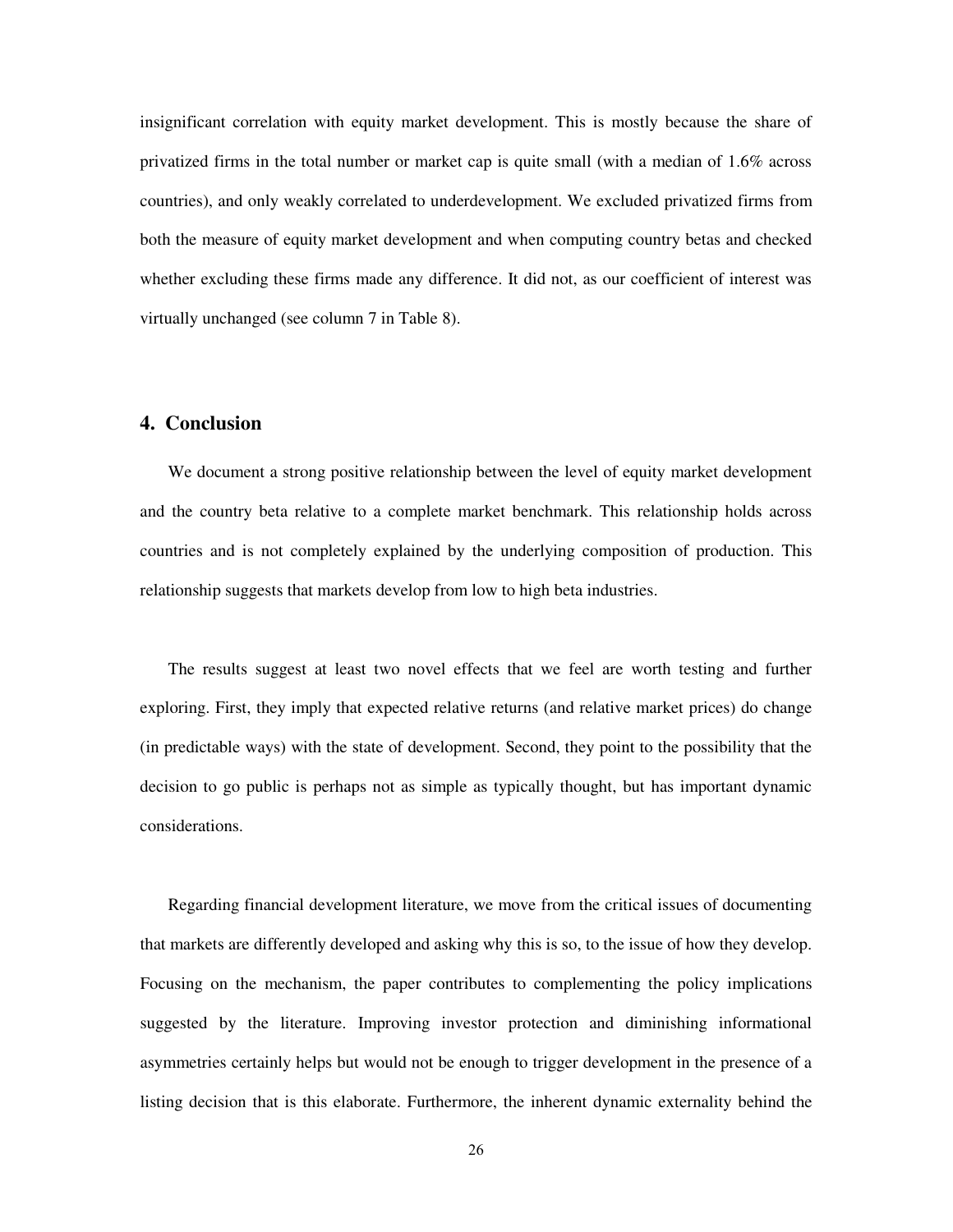development process opens the doors to policy interventions that go well beyond providing the basic contracting and property rights institutions. Finally, our results also provide a new measure of stock market development that may be useful for future research in the area. We show that our measure is similarly correlated to other variables that are typically thought to proxy for the deep determinants of financial development. Unlike the traditional measures, however, this one is not based on the size of the market and is well-grounded on one (albeit particular) mechanism through which markets would develop.

# **References**

- Bhattacharya, S. and Ritter, J. (1983). Innovation and Communication: Signalling with Partial Disclosure. The Review of Economic Studies, 50(2): 331-346.
- Bekaert, G. and Harvey, C. (2003). Emerging Markets Finance. Journal of Empirical Finance,  $10(1)$ : 3-56.
- Bekaert., G., Harvey, C.R., Lundblad, C.T. and Siegel, S. (2010). What segments equity markets? Working Paper, Columbia University.
- Benninga, A., Helmantel, M., and Sarig, O. (2005). The timing of initial public offerings. Journal of Financial Economics, 74(1): 115-132.
- Boot, A., Gopalan, R. and Thakor, A. (2008). Market Liquidity, Investor Participation, and Managerial Autonomy: Why Do Firms Go Private. The Journal of Finance, 63: 2013- 2059.
- Braun, M. 2003. "Financial Contractibility and Assets' Hardness." Unpublished.
- Braun, M. and Larrain, B. (2005). Finance and the Business Cycle: International, InterIndustry Evidence. Journal of Finance, 60(3): 1097-1128.
- Braun, M. and Larrain, B. (2009). Do IPO's Affect the Prices of Other Stocks? Evidencefrom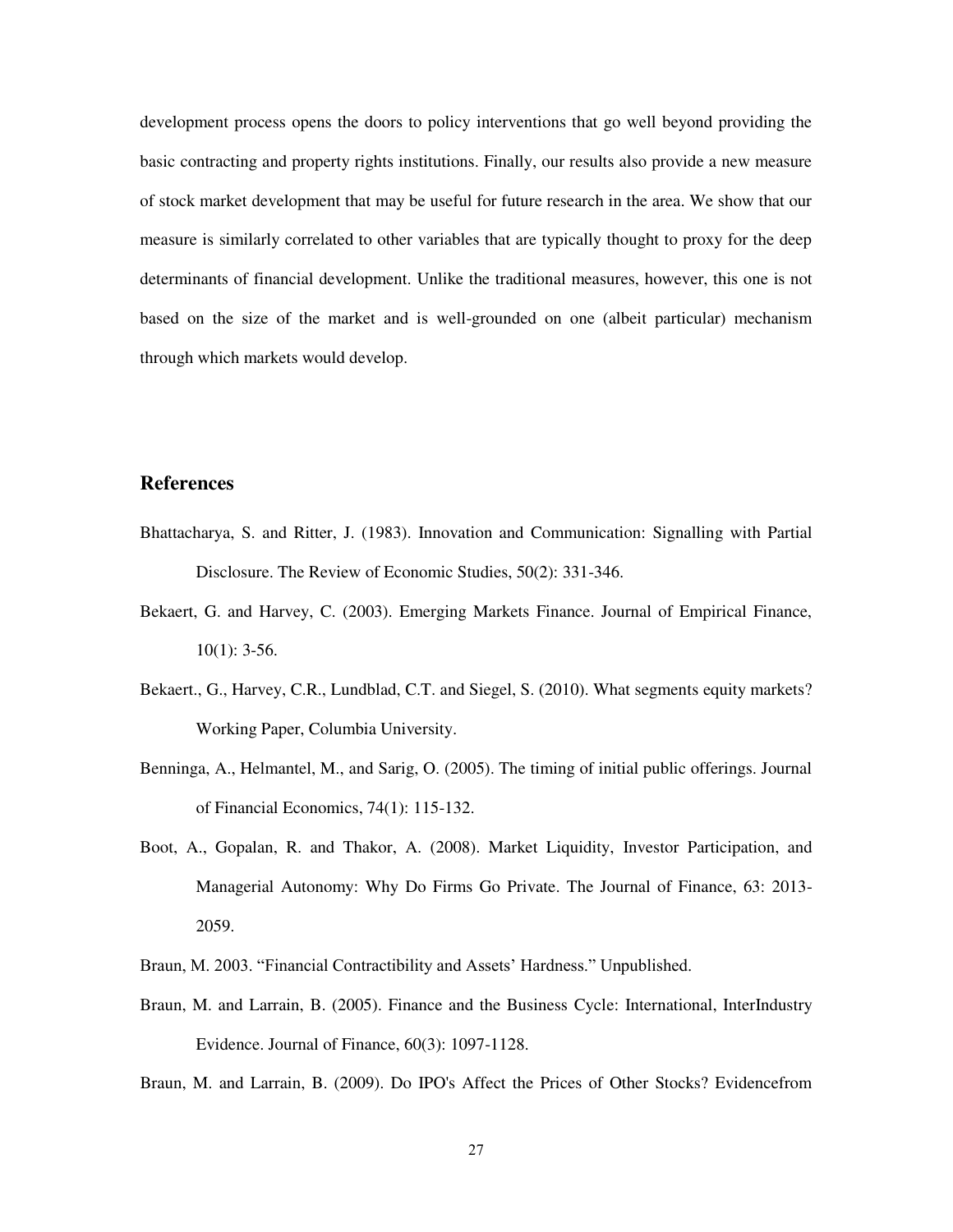Emerging Markets. Review of Financial Studies, 22(4): 1505-1544.

- Braun, M. and Raddatz, C. (2007). Trade Liberalization, capital account liberalization and the real effects of financial development. Journal of International Money and Finance, 36(5): 730-761.
- Brown, G. and Kapadia, N. (2007). Firm-specific risk and equity market development. Journal of Financial Economics, 84: 358-388.
- Casassus. J. and Villalon, M. (2010). Optimal IPO timing in an exchange economy. Working Paper, PUC-Chile.
- Chari, A. and Henry, P. (2004). Risk Sharing and Asset Prices: Evidence from a Natural Experiment. Journal of Finance, 59 (3): 1295-1324.
- Chemmanur, T. and Fulghieri, P. (1999). A theory of the going-public decision. Review of Financial Studies, 12: 249-279.
- Chemmanur, T., He, S. and Nandy, D. (2010). The Going-Public Decision and the Product Market. Forthcoming Review of Financial Studies.
- Clementi G. (2002). IPOs and the Growth of Firms. Working Paper, New York University.
- Dyck, A. and Zingales, L. (2004). Private benefits of control: An international comparison. Journal of Finance, 59(2): 537-600.
- Fama, E. and French, K. (1992). The cross-section of expected stock returns. Journal of Finance, 47(2): 427-465.
- Goldsmith, R. W. (1969). Financial structure and development. Yale University Press.
- Griffin, J. M. and Karolyi, A. (1998). Another look at the role of the industrial structure of markets for international diversification strategies. Journal of Financial Economics, 50(3): 351-373.
- Henderson, B., Jegadeesh, N., and Weisbach, M. (2006). World markets for raising new capital. Journal of Financial Economics, 82(1): 63-101.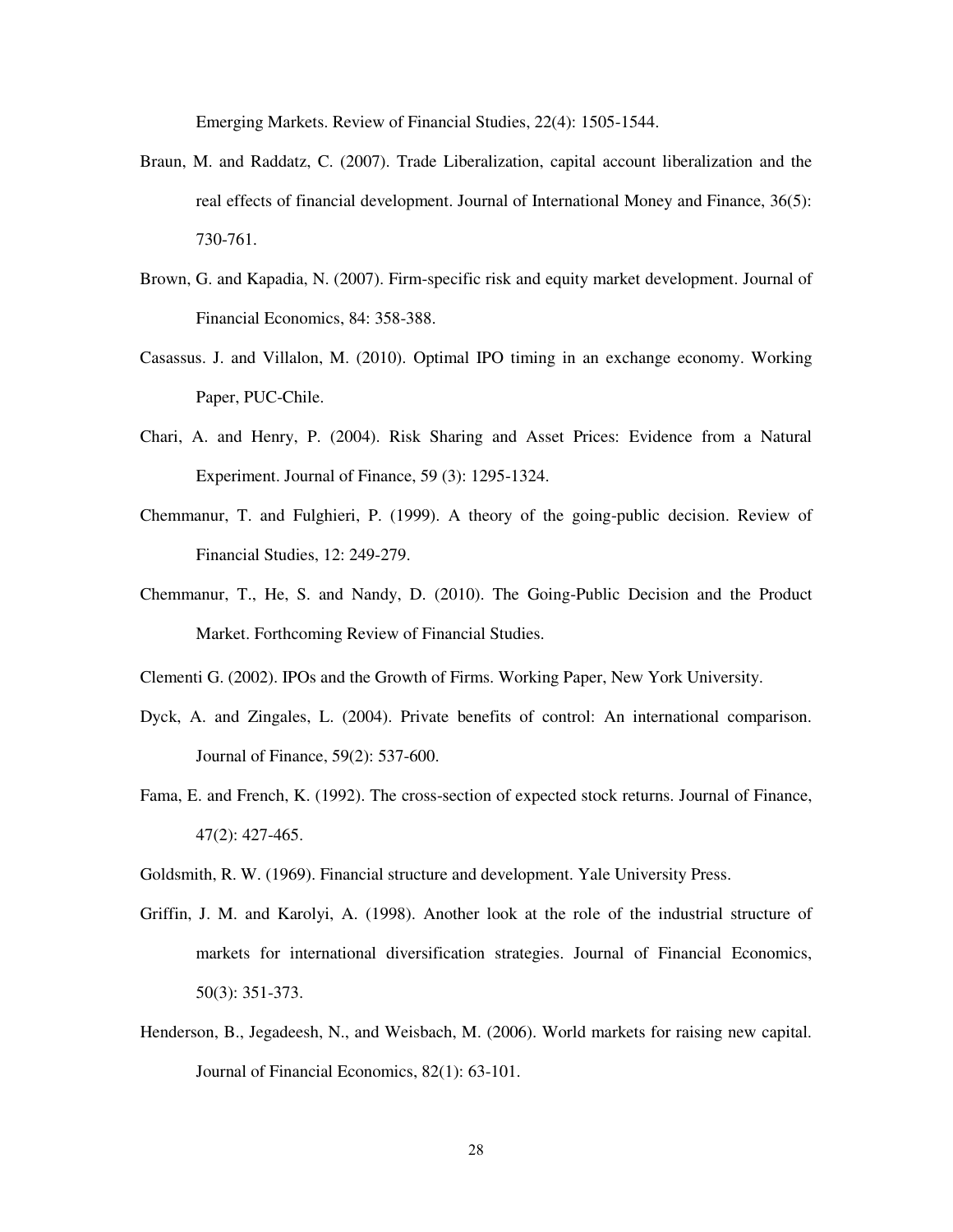- Heston, S. L. and Rouwenhorst, K. G. (1994). Does industrial structure explain the benefits of international diversification? Journal of Financial Economics, 36(1): 3-27.
- Hsu, H. –C., Reed, A. V. and J. Rocholl (2010). The New Game in Town: Competitive Effects of IPOs. Journal of Finance, 65 (2): 495-528.
- King, R. G. and Levine, R. (1993a). Finance and growth: Schumpeter might be right. Quarterly Journal of Economics, 108(3): 717-737.
- King, R. G. and Levine, R. (1993b). Finance, entrepreneurship, and growth: Theory and evidence. Journal of Monetary Economics, 32: 513-542.
- La Porta, R., Lopez-de Silanes, F., Shleifer, A., and Vishny, R. (1997). Legal determinants of external finance. Journal of Finance, 52(3): 1131-50.
- La Porta, R., Lopez-de Silanes, F., Shleifer, A., and Vishny, R. (1998). Law and Finance. Journal of Political Economy, 106(6): 1113-1155.
- Lessard, D. (1974). World, national, and industry factors in equity returns. Journal of Finance, 29(2): 379-91.
- Li, E.X.N., Livdan, D. and Zhang, L. (2009). Anomalies. Review of Financial Studies, 22(11): 4301-4334.
- Maksimovic, V. and Pichler, P. (1994). Technological innovation and initial public offerings. Review of Financial Studies, 14: 459-494.
- Martell, R. and Stulz, R.M. (2003). Equity-market liberalizations as country IPO's. American Economic Review 93(2): 97-101
- Megginson, W. (2004). The Financial Economics of Privatization. Oxford University Press, New York, United States.
- Megginson, W., Nash, R., Netter, J., and Poulsen, A. (2004). The choice of private versus public capital markets: Evidence from privatizations. Journal of Finance, 59(6): 2835- 2870.
- Pagano, M. (1993). The flotation of companies on the stock market. a coordination failure model. European Economic Review, 37(5): 1101-1125.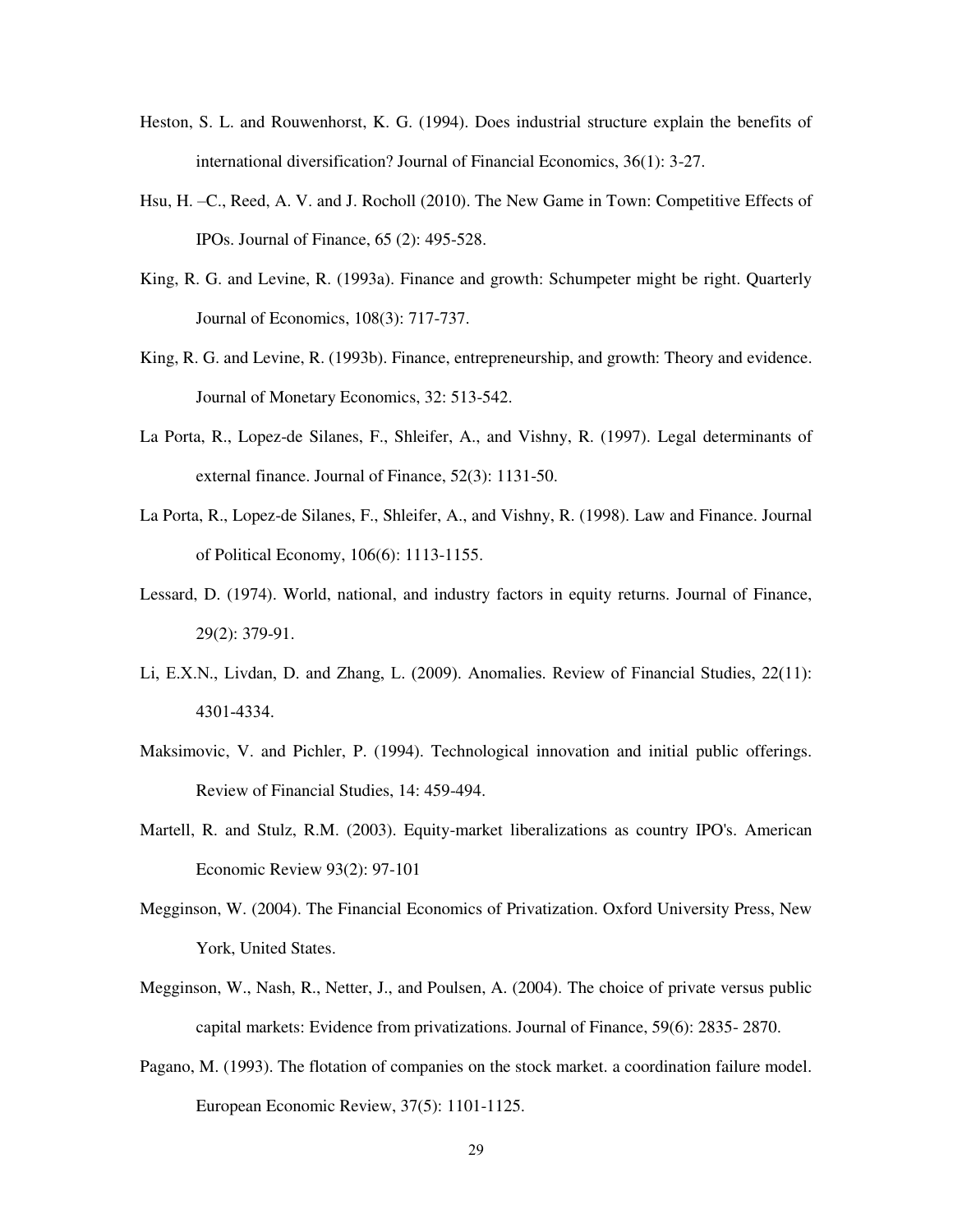- Pagano, M., Panetta, F., and Zingales, L. (1998). Why do companies go public? an empirical analysis. Journal of Finance, 53(1): 27-64.
- Pagano, M., Panetta, F., and Zingales, L. (1996). The stock market as a source of capital: Some lessons from initial public offerings in Italy. European Economic Review 40(3-5): 1057- 1069.
- Pástor, L., Taylor, L., and Veronesi, P. (2009). Entrepreneurial learning, the ipo decision, and the post-ipo drop in firm profitability. Forthcoming Review of Financial Studies.
- Pástor, L. and Veronesi, P. (2005). Rational ipo waves. Journal of Finance, 60(4): 1713-1757.
- Rajan, R. G. and Zingales, L. (1998). Financial dependence and growth. American Economic Review, 88(3): 559-86.
- Rajan, R. G. and Zingales, L. (2003). The Great Reversals: The Politics of Financial Development in the Twentieth Century. Journal of Financial Economics, 69(1): 5-50.
- Ritter, J. and Welch, I. (2002). A review of ipo activity, pricing, and allocations. Journal of Finance, 57(4): 1795-1828.
- Roll, R. (1992). Industrial structure and the comparative behavior of international stock market indices. Journal of Finance, 47(1): 3-41.
- Shleifer, A. (1986). Do Demand Curves for Stocks Slope Down? Journal of Finance, 41(3):579- 590.
- Spiegel, M. and Tookes, H. (2007). Dynamic Competition, Innovation, and Strategic Financing, Yale University working paper.
- Subrahmanyam, A. and Titman, S. (1999). The going-public decision and the development of financial markets. Journal of Finance, 42: 1045-1082.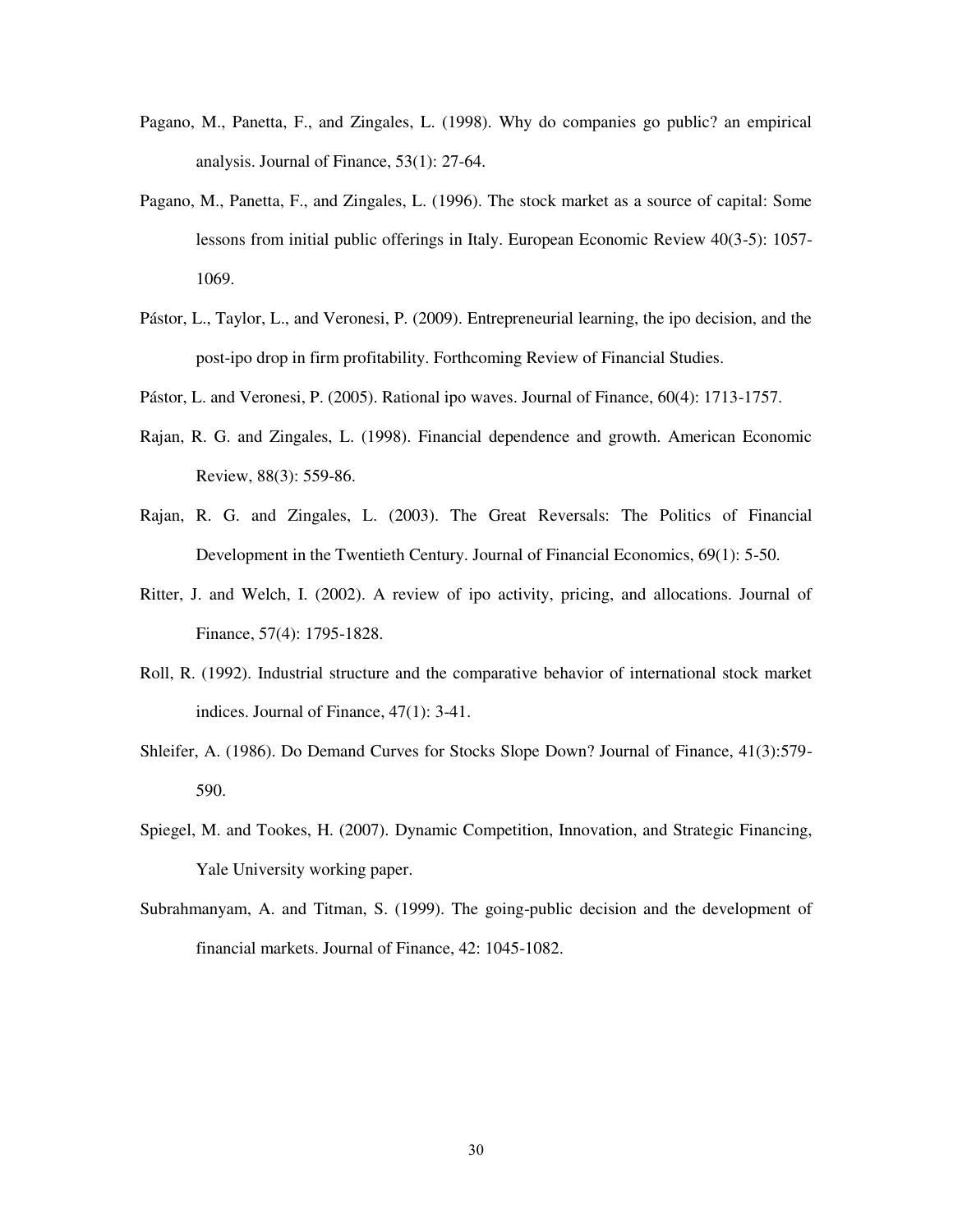# **Tables**

# **Table 1: Less developed Markets are more Concentrated**

HH is the Herfindahl-Hirschman concentration index averaged out across countries in each development group. Max share is the weight of the industry with the highest share in the market averaged out across countries in each development group. C6 (C4) is the sum of the 6 (4) biggest industry shares in the country averaged out across countries in each development group. Firms means that industry weights were computed as the number of listed firms in each industry over each country's total. Market Cap means that weights were computed as the market cap in each industry over each country's total. Firms were classified using the Fama French 48 industry classification. Development groups were divided in high and low using the median of the ratio of number of firms to population as a cutoff rule. Significance (p-value): \* 10%, \*\* 5%, \*\*\* 1%.

|                         | Low         | High        | Difference |
|-------------------------|-------------|-------------|------------|
|                         | Development | Development |            |
| <b>HH</b> Firms         | 0.1343      | 0.0827      |            |
| Max Share of Firms      | 0.2189      | 0.1720      |            |
| C6 Firms                | 0.5915      | 0.5185      | $***$      |
| C <sub>4</sub> Firms    | 0.4820      | 0.4155      | $\ast$     |
| <b>HH Market Cap</b>    | 0.2409      | 0.1752      | $\ast$     |
| Max Share of Market Cap | 0.3642      | 0.2990      | $\ast$     |
| C6 Market Cap           | 0.8553      | 0.7282      | ***        |
| C4 Market Cap           | 0.7607      | 0.6325      | ***        |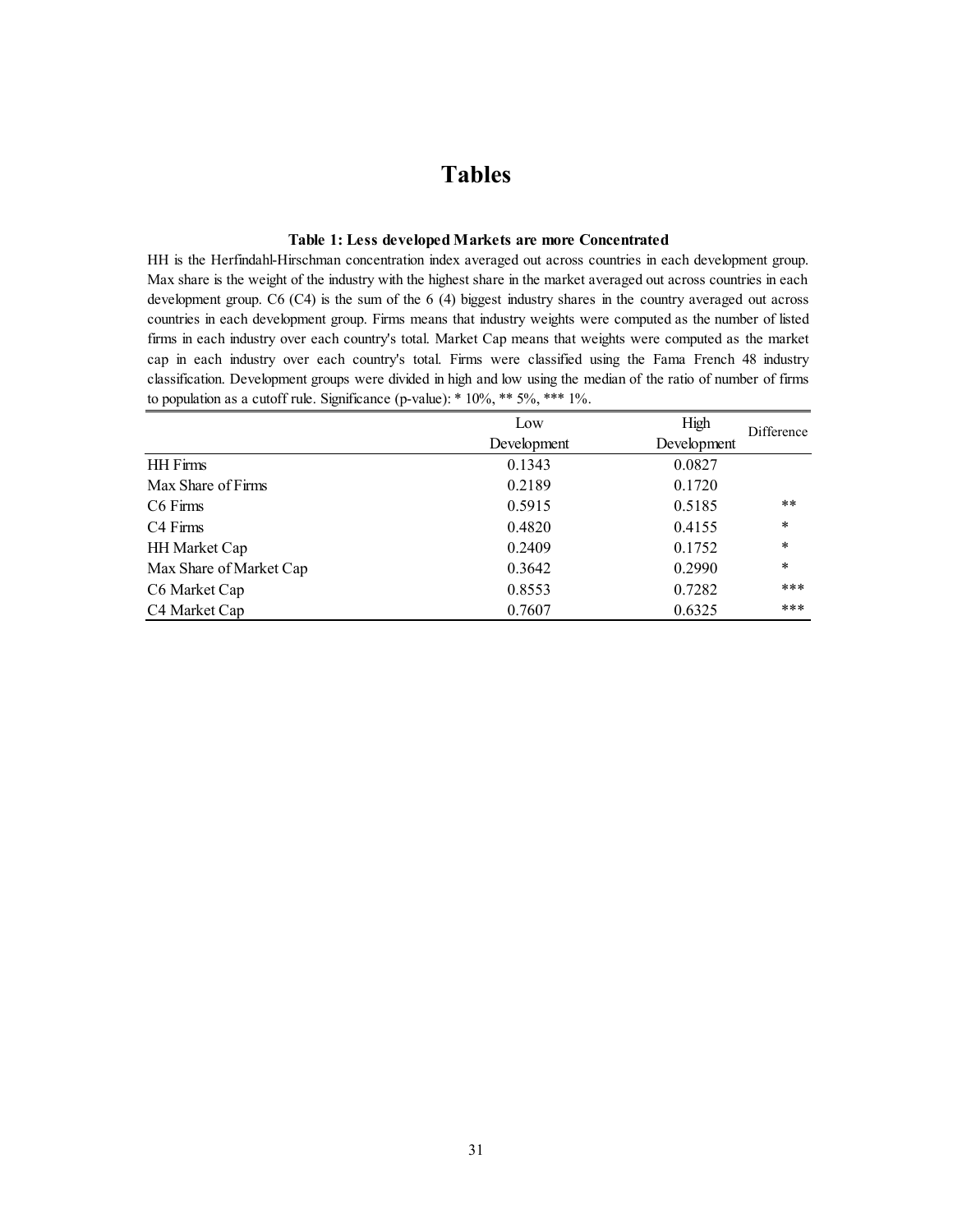### **Table 2: Market Composition varies with development**

The market share of each industry corresponds to the number of listed firms in each industry over each country's total averaged out across countries in each development group. Difference is the difference between High Development and Low Development. Industry betas are computed by regressing the monthly excess returns of each industry against the complete market excess return in the U.S. in the January 1973 to December 2003 period. Firms were classified using the Fama French 48 industry classification. Development groups were divided as high and low using the median of the ratio of number of firms to population as a cutoff rule. Significance (p-value): \* 10%, \*\* 5%, \*\*\* 1%.

| Fama French Industry                     | <b>Industry Beta</b> | Low Development | <b>High Development</b> | Difference |            |
|------------------------------------------|----------------------|-----------------|-------------------------|------------|------------|
| <b>Utilities</b>                         | 0.5088               | 0.0577          | 0.019                   | $-0.0388$  | ***        |
| Food Products                            | 0.6828               | 0.0375          | 0.0231                  | $-0.0143$  | $***$      |
| <b>Tobacco Products</b>                  | 0.7092               | 0.0082          | 0.001                   | $-0.0072$  | $***$      |
| Beer & Liquor                            | 0.7308               | 0.0136          | 0.0082                  | $-0.0054$  | *          |
| Precious Metals                          | 0.7504               | 0.0087          | 0.0114                  | 0.0027     |            |
| Petroleum and Natural Gas                | 0.762                | 0.0247          | 0.017                   | $-0.0077$  |            |
| Candy & Soda                             | 0.8082               | 0.0125          | 0.0055                  | $-0.007$   | $\ast$     |
| Communication                            | 0.8204               | 0.0374          | 0.0265                  | $-0.0109$  |            |
| Defense                                  | 0.8217               | 0.0012          | 0.0004                  | $-0.0008$  |            |
| Shipping Containers                      | 0.8286               | 0.0054          | 0.0048                  | $-0.0006$  |            |
| <b>Pharmaceutical Products</b>           | 0.8375               | 0.0184          | 0.0166                  | $-0.0018$  |            |
| Insurance                                | 0.8518               | 0.0526          | 0.0281                  | $-0.0245$  |            |
| Agriculture                              | 0.8815               | 0.0187          | 0.0084                  | $-0.0103$  | *          |
| Medical Equipment                        | 0.8953               | 0.0008          | 0.008                   | 0.0071     | ***        |
| Consumer Goods                           | 0.9044               | 0.0161          | 0.0134                  | $-0.0027$  |            |
| Shipbuilding, Railroad Equipment         | 0.9383               | 0.0024          | 0.0015                  | $-0.0009$  |            |
| <b>Textiles</b>                          | 0.9475               | 0.0376          | 0.0148                  | $-0.0228$  | ***        |
| <b>Fabricated Products</b>               | 0.9641               | 0.0026          | 0.0037                  | $0.0011\,$ |            |
| Chemicals                                | 0.9789               | 0.0359          | 0.0165                  | $-0.0193$  | ***        |
| Non-Metallic and Industrial Metal Mining | 0.9799               | 0.0187          | 0.0139                  | $-0.0048$  |            |
| Printing and Publishing                  | 0.9802               | 0.0071          | 0.0119                  | 0.0048     | *          |
| <b>Business Supplies</b>                 | 0.9815               | 0.0128          | 0.0133                  | 0.0005     |            |
| Coal                                     | 0.9832               | 0.0061          | 0.0007                  | $-0.0054$  | $\ast$     |
| Automobiles and Trucks                   | 0.988                | 0.0227          | 0.0149                  | $-0.0077$  | *          |
| Trading                                  | 0.9984               | 0.0401          | 0.0743                  | 0.0343     | ***        |
| <b>Real Estate</b>                       | 1.0293               | 0.0271          | 0.0447                  | 0.0177     | **         |
| Banking                                  | 1.0322               | 0.1413          | 0.0718                  | -0.0694    | $***$      |
| Retail                                   | 1.0406               | 0.0336          | 0.04                    | 0.0064     |            |
| Rubber and Plastic Products              | 1.0477               | 0.009           | 0.0085                  | $-0.0005$  |            |
| Miscellaneous                            | 1.049                | 0.0037          | 0.0033                  | $-0.0005$  |            |
| Transportation                           | 1.0494               | 0.0209          | 0.0355                  | 0.0146     | $***$      |
| <b>Construction Materials</b>            | 1.05                 | 0.0512          | 0.0335                  | $-0.0177$  | **         |
| Apparel                                  | 1.0685               | 0.0098          | 0.0085                  | $-0.0013$  |            |
| Wholesale                                | 1.0776               | 0.0405          | 0.0647                  | 0.0242     | ***        |
| Personal Services                        | 1.0808               | 0.0016          | 0.0047                  | 0.0031     | ***        |
| Aircraft                                 | 1.0829               | 0.0001          | 0.0019                  | 0.0018     | ***        |
| <b>Steel Works Etc</b>                   | 1.0925               | 0.036           | 0.0206                  | $-0.0153$  | $***$      |
| Restaraunts, Hotels, Motels              | 1.1018               | 0.0206          | 0.0162                  | $-0.0044$  |            |
| Healthcare                               | 1.1314               | 0.0037          | 0.0064                  | 0.0028     |            |
| Machinery                                | 1.1681               | 0.0184          | 0.0407                  | 0.0223     | $\ast\ast$ |
| Computers                                | 1.1772               | 0.0051          | 0.0326                  | 0.0275     | ***        |
| Entertainment                            | 1.2036               | 0.0055          | 0.0146                  | 0.009      | ***        |
| <b>Electrical Equipment</b>              | 1.2393               | 0.0069          | 0.0122                  | 0.0053     | $\ast\ast$ |
| Construction                             | 1.2533               | 0.0238          | 0.0312                  | 0.0074     |            |
| <b>Business Services</b>                 | 1.392                | 0.0335          | 0.095                   | 0.0615     | ***        |
| Recreation                               | 1.4337               | 0.0013          | 0.0069                  | 0.0056     | ***        |
| Electronic Equipment                     | 1.446                | 0.006           | 0.0406                  | 0.0346     | ***        |
| Measuring and Control Equipment          | 1.4516               | 0.0008          | 0.0088                  | 0.008      | ***        |
| ${\bf N}$                                |                      | 28              | 28                      |            |            |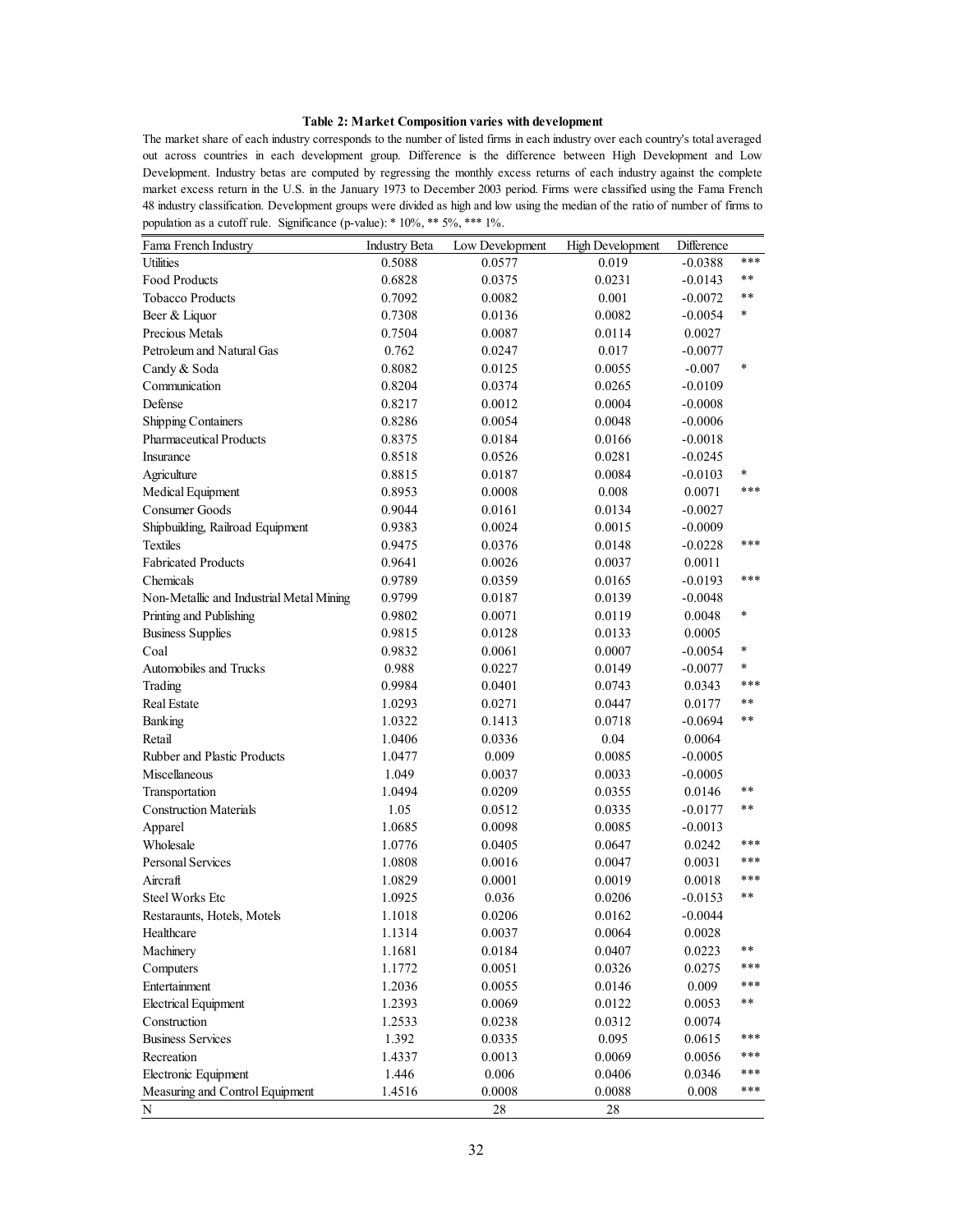Table 3: Share of Listed Companies Revenues vs Share of Economic Output by Development<br>Share of Revenues corresponds to the total revenues of listed firms in each industry over each country's total averaged out across the of Output is each industry's share in total output in the entire economy. The share of output is rebased so that the total in each country adds up to 100%. Industry beta is computed by regressing the monthly excess returns of each industry against the complete market excess return in the U.S. in the January 1973 to December 2003 period. Significance (p-value): \* 10%, \*\* 5%, \*\*\* 1%.

|                                          |                      | Low Development     |          |            | High Development    |          |            |     |          |     |
|------------------------------------------|----------------------|---------------------|----------|------------|---------------------|----------|------------|-----|----------|-----|
|                                          |                      | <b>Listed Firms</b> | Economy  |            | <b>Listed Firms</b> | Economy  |            |     | Diff     |     |
| Sector                                   | <b>Industry Beta</b> | Share of            | Share of | Difference | Share of            | Share of | Difference |     | in.      |     |
|                                          |                      | Revenue             | Output   |            | Revenue             | Output   |            |     | Diff     |     |
| Utilities                                | 0.509                | 0.1240              | 0.0332   | 0.091      | 0.0319              | 0.0218   | 0.010      |     | 0.081    | **  |
| Food & Beverages                         | 0.741                | 0.0249              | 0.0639   | $-0.039$   | 0.0427              | 0.0462   | $-0.004$   | *** | $-0.035$ | *** |
| Mining                                   | 0.869                | 0.2186              | 0.0202   | 0.198      | 0.0651              | 0.0183   | 0.047      | *   | 0.152    | *** |
| Agriculture                              | 0.881                | 0.0082              | 0.0663   | $-0.058$   | 0.0029              | 0.0285   | $-0.026$   | *** | $-0.032$ | *** |
| Products & Goods                         | 0.909                | 0.0924              | 0.0711   | 0.021      | 0.1075              | 0.0505   | 0.057      |     | $-0.036$ |     |
| Transport, storage and communication     | 0.935                | 0.0961              | 0.0688   | 0.027      | 0.0997              | 0.0752   | 0.024      | *   | 0.003    |     |
| Finance and insurance                    | 0.961                | 0.2081              | 0.0383   | 0.170      | 0.2275              | 0.0662   | 0.161      | *** | 0.008    |     |
| Chemicals                                | 0.979                | 0.0193              | 0.0303   | $-0.011$   | 0.0180              | 0.0301   | $-0.012$   | *** | 0.001    |     |
| Wood, Furniture and Paper                | 0.981                | 0.0147              | 0.0290   | $-0.014$   | 0.0294              | 0.0360   | $-0.007$   | **  | $-0.008$ |     |
| Textiles & Apparel                       | 1.008                | 0.0109              | 0.0355   | $-0.025$   | 0.0064              | 0.0127   | $-0.006$   | *** | $-0.018$ | *** |
| Real estate                              | 1.029                | 0.0029              | 0.0385   | $-0.036$   | 0.0052              | 0.0661   | $-0.061$   | *** | 0.025    | *** |
| Wholesale and retail trade, restaurants  | 1.073                | 0.0803              | 0.1344   | $-0.054$   | 0.1235              | 0.1260   | $-0.003$   | *** | $-0.052$ |     |
| <b>Steel Works</b>                       | 1.092                | 0.0439              | 0.0241   | 0.020      | 0.0554              | 0.0169   | 0.038      |     | $-0.019$ |     |
| Machinery & Equipment                    | 1.118                | 0.0199              | 0.1086   | $-0.089$   | 0.1077              | 0.1063   | 0.001      | **  | $-0.090$ | *** |
| Education, health, social work and other | 1.180                | 0.0045              | 0.1513   | $-0.147$   | 0.0147              | 0.2105   | $-0.196$   | *** | 0.049    | *** |
| Construction                             | 1.253                | 0.0206              | 0.0789   | $-0.058$   | 0.0258              | 0.0683   | $-0.043$   | *** | $-0.016$ |     |
| Renting and Business Services            | 1.392                | 0.0108              | 0.0076   | 0.003      | 0.0366              | 0.0204   | 0.016      |     | $-0.013$ |     |
| <b>Observations</b>                      |                      | 13                  | 13       |            | 21                  | 21       |            |     |          |     |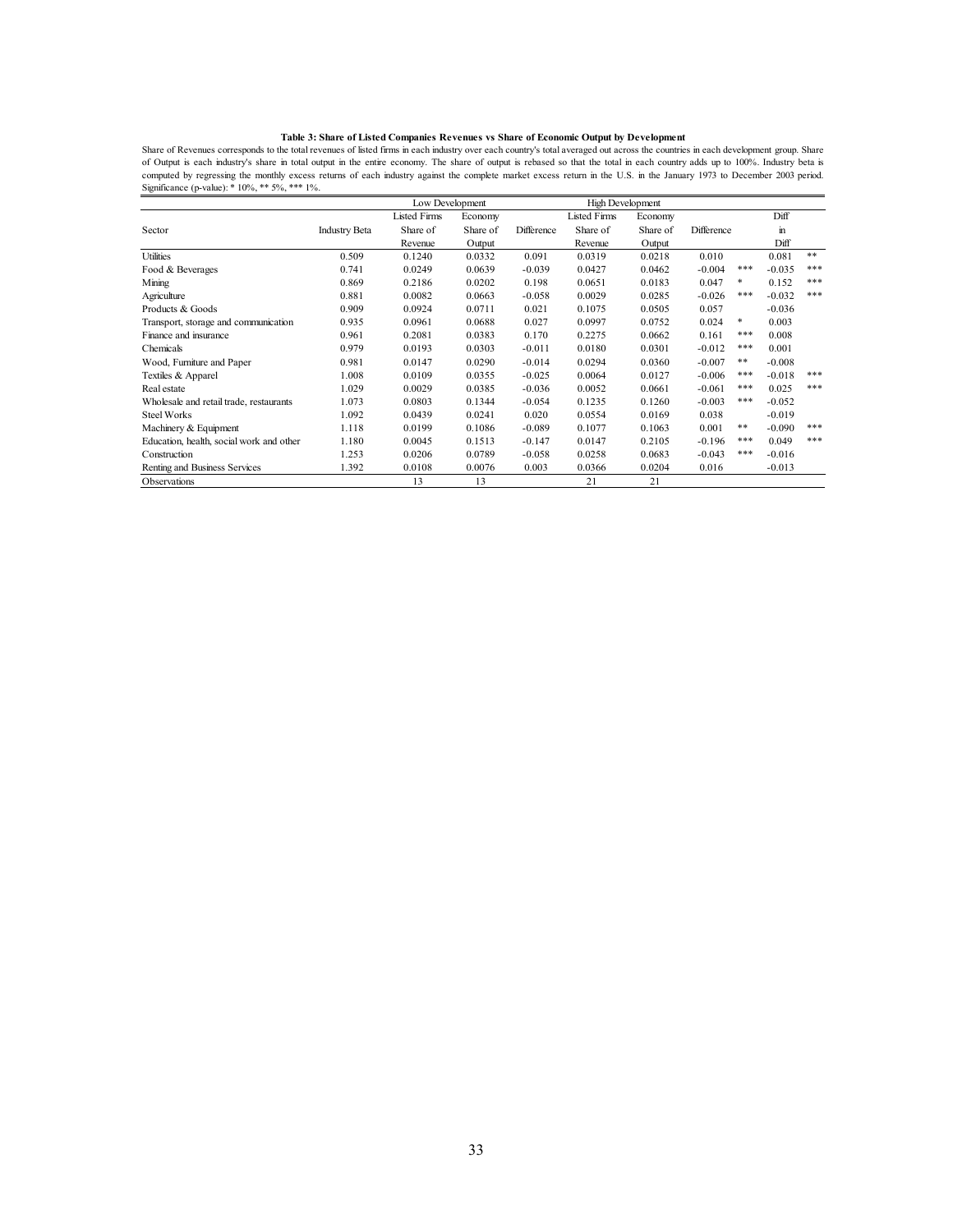# **Table 4: Cross Country Betas Regressions**

The dependent variable (Firms Beta) is the country's firm weighted average industry complete-market beta. Ln (# Firms / Pop) is our benchmark proxy for market development, Market Cap to GDP is an alternative market development measure and Ln (GDP pc) PPP, the log of the country's gross domestic product per capita at power purchasing parity, is used as a control for the country's economic development. Industry betas are computed by regressing the monthly excess returns of each industry against the complete market excess return in the U.S. in the January 1973 to December 2003 period. Firms were classified using the Fama French 48 industry classification. Robust standard errors. Significance (p-value): \* 10%, \*\* 5%, \*\*\* 1%.

|                      | (1)         | (2)         | (3)         | (4)         |
|----------------------|-------------|-------------|-------------|-------------|
|                      | Firms Beta  | Firms Beta  | Firms Beta  | Firms Beta  |
| $Ln$ (# Firms / Pop) | $0.0222***$ |             | $0.0200*$   |             |
|                      | (0.00515)   |             | (0.01031)   |             |
| Market Cap to GDP    |             | $0.0568***$ |             | $0.0350**$  |
|                      |             | (0.01475)   |             | (0.01411)   |
| Ln(GDP pc) PPP       |             |             | 0.0053      | $0.0303***$ |
|                      |             |             | (0.01674)   | (0.00849)   |
| Constant             | $1.1806***$ | $0.8811***$ | $1.1055***$ | $0.6143***$ |
|                      | (0.06061)   | $-0.01267$  | (0.26778)   | (0.07364)   |
| <b>Observations</b>  | 56          | 54          | 56          | 54          |
| R-squared            | 0.333       | 0.239       | 0.334       | 0.333       |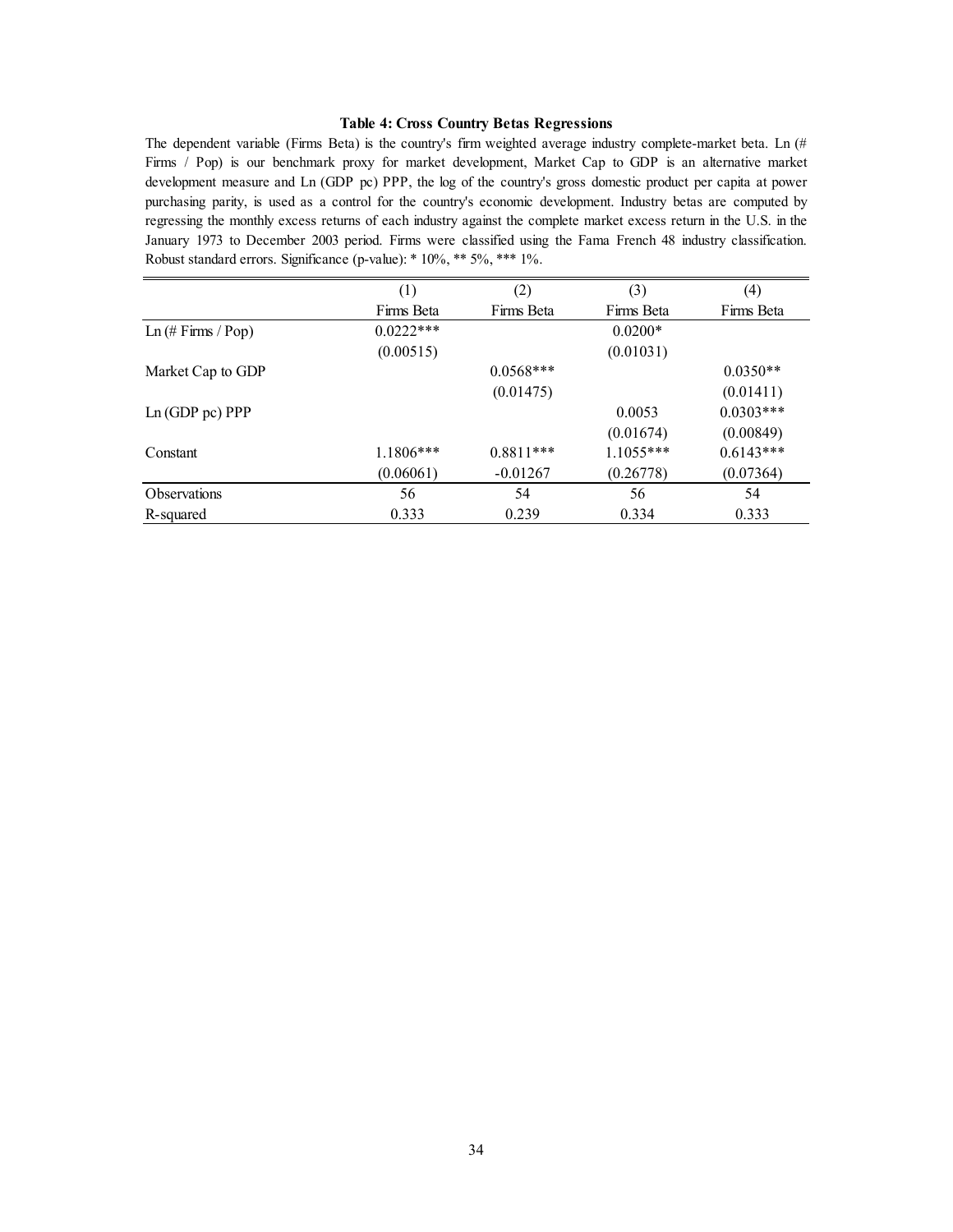## **Table 5: Further Evidence**

Ln (# Firms / Pop) is the average logarithm of the total number of firms divided by population of each country. Market Cap / GDP is the average total market capitalization over GDP, Firms Beta is the firm weighted average industry complete-market beta and Market Cap Beta is the market cap weighted average industry complete-market beta of all countries that had at least 10 listed firms in the market on the Worldscope database on 1991. IPO Beta is the firm weighted average industry complete-market beta of all the IPOs in countries that had at least one IPO from 1990 to 2003 of the from the Thompson Financial's SDS Platinum database. Benchmark beta is the firm weighted average industry complete-market beta of listed firms for 2001. Complete sample refers to the 54 countries that had at least one IPO from 1990 to 2003. Development groups were divided as high and low using the median of the ratio of number of firms to population as a cutoff rule. Industry betas are computed by regressing the monthly excess returns of each industry against the complete market excess return in the U.S. in the January 1973 to December 2003 period. Firms were classified using the Fama French 48 industry classification. Robust standard errors. Significance (p-value): \* 10%, \*\* 5%, \*\*\* 1%.

| Panel A. Markets are Developing                 |                 |             |       |
|-------------------------------------------------|-----------------|-------------|-------|
|                                                 | 1991            | 2001        |       |
| $Ln$ (# Firms / Pop)                            | $-12.442$       | $-11.402$   | ***   |
| Market Cap / GDP                                | 0.3503          | 0.7815      | ***   |
| Firms Beta                                      | 0.9967          | 1.0392      | ***   |
| Market Cap Beta                                 | 0.9537          | 0.9766      | $***$ |
| Panel B. IPO Betas are higher than Market Betas |                 |             |       |
|                                                 | <b>IPO</b> Beta | Market Beta |       |
| $C = 1 + 1 + C = 1$                             | 1.0102          | 1.0150      | 出业    |

| Complete Sample         | .0403  | .0159  | **  |
|-------------------------|--------|--------|-----|
| Low Development         | 0.9854 | 0.9689 |     |
| <b>High Development</b> | .0952  | .0628  | *** |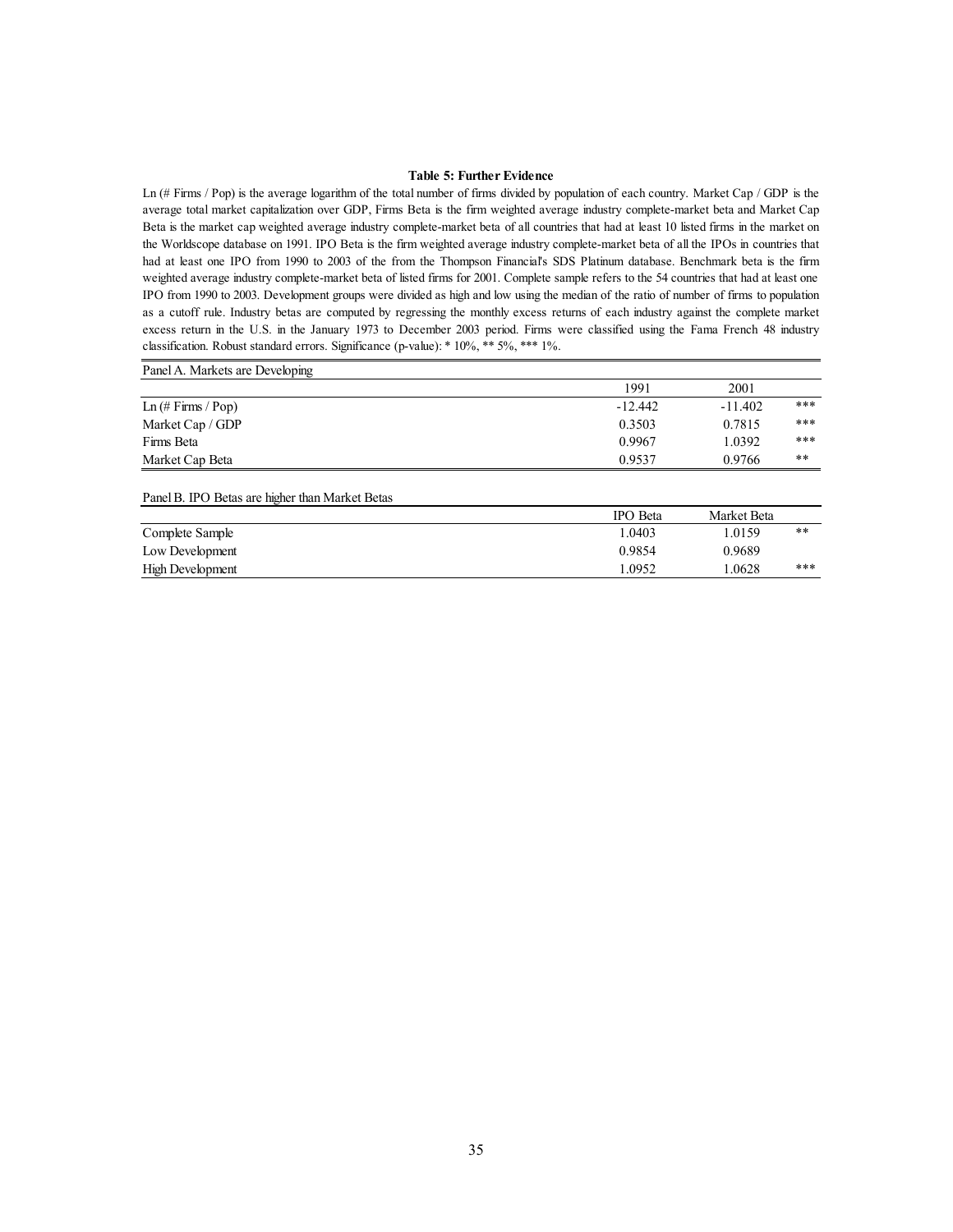#### **Table 6: Robustness**

Firm weighted size is the industry-weighted average firm size in each country. Firm weighted market-to-book is the industry-weighted country average market-to-book ratio in countries with low market development. Market cap beta, revenues beta and book assets beta are the country's market cap, revenues and book assets weighted average industry complete-market beta. FF17 industry aggregation is the country's firm weighted average industry complete-market beta using the Fama French 17 industry classification. Dummy weighted beta is the country's average industry complete-market beta where industry weights are computed as one if there is at least one listed firm in the industry and zero otherwise. Multifactor firms beta is the country's firm weighted average industry complete-market beta where the industry beta corresponds to the market beta of the Fama French (1992) three factor model. Firms beta 25% firms, 50% firms and 75% firms are the country's firm weighted average industry complete-market beta where the total number of firms of each country in the Worldscope database is at least 25%, 50% and 75% of the total number of firms of the WDI sample respectively. Firms beta 25% market cap, 50% market cap and 75% market cap are the country's firm weighted average industry complete-market beta where the total market capitalization of each country in the Worldscope database is at least 25%, 50% and 75% of the total market capitalization of the WDI sample respectively. Ln (# Firms / Pop) is our benchmark proxy for market development. Industry betas are computed by regressing the monthly excess returns of each industry against the complete market excess return in the U.S. in the January 1973 to December 2003 period. Firms were classified using the Fama French 48 industry classification. Robust standard errors. Significance (p-value):  $* 10\%, ** 5\%, *** 1\%$ .

| Panel A. Cross Country - Other Measures of Value |                |               |
|--------------------------------------------------|----------------|---------------|
|                                                  | $^{(1)}$       | (2)           |
| Firm Weighted                                    |                | Firm Weighted |
|                                                  | Market-to-Book | Size          |
| $Ln$ (# Firms / Pop)                             | $-0.03257**$   | $-48.1480***$ |
|                                                  | (0.017008)     | (14.88536)    |
| Constant                                         | 0.3034         | 190.1228      |
|                                                  | (0.19079)      | (165.93616)   |
| Observations                                     | 56             | 56            |
| R-squared                                        | 0.055          | 0.264         |

|                      | (1)         | (2)         | (3)                | (4)           | (5)            | (6)         |
|----------------------|-------------|-------------|--------------------|---------------|----------------|-------------|
|                      | Market Cap  | Revenues    | <b>Book Assets</b> | FF17 Industry | Dummy Weighted | Multifactor |
|                      | Beta        | Beta        | Beta               | Aggregation   | Beta           | Firms Beta  |
| $Ln$ (# Firms / Pop) | $0.0325***$ | $0.0318***$ | $0.0190***$        | $0.0139***$   | $0.0129***$    | $0.00847**$ |
|                      | (0.00697)   | (0.00460)   | (0.00424)          | (0.00347)     | (0.00265)      | (0.00331)   |
| Constant             | $1.334***$  | $1.338***$  | $1.202***$         | $1.170***$    | $1.146***$     | $1.184***$  |
|                      | (0.0833)    | (0.0550)    | (0.0508)           | (0.0415)      | (0.0317)       | (0.0396)    |
| <b>Observations</b>  | 56          | 56          | 56                 | 56            | 56             | 56          |
| R-squared            | 0.287       | 0.470       | 0.272              | 0.228         | 0.305          | 0.108       |

|  | Panel C. Cross Country - Sample |  |
|--|---------------------------------|--|
|  |                                 |  |

|                      |             | (2)          | (3)         | (4)            | (5)            | (6)            |
|----------------------|-------------|--------------|-------------|----------------|----------------|----------------|
|                      | Firms Beta  | Firms Beta   | Firms Beta  | Firms Beta     | Firms Beta     | Firms Beta     |
|                      | $25%$ Firms | $50\%$ Firms | $75%$ Firms | 25% Market Cap | 50% Market Cap | 75% Market Cap |
| $Ln$ (# Firms / Pop) | $0.0209***$ | $0.0184***$  | $0.0124*$   | $0.0227***$    | $0.0261***$    | $0.0266***$    |
|                      | (0.00533)   | (0.00550)    | (0.00622)   | $-0.0046$      | $-0.00496$     | $-0.00545$     |
| Constant             | $1.1679***$ | 1.1435***    | $1.0910***$ | 1.1869***      | $1.224***$     | 1.2294***      |
|                      | (0.0604)    | (0.0613)     | (0.0671)    | (0.0534)       | (0.0578)       | $-0.0627$      |
| <b>Observations</b>  | 43          | 39           | 30          | 53             | 50             | 46             |
| R-squared            | 0.274       | 0.231        | 0.126       | 0.323          | 0.368          | 0.351          |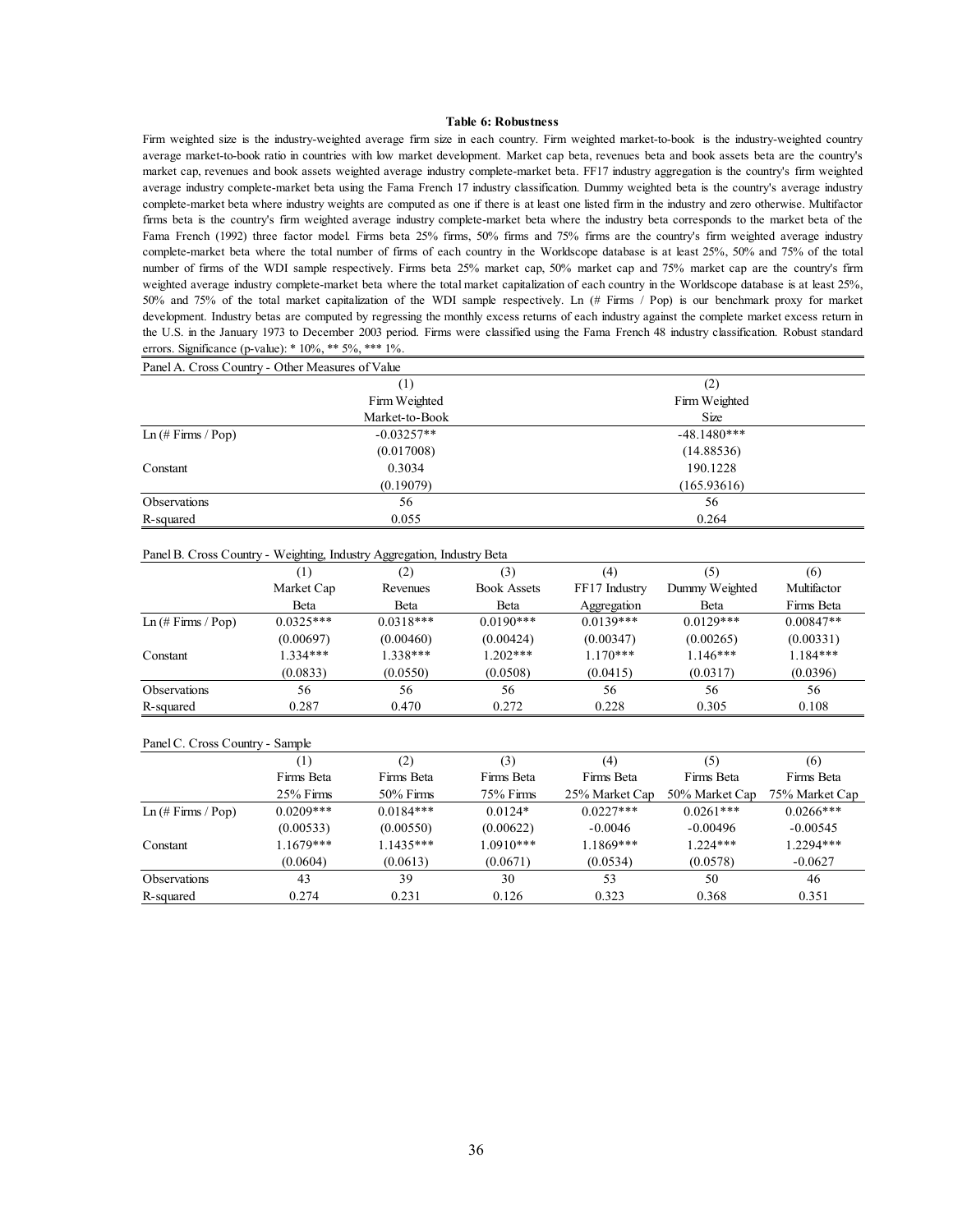#### **Table 7: Controlling for the Composition of Production**

Firms-beta, Market-cap-beta, Economy-value-added-beta, Economy-output-beta, and Sector-beta are the betas constructed by using the number of firms, market capitalization, value-added, output and the 48 Fama-French industry average beta that belong to a single sector, respectively, as the weight of the corresponding country-industry beta. Ln (# Firms / Pop) is our benchmark proxy for market development. Industry betas were computed by regressing the monthly excess returns of each industry against the complete market excess return in the U.S. during January 1973 to December 2003. Robust standar errors. Significance (p-value): \* 10%, \*\* 5%, \*\*\* 1%.

|                                     | Firms Beta  |             |             |            | Market Cap Beta |            |
|-------------------------------------|-------------|-------------|-------------|------------|-----------------|------------|
|                                     | (1)         | (2)         | (3)         | (4)        | (5)             | (6)        |
| Ln $(\# \text{Firms} / \text{Pop})$ | $0.0215***$ | $0.0193***$ | $0.0198***$ | $0.022**$  | $0.021**$       | $0.021**$  |
|                                     | (0.008)     | (0.006)     | (0.006)     | (0.009)    | (0.009)         | (0.009)    |
| Economy Value Added Beta            |             | $0.0533**$  |             |            | 0.014           |            |
|                                     |             | (0.020)     |             |            | (0.023)         |            |
| Economy Output Beta                 |             |             | $0.0576***$ |            |                 | 0.014      |
|                                     |             |             | (0.021)     |            |                 | (0.023)    |
| Constant                            | $1.163***$  | $1.0430***$ | $1.144***$  | $1.191***$ | $1.161***$      | $1.162***$ |
|                                     | (0.089)     | (0.076)     | (0.071)     | (0.103)    | (0.100)         | (0.100)    |
| Observations                        | 34          | 34          | 34          | 34         | 34              | 34         |
| R-squared                           | 0.320       | 0.444       | 0.466       | 0.283      | 0.290           | 0.291      |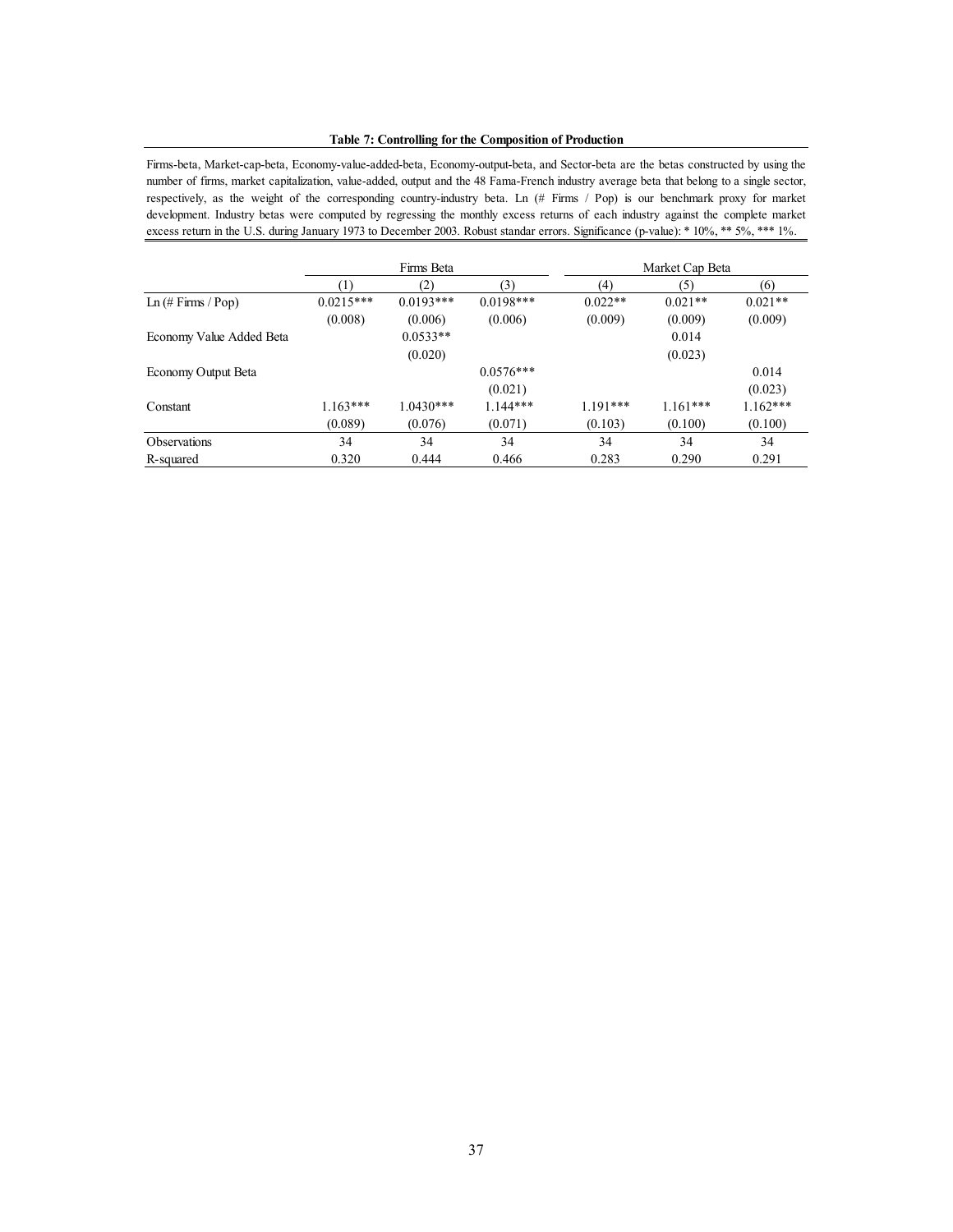#### **Table 8: Alternative Explanations**

Firms beta is the country's firm weighted average industry complete-market beta. Ln (# Firms / Pop) is our benchmark proxy for market development. External finance dependence is the country's firm weighted Rajan and Zingales measure of external financial dependence. Asset tangibility is the country's firm weighted ratio of fixed assets to total assets in each industry. Manufacturing Beta is the country's firm weighted beta of the manufacturing industry firms only. Total Factor Productivity is the country's firm weighted 4-factor TFP of manufacturing industry firms. Analyst Coverage is the country's firm weighted number of analysts that follow a firm in each industry. Idiosyncratic risk is the firm weighted average of industry idiosyncratic risk. Ln (# Firms / Pop) w/out privatized is our benchmark poxy for market development without counting firms that were listed as a government privatization. Firms beta w/out privatized is the country's firms weighted average industry complete-market beta without including firms that were listed as a government privatization. Industry betas are computed by regressing the monthly excess returns of each industry against the complete market excess return in the U.S. in the January 1973 to December 2003 period. Firms were classified using the Fama French 48 industry classification. Robust standard errors. Significance (p-value): \* 10%, \*\* 5%, \*\*\* 1%.

|                                    | (1)         | (2)         | (3)           | (4)         | (5)         | (6)         | (7)         |
|------------------------------------|-------------|-------------|---------------|-------------|-------------|-------------|-------------|
|                                    | Firms Beta  | Firms Beta  | Manufacturing | Firms Beta  | Firms Beta  | Firms Beta  | Firms Beta  |
|                                    |             |             | Beta          |             |             |             | $w/$ out    |
|                                    |             |             |               |             |             |             | Privatized  |
| Ln (# Firms / Pop)                 | $0.0202***$ | $0.0203***$ | $0.0221***$   | $0.0222***$ | $0.0212***$ | $0.0186***$ |             |
|                                    | (0.005)     | (0.005)     | (0.006)       | (0.005)     | (0.005)     | (0.005)     |             |
| <b>External Finance Dependence</b> | $-0.116*$   |             |               |             |             |             |             |
|                                    | (0.063)     |             |               |             |             |             |             |
| Asset tangibility                  |             | $-0.233$    |               |             |             |             |             |
|                                    |             | (0.234)     |               |             |             |             |             |
| <b>Total Factor Productivity</b>   |             |             | $0.161***$    |             |             |             |             |
|                                    |             |             | (0.036)       |             |             |             |             |
| Analyst Coverage                   |             |             |               | $-0.018$    |             |             |             |
|                                    |             |             |               | (0.013)     |             |             |             |
| Segmentation                       |             |             |               |             | $-0.0589$   |             |             |
|                                    |             |             |               |             | (0.045)     |             |             |
| Idiosyncratic Risk                 |             |             |               |             |             | $-1.306*$   |             |
|                                    |             |             |               |             |             | (0.6640)    |             |
| $Ln$ (# Firms / Pop) w/out         |             |             |               |             |             |             |             |
| Privatized                         |             |             |               |             |             |             | $0.0220***$ |
|                                    |             |             |               |             |             |             | $-0.0051$   |
| Constant                           | $-0.0586$   | $1.224***$  | $1.018***$    | $1.215***$  | $1.315***$  | $1.190***$  | $1.181***$  |
|                                    | (0.685)     | (0.075)     | (0.101)       | (0.063)     | (0.114)     | (0.056)     | (0.060)     |
| Observations                       | 56          | 56          | 55            | 56          | 56          | 42          | 56          |
| R-squared                          | 0.384       | 0.382       | 0.678         | 0.341       | 0.370       | 0.442       | 0.329       |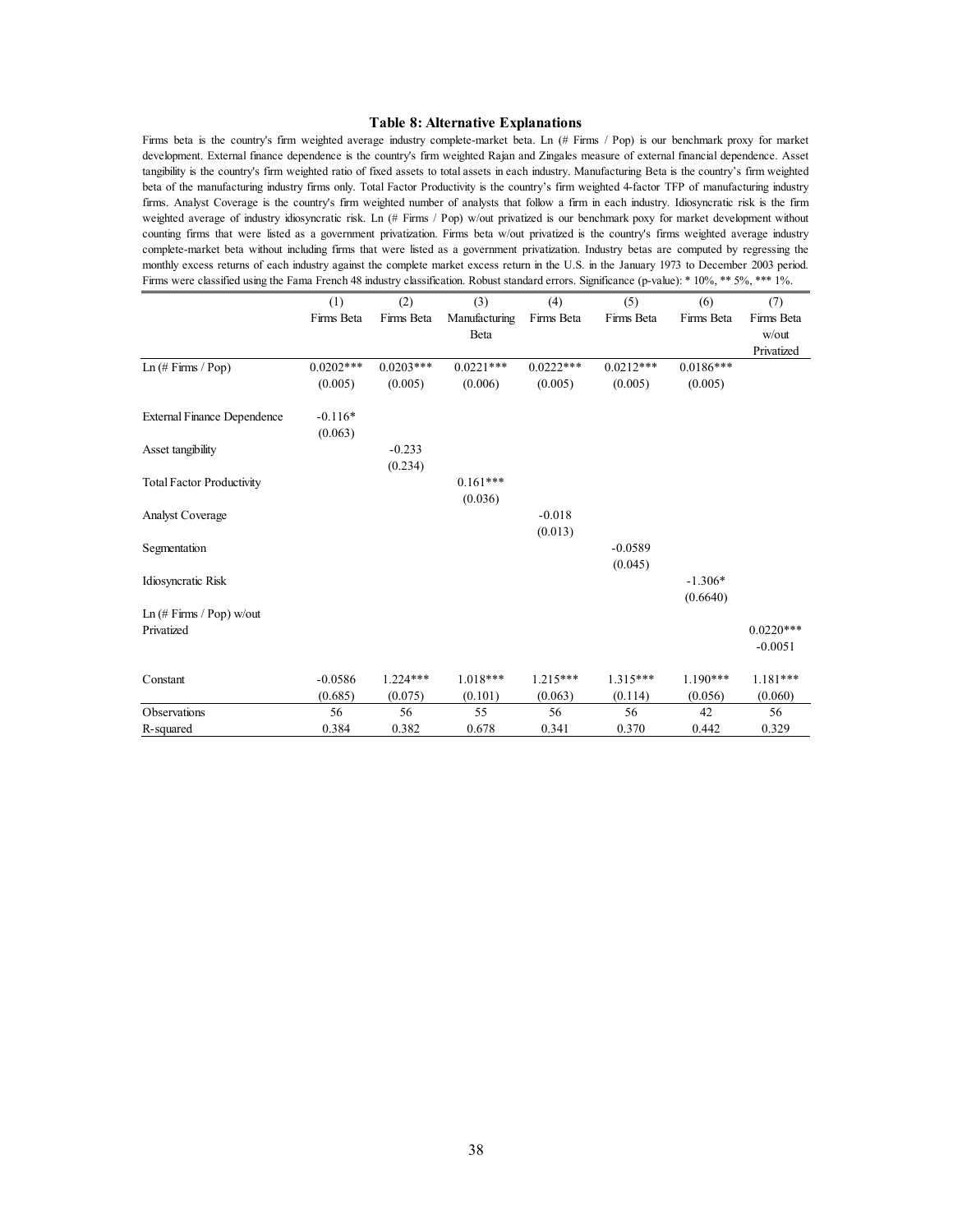#### **Table A.1 - Data Description**

The table shows the list of the 56 countries with different measures of market develoment. Ln(firms/pop) is our benchmark measures of market development. Market cap to gdp is an alternative measure of market development. Firms beta is the country's firms weighted beta. Market cap beta is the country's market cap weighted beta. Num firms is the country's number of listed firs in 2001. Development groups were divided as high (0) and low (1) using the median Ln (number of firms / population) as a cutoff rule. OECD is one (1) if the country has an OECD report an zero (0) otherwise. Industry betas are computed by regressing the monthly excess returns of each industry against the complete market excess return in the U.S. in the January 1973 to December 2003 period. Firms were classified using the Fama French 48 industry classification.

|                           |               |                  |            |               |              | Low              |                  |
|---------------------------|---------------|------------------|------------|---------------|--------------|------------------|------------------|
| Country                   | Ln(firms/pop) | Mkt. Cap to GDP  | Firms Beta | Mkt. Cap Beta | Num Firms    | Development      | OECD sample      |
| Argentina                 | -13.1131      | 0.7910           | 0.8590     | 0.8493        | 73           | 1                | $\mathbf{0}$     |
| Australia                 | $-9.6627$     | 0.8665           | 0.9199     | 0.9742        | 1235         | $\boldsymbol{0}$ | $\mathbf{1}$     |
| Austria                   | $-11.1115$    | 0.1236           | 0.9483     | 0.9179        | 120          | $\boldsymbol{0}$ | $\mathbf{1}$     |
| <b>Barbados</b>           | $-12.4987$    | 0.5455           | 0.7706     | 0.8373        | $\mathbf{1}$ | $\mathbf{1}$     | $\mathbf{0}$     |
| Belgium                   | $-11.1160$    | 0.6491           | 0.9490     | 0.9384        | 153          | $\overline{0}$   | $\mathbf{1}$     |
| Bermuda                   | $-7.7551$     |                  | 0.8974     | 1.2229        | 27           | $\boldsymbol{0}$ | $\boldsymbol{0}$ |
| <b>Brazil</b>             | $-13.1907$    | 0.2759           | 0.8699     | 0.8535        | 322          | $\mathbf{1}$     | 1                |
| Canada                    | $-10.2842$    | 0.9504           | 0.9105     | 0.9765        | 1062         | $\boldsymbol{0}$ | $\mathbf{1}$     |
| Chile                     | $-11.4025$    | 0.7456           | 0.8307     | 0.8476        | 172          | $\boldsymbol{0}$ | $\boldsymbol{0}$ |
| China                     | $-15.3078$    | 0.4976           | 0.9427     | 0.9247        | 286          | $\mathbf{1}$     | $\mathbf{1}$     |
| Colombia                  | $-14.2452$    | 0.0730           | 0.8925     | 0.9025        | 28           | $\mathbf{1}$     | $\boldsymbol{0}$ |
| Czech Republic            | $-12.4026$    | 0.1395           | 0.7691     | 0.7857        | 42           | $\mathbf{1}$     | $\mathbf{1}$     |
| Denmark                   | $-10.1713$    | 0.5367           | 0.9588     | 0.9570        | 205          | $\boldsymbol{0}$ | 1                |
|                           |               |                  | 0.8805     |               | 14           | $\mathbf{1}$     | $\boldsymbol{0}$ |
| Egypt                     | $-15.3536$    | 0.2836<br>1.7159 |            | 0.9334        | 148          | $\boldsymbol{0}$ | $\mathbf{1}$     |
| Finland                   | $-10.4647$    |                  | 1.0119     | 1.2659        |              |                  |                  |
| France                    | $-11.1243$    | 0.8565           | 0.9935     | 0.9307        | 873          | $\boldsymbol{0}$ | $\mathbf{1}$     |
| Germany                   | $-11.4128$    | 0.5429           | 0.9901     | 0.9361        | 910          | $\boldsymbol{0}$ | $\mathbf{1}$     |
| Greece                    | $-10.4818$    | 0.7211           | 0.9386     | 0.9672        | 297          | $\boldsymbol{0}$ | $\mathbf{1}$     |
| Hong Kong                 | $-9.0569$     | 2.9863           | 0.9799     | 0.9405        | 784          | $\boldsymbol{0}$ | $\boldsymbol{0}$ |
| Hungary                   | $-12.4477$    | 0.1131           | 0.8166     | 0.8277        | 40           | $\mathbf{1}$     | 1                |
| India                     | $-14.8775$    | 0.2081           | 0.9104     | 0.9826        | 357          | $\mathbf{1}$     | $\mathbf{1}$     |
| Indonesia                 | $-13.4407$    | 0.0770           | 0.9040     | 0.9107        | 304          | $\mathbf{1}$     | $\mathbf{1}$     |
| Ireland                   | $-10.9931$    | 0.6510           | 0.9448     | 0.9933        | 65           | $\boldsymbol{0}$ | $\mathbf{1}$     |
| Israel                    | $-10.8337$    | 0.5298           | 1.0188     | 1.0642        | 127          | $\boldsymbol{0}$ | $\boldsymbol{0}$ |
| Italy                     | $-12.2432$    | 0.5097           | 0.9347     | 0.8677        | 278          | $\mathbf{1}$     | 1                |
| Japan                     | $-10.4946$    | 0.5593           | 0.9900     | 1.0228        | 3517         | $\boldsymbol{0}$ | $\mathbf{1}$     |
| Jordan                    | $-13.2339$    | 0.6372           | 0.8804     | 0.9936        | 9            | $\mathbf{1}$     | $\mathbf{0}$     |
| Liechtenstein             | $-9.2904$     |                  | 0.9748     | 1.0647        | 3            | $\boldsymbol{0}$ | $\boldsymbol{0}$ |
| Luxembourg                | $-9.5288$     | 1.3351           | 0.8951     | 1.2670        | 32           | $\boldsymbol{0}$ | $\mathbf{1}$     |
| Malaysia                  | $-10.3520$    | 1.3200           | 0.9475     | 0.9163        | 760          | $\boldsymbol{0}$ | $\boldsymbol{0}$ |
| Mexico                    | $-13.6353$    | 0.0924           | 0.9022     | 0.8969        | 119          | $\mathbf{1}$     | $\boldsymbol{0}$ |
| Morocco                   | $-14.5496$    | 0.2997           | 0.8731     | 0.9978        | 14           | $\mathbf{1}$     | $\boldsymbol{0}$ |
| Netherlands               | $-11.1700$    | 1.2377           | 0.9766     | 0.9376        | 226          | $\boldsymbol{0}$ | $\mathbf{1}$     |
| New Zealand               | $-10.4442$    | 0.3109           | 0.9180     | 0.9099        | 113          | $\overline{0}$   | $\mathbf{1}$     |
| Norway                    | $-10.1351$    | 0.3451           | 0.9634     | 0.9188        | 179          | $\boldsymbol{0}$ | 1                |
| Pakistan                  | $-14.1040$    | 0.0785           | 0.8407     | 0.8162        | 106          | $\mathbf{1}$     | $\boldsymbol{0}$ |
| Peru                      | $-12.7964$    | 0.1632           | 0.8449     | 0.8503        | 73           | $\mathbf{1}$     | $\boldsymbol{0}$ |
| Philippines               | $-12.8931$    | 0.5063           | 0.8966     | 0.9609        | 197          | $\mathbf{1}$     | $\boldsymbol{0}$ |
| Poland                    | $-12.9372$    | 0.0946           | 0.9317     | 0.9682        | 93           | $\mathbf{1}$     | $\mathbf{1}$     |
| Portugal                  | $-11.8570$    | 0.4173           | 0.9521     | 0.9114        | 72           | $\mathbf{1}$     | $\mathbf{1}$     |
| Republic of Korea         | $-11.0582$    | 0.4253           | 0.9562     | 1.0277        | 746          | $\overline{0}$   | $\mathbf{1}$     |
| Russian Federation        | $-15.2940$    | 0.1585           | 0.7050     | 0.7045        | 33           | $\mathbf{1}$     | $\mathbf{1}$     |
| Singapore                 | $-9.1450$     | 1.3505           | 1.0141     | 1.0198        | 441          | $\boldsymbol{0}$ | $\boldsymbol{0}$ |
| Slovakia                  | $-12.9331$    | 0.0252           | 0.8277     | 0.8031        | 13           | $\mathbf{1}$     | $\mathbf{1}$     |
| South Africa              | $-11.5199$    | 1.3127           | 0.9503     | 0.9184        | 445          | 1                | $\mathbf{1}$     |
| Spain                     | $-12.3241$    | 0.7150           | 0.9157     | 0.8825        | 181          | 1                | $\mathbf{1}$     |
| Sri Lanka                 | $-13.7500$    | 0.0509           | 0.8702     | 0.8964        | $20\,$       | $\mathbf{1}$     | $\boldsymbol{0}$ |
| Sweden                    | $-10.1690$    | 1.1449           | 1.0329     | 1.0882        | 341          | $\boldsymbol{0}$ | $\mathbf{1}$     |
| Switzerland               | $-10.1484$    |                  |            | 0.8908        | 283          | $\boldsymbol{0}$ | 1                |
| Taiwan                    |               | 2.2772           | 0.9351     |               |              |                  |                  |
|                           | $-10.6947$    | 0.8213           | 1.0287     | 1.1796        | 507          | $\boldsymbol{0}$ | 1                |
| Thailand                  | $-12.0715$    | 0.2638           | 0.9052     | 0.9484        | 350          | $\mathbf{1}$     | $\boldsymbol{0}$ |
| Turkey                    | $-12.8953$    | 0.0157           | 0.8890     | 0.9536        | 172          | $\mathbf{1}$     | $\boldsymbol{0}$ |
| United Kingdom            | $-10.4799$    | 1.4407           | 1.0110     | 0.9565        | 1659         | $\boldsymbol{0}$ | 1                |
| United States of America  | $-10.4622$    | 1.2290           | 1.0000     | 1.0000        | 8159         | $\boldsymbol{0}$ | $\mathbf{1}$     |
| Venezuela                 | $-13.5231$    | 0.0102           | 0.8888     | 0.8636        | 33           | 1                | $\boldsymbol{0}$ |
| Zimbabwe                  | $-13.5963$    | 0.4893           | 0.8693     | 0.9837        | 16           | $\mathbf{1}$     | $\boldsymbol{0}$ |
| Mean                      | $-11.83$      | 0.64             | 0.92       | 0.95          | 479.20       | 0.50             | 0.61             |
| Median                    | $-11.47$      | 0.52             | 0.92       | 0.94          | 172.00       | 0.50             | 1.00             |
| <b>Standard Deviation</b> | 1.77          | 0.59             | 0.07       | 0.11          | 1181.46      | 0.50             | 0.49             |
| N                         | 56            | 54               | 56         | 56            | 56           | 56               | 56               |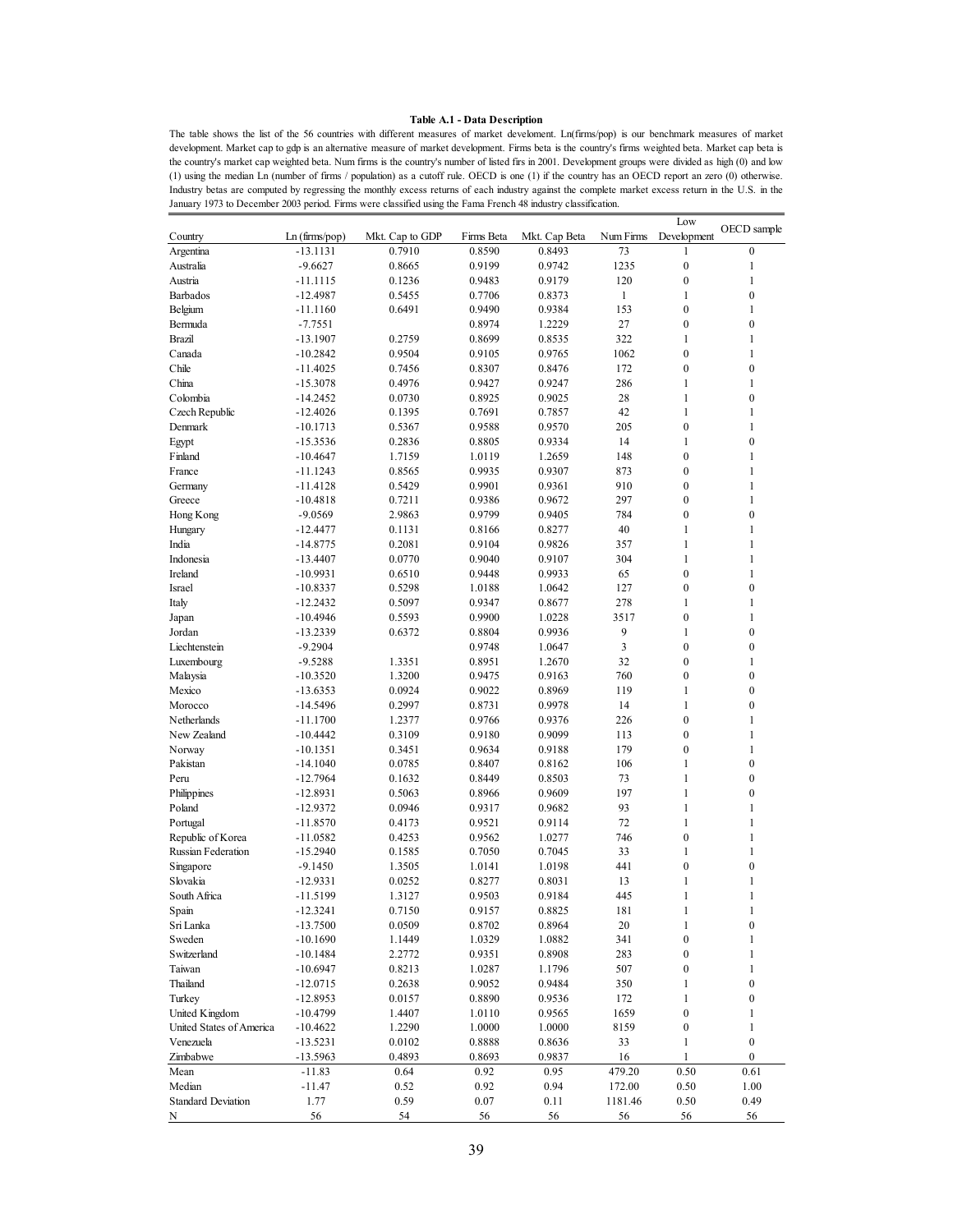# **Figures**



**Figure 1 – Market composition varies with the level of development** 

The graph shows the difference between the average market share of high developed equity markets minus low developed equity markets against complete market industry beta. The market share of each industry corresponds to the number of listed firms in each industry over each country's total, averaged out across countries in each development group. Industry betas are computed by regressing the monthly excess returns of each industry against the complete market excess return in the U.S. over the January 1973 to December 2003 period. Firms were classified using the Fama French 48 industry classification. Development groups were divided as high and low using the median Ln (number of firms / population) as a cutoff rule.